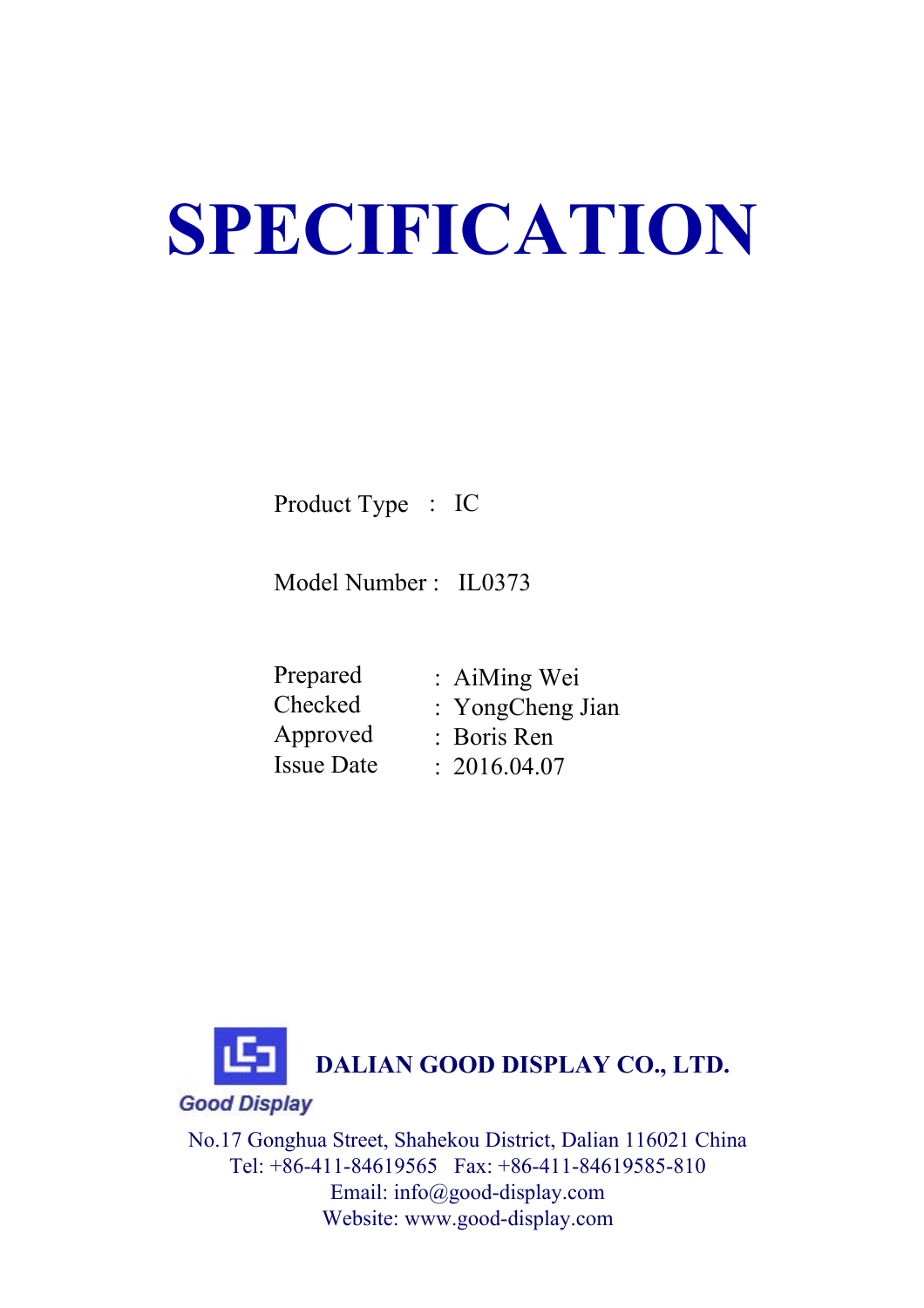

# **Table of Content**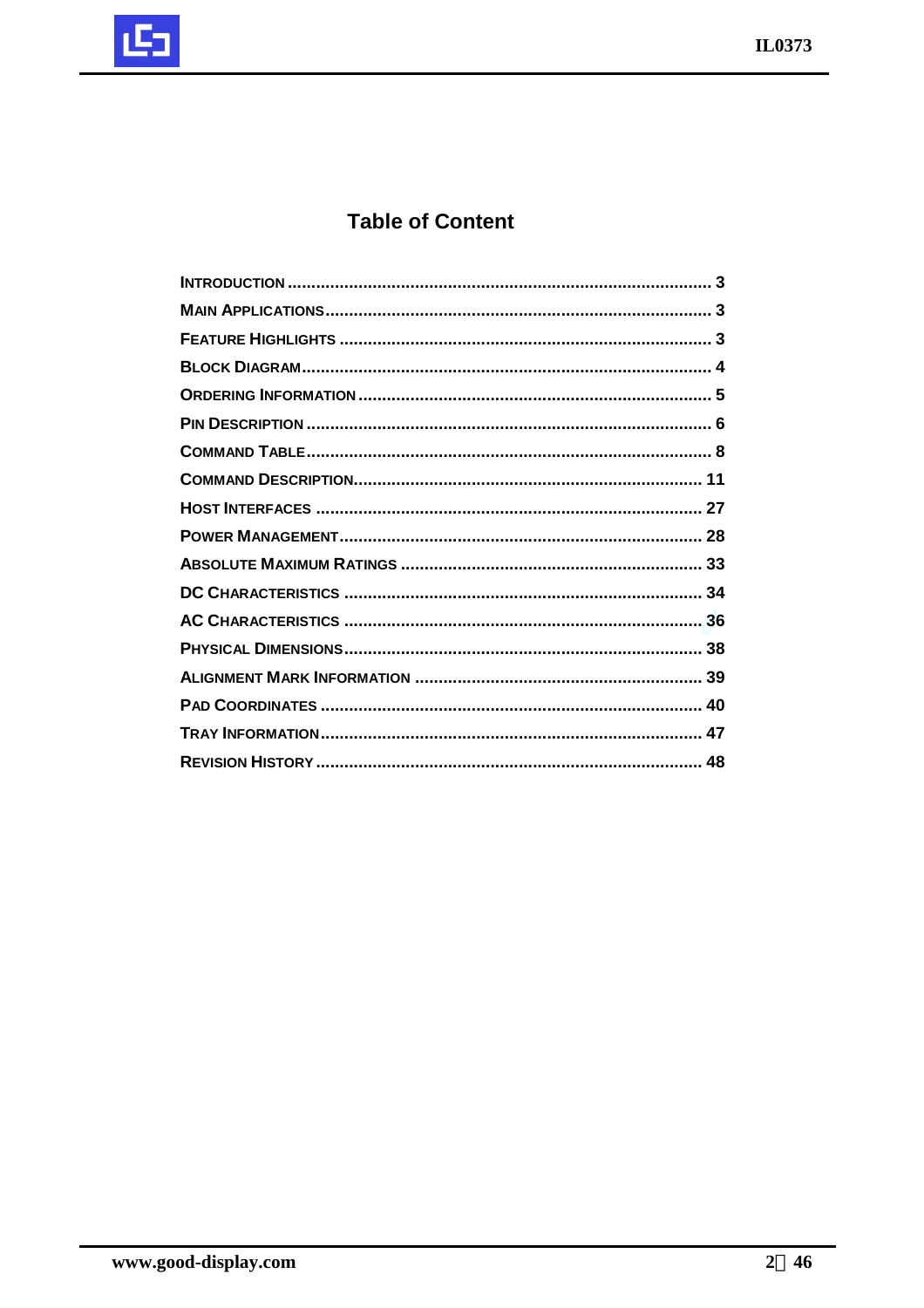

## **INTRODUCTION**

This driver is an all-in-one driver with timing controller for ESL. Its output is of 1-bit white/black and 1-bit red resolution per pixel. The timing controller provides control signals for the source driver and gate drivers.

The DC-DC controller allows it to generate the source output voltage VDH/VDL  $(\pm 2.4V - \pm 11V)$ . The chip also includes an output buffer for the supply of the COM electrode (VCOMAC or VCOMDC). The system is configurable through a 3-wire/4-wire (SPI) serial interface.

## **MAIN APPLICATIONS**

• E-tag application

## **FEATURE HIGHLIGHTS**

- System-on-chip (SOC) for ESL
- Timing controller supports several all-resolutions
- Resolution:
	- Up to 160 source x 296 gate resolution + 1 border + 1 Vcom
	- − 1 bit for white/black and 1 bit for red per pixel
- Cascade: Up to 2 chip cascade mode
- Memory (Max.): 160 x 296 x 2 bits SRAM
- 3-wire/4-wire (SPI) serial interface
- − Clock rate up to 20MHz
- Temperature sensor:
	- On-Chip: -25~50 $^{\circ}$ C  $\pm$  2.0 $^{\circ}$ C / 8-bit status
	- Off-Chip: -55~125<sup>°</sup>C  $\pm$  2.0<sup>°</sup>C /11-bit status  $(I^2C/LM75)$
- Support LPD, Low Power Detection (VDD<2.5V)
- OSC / PLL: On-chip RC oscillator (1.625MHz  $\pm$  5%)
- Vcom: AC-Vcom / DC-Vcom (by LUT) Support Vcom sensing (6-bit digital status)
- Charge Pump: On-chip booster and regulator: VGH: +16V VGL: -16V VDH: +2.4 ~ +11.0V (programmable, black/white) VDL: -2.4 ~ -11.0V (programmable, black/white) VDHR:  $+2.4 \sim +11.0V$  (programmable, red)
- Digital supply voltage: 2.3~ 3.6V
- OTP: 4K-byte OTP for LUT
- Package: (TBD)
- COM/SEG bump information Bump pitch: 26 µM Bump gap:  $14 \mu M \pm 3 \mu M$ Bump surface: 1200  $\mu$ M<sup>2</sup>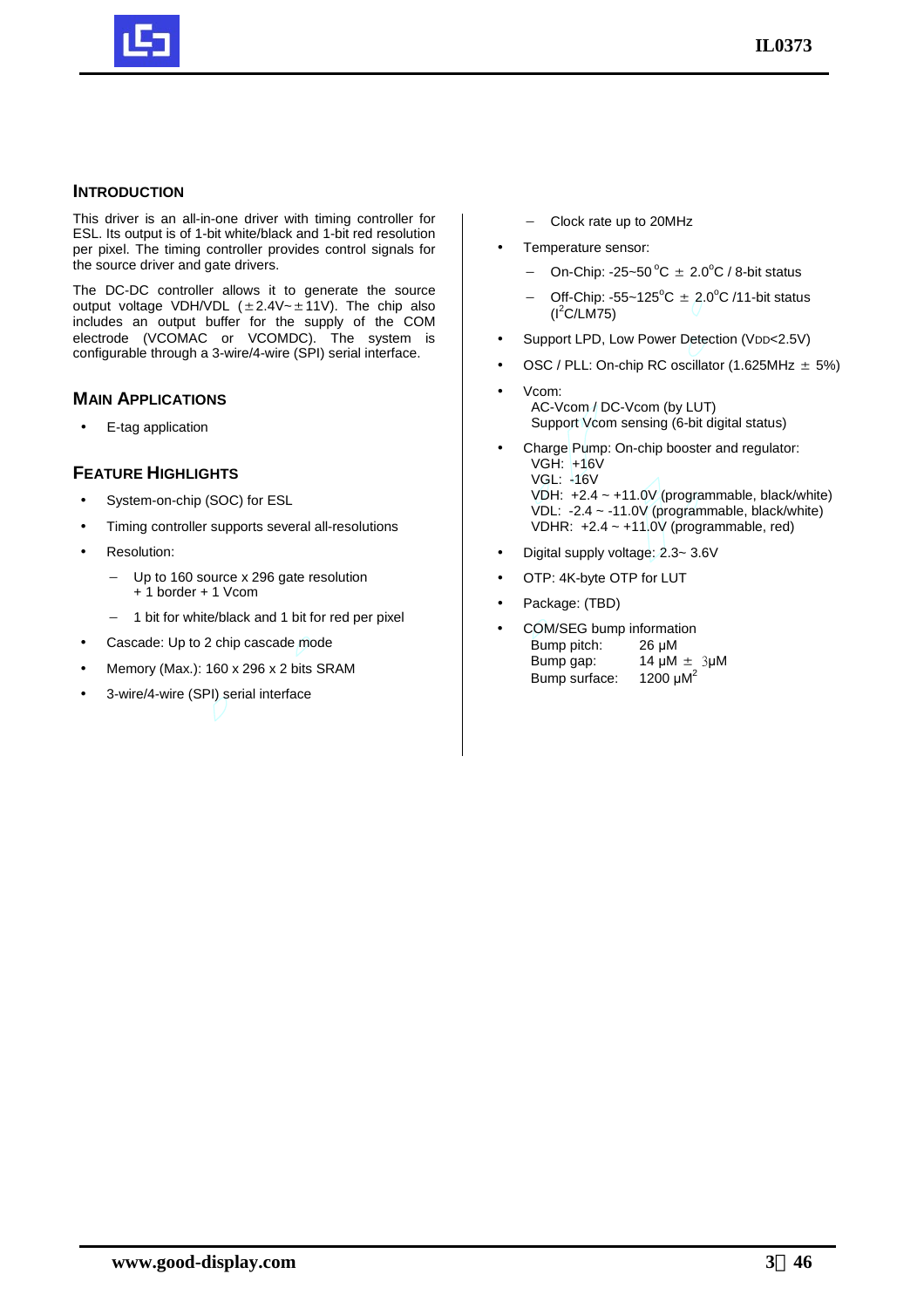

## **BLOCK DIAGRAM**

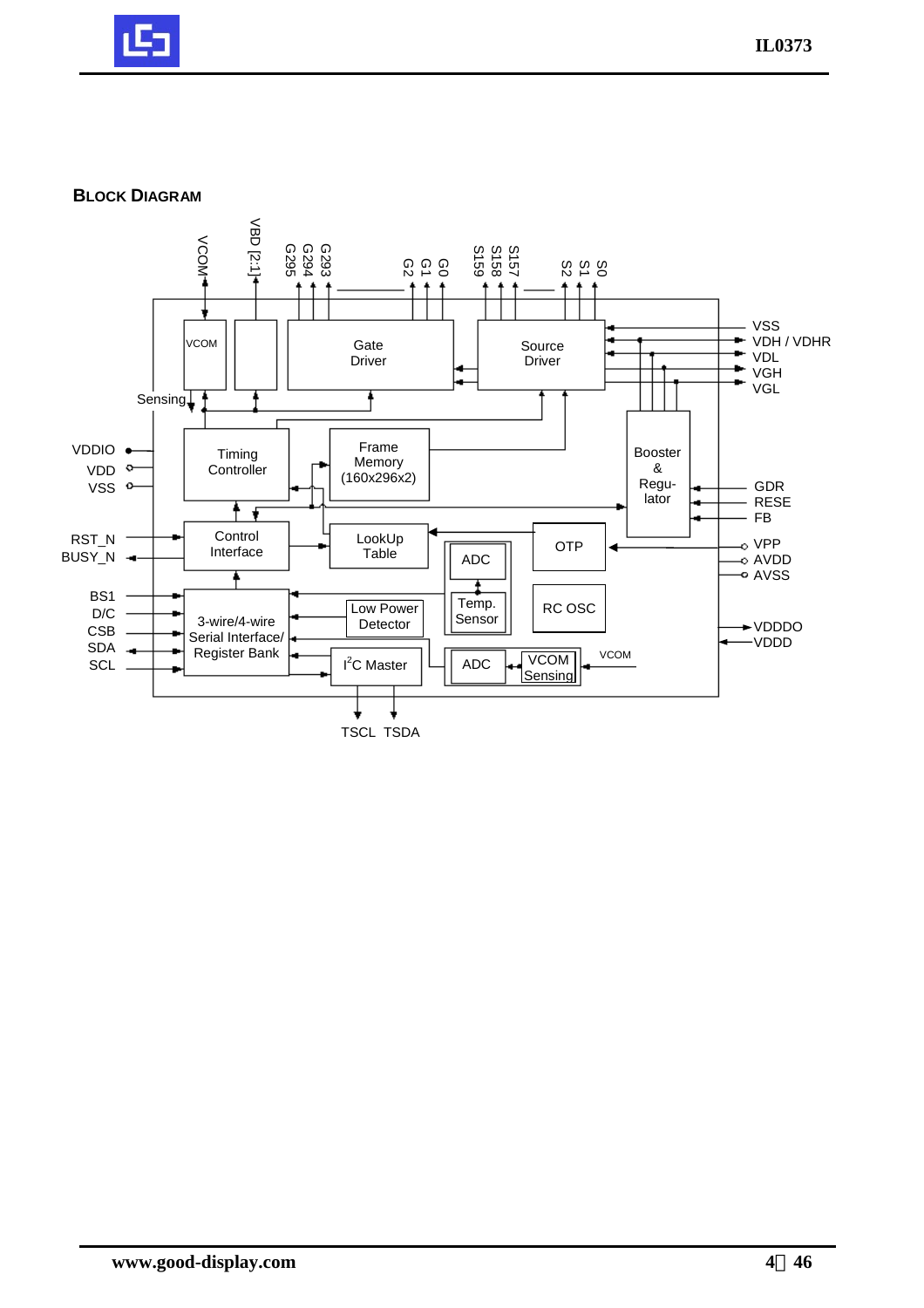

## **PIN DESCRIPTION**

Type: I: Input, O: Output, I/O: Input/Output, PWR: Power, C: Capacitor pin

| Pin (Pad) Name | <b>Pin Count</b> | <b>Type</b>              | <b>Description</b>                                                                                                                                                                                                 |
|----------------|------------------|--------------------------|--------------------------------------------------------------------------------------------------------------------------------------------------------------------------------------------------------------------|
|                |                  |                          | <b>POWER SUPPLY PINS</b>                                                                                                                                                                                           |
| <b>VDD</b>     | $\overline{7}$   | <b>PWR</b>               | Digital power                                                                                                                                                                                                      |
| AVDD (VDDA)    | 10               | <b>PWR</b>               | Analog power                                                                                                                                                                                                       |
| <b>VDDIO</b>   | 10               | <b>PWR</b>               | IO power                                                                                                                                                                                                           |
| <b>VDDDO</b>   | 4                | <b>PWR</b>               | Digital power output (1.8V)                                                                                                                                                                                        |
| <b>VDDD</b>    | 4                | <b>PWR</b>               | Digital power input (1.8V)                                                                                                                                                                                         |
| <b>VPP</b>     | 6                | <b>PWR</b>               | OTP program power (7.75V)                                                                                                                                                                                          |
| <b>VDM</b>     | 4                | <b>PWR</b>               | Analog Ground.                                                                                                                                                                                                     |
| <b>GND</b>     | 18               | <b>PWR</b>               | Digital Ground.                                                                                                                                                                                                    |
| <b>GNDA</b>    | 17               | <b>PWR</b>               | Analog Ground                                                                                                                                                                                                      |
|                |                  |                          | <b>LDO PINS</b>                                                                                                                                                                                                    |
| VDH (VSH)      | 10               | $\mathsf{U}\mathsf{O}$   | Positive source driver Voltage (+2.4V $\sim$ +11V)                                                                                                                                                                 |
| <b>VDHR</b>    | 8                | I/O                      | Positive source driver voltage for Red (+2.4V $\sim$ +11V)                                                                                                                                                         |
| VDL (VSL)      | 10               | 1/O                      | Negative source driver voltage $(-2.4V - 11V)$                                                                                                                                                                     |
|                |                  |                          | <b>CONTROL INTERFACE PINS</b>                                                                                                                                                                                      |
| <b>BS</b>      | 1                | I                        | Bus Selection, Select 3-wire / 4-wire SPI interface                                                                                                                                                                |
|                |                  |                          | L: 4-wire interface.<br>H: 3-wire interface. (Default)                                                                                                                                                             |
|                |                  |                          | Global reset pin. Low: reset.                                                                                                                                                                                      |
| RST_N          | 1                | (Pull-up)                | When RST_N become low, driver will reset. All registers will be reset<br>to their default value, and all driver functions will be disabled. SD<br>output and VCOM will be based on its previous condition; and may |
|                |                  |                          | have two conditions: 0V or floating.                                                                                                                                                                               |
|                |                  |                          | Cascade setting pin.                                                                                                                                                                                               |
| МS             | 1                | I                        | L: Slave chip.                                                                                                                                                                                                     |
|                |                  |                          | H: Master chip.                                                                                                                                                                                                    |
|                |                  |                          | Clock input/output pin.                                                                                                                                                                                            |
| <b>CL</b>      | 1                | I/O                      | Master: Clock input.                                                                                                                                                                                               |
|                |                  |                          | Slave: Clock output.                                                                                                                                                                                               |
|                |                  |                          | Driver busy flag.                                                                                                                                                                                                  |
| BUSY_N         | 1                | $\circ$                  | L: Driver is Busy.                                                                                                                                                                                                 |
|                |                  |                          | H: Host side can send command/data to driver.                                                                                                                                                                      |
|                |                  |                          | <b>MCU INTERFACE (SPI) PINS</b>                                                                                                                                                                                    |
| <b>CSB</b>     | 1                |                          | Serial communication chip select.                                                                                                                                                                                  |
| <b>SDA</b>     | 1                | 1/O                      | Serial communication data input/output                                                                                                                                                                             |
| <b>SCL</b>     | 1                | $\mathbf{I}$             | Serial communication clock input.                                                                                                                                                                                  |
| DC             | 1                | ı                        | Command/Data input.                                                                                                                                                                                                |
|                |                  |                          | L: command<br>H: data<br>I <sup>2</sup> C INTERFACE                                                                                                                                                                |
|                |                  |                          |                                                                                                                                                                                                                    |
| <b>TSCL</b>    | $\sqrt{2}$       | $\Omega$<br>(open-drain) | I <sup>2</sup> C clock (External pull-up resistor is necessary.)                                                                                                                                                   |
| <b>TSDA</b>    | $\sqrt{2}$       | 1/O<br>(open-drain)      | I <sup>2</sup> C data (External pull-up resistor is necessary.)                                                                                                                                                    |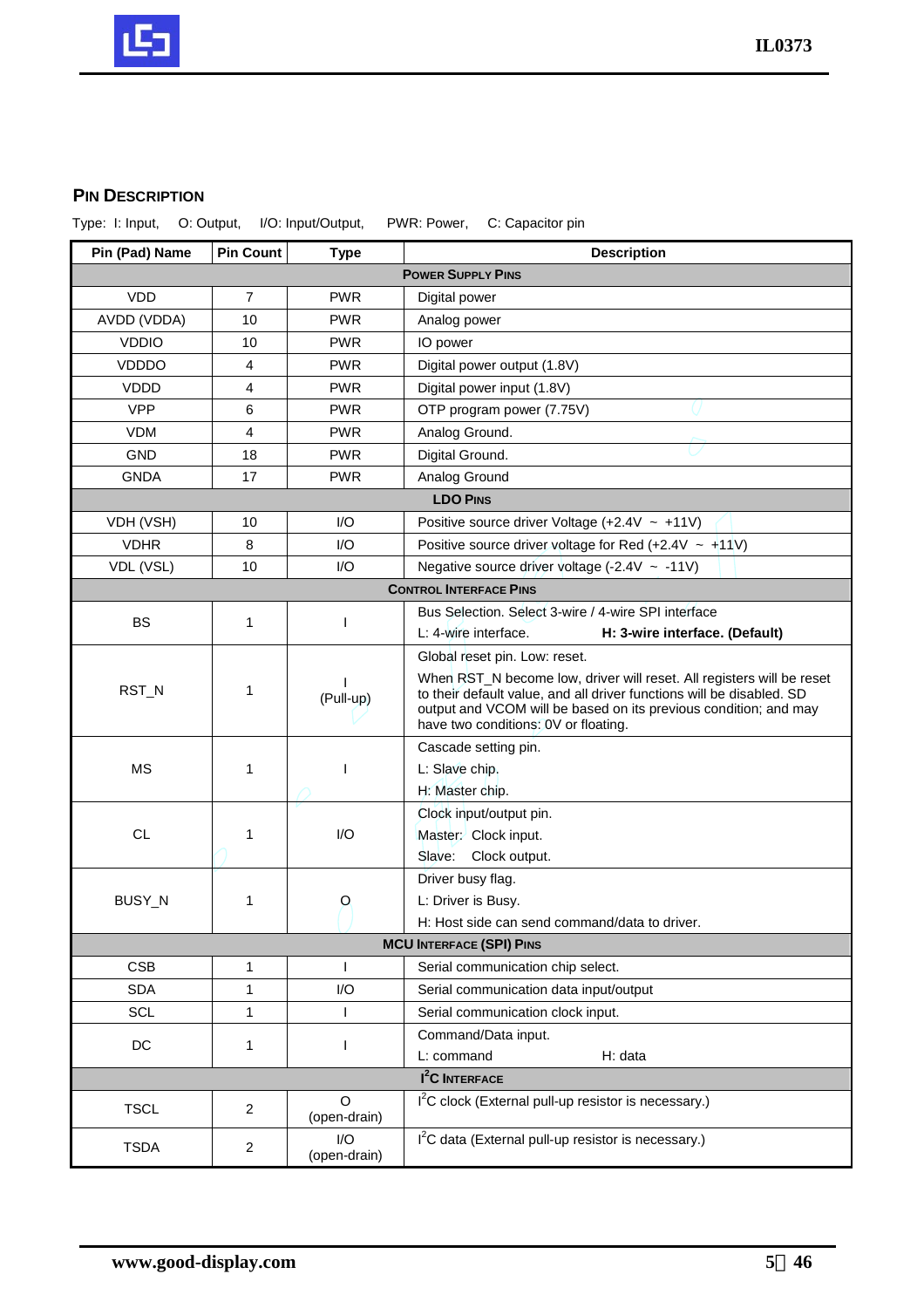

| Pin (Pad) Name  | <b>Pin Count</b> | <b>Type</b> | <b>Description</b>                                         |
|-----------------|------------------|-------------|------------------------------------------------------------|
|                 |                  |             | <b>OUTPUT PINS</b>                                         |
| $S_0 - S_1 S_9$ | 160              | O           | Source driver output signals.                              |
| S < 0 > S < 159 |                  |             |                                                            |
| G[0295]         | 296              | O           | Gate driver output signals.                                |
| G < 0 > G < 295 |                  |             |                                                            |
| <b>VCOM</b>     | 16               | $\circ$     | VCOM output.                                               |
| <b>VBD</b>      | $\overline{2}$   | $\circ$     | Border output pins.                                        |
| VBD<1>~VBD<2>)  |                  |             |                                                            |
|                 |                  |             | <b>BOOSTER PINS</b>                                        |
| <b>GDR</b>      | 8                | $\circ$     | N-MOS gate control                                         |
| <b>RESE</b>     | $\overline{2}$   | P           | Current sense input for control loop.                      |
| <b>FB</b>       | $\overline{2}$   | P           | (Keep Open.)                                               |
| <b>VGH</b>      | 12               | 1/O         | Positive Gate voltage.                                     |
| <b>VGL</b>      | 16               | 1/O         | Negative Gate voltage.                                     |
|                 |                  |             | <b>RESERVED PINS</b>                                       |
| TEST1~TEST3     | 3                |             | UltraChip reserved. Leave it floating or connected to VSS. |
| <b>TESTVDD</b>  | 1                |             | UltraChip reserved. Leave it floating or connected to VSS. |
| TEST4~TEST7     | 4                | $\circ$     | UltraChip reserved. Leave it floating.                     |
| <b>DUMMY</b>    | 15               |             | UltraChip reserved. Leave it floating.                     |
| <b>NC</b>       | 32               | --          | Not Connected.                                             |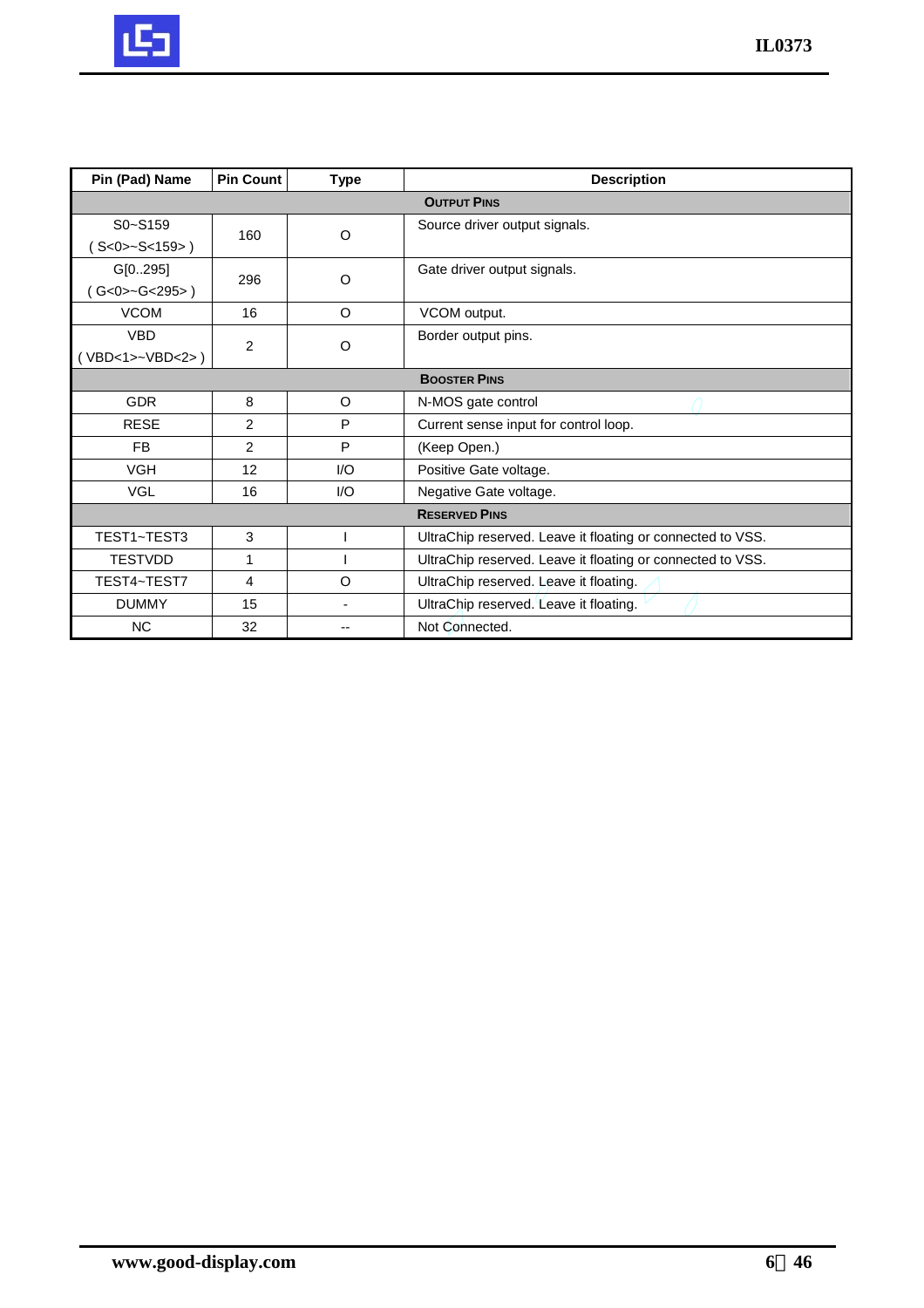

# **COMMAND TABLE**

|                 | W/R: 0: Write Cycle 1: Read Cycle           |                  | C/D: 0: Command / 1: Data |                             |                          |              |                   |               |               |                   |               | D7~D0: -: Don't Care #: Valid Data       |                  |
|-----------------|---------------------------------------------|------------------|---------------------------|-----------------------------|--------------------------|--------------|-------------------|---------------|---------------|-------------------|---------------|------------------------------------------|------------------|
| $\#$            | <b>Command</b>                              | $W/R$ $C/D$      |                           | D <sub>7</sub>              |                          |              | D6 D5 D4          |               | D3 D2 D1 D0   |                   |               | <b>Registers</b>                         | <b>Default</b>   |
|                 |                                             | 0                | 0                         | $\mathbf 0$                 | $\mathbf 0$              | $\mathbf 0$  | $\mathbf 0$       | $\bf{0}$      | $\bf{0}$      | $\mathbf 0$       | $\bf{0}$      |                                          | <b>00h</b>       |
| 1               | Panel Setting (PSR)                         | 0                | 1                         | #                           | #                        | #            | $\#$              | #             | #             | #                 | #             | RES[1:0],REG,KW/R,UD,SHL,<br>SHD_N,RST_N | 0Fh              |
|                 |                                             | $\overline{0}$   | $\overline{0}$            | $\mathbf{0}$                | $\mathbf{0}$             | $\mathbf{0}$ | $\mathbf{0}$      | $\bf{0}$      | $\mathbf{0}$  | $\mathbf{0}$      | 1             |                                          | 01h              |
|                 |                                             | 0                | 1                         | --                          | --                       | н.           | --                | ٠.            | н.            | #                 | #             | VDS_EN, VDG_EN                           | 03h              |
| 2               | Power Setting (PWR)                         | 0                | 1                         | --                          | ۰.                       | --           | --                | ٠.            | #             | #                 | #             | VCOM_HV, VGHL_LV[1:0]                    | 00h              |
|                 |                                             | 0                | 1                         | --                          | $\overline{\phantom{a}}$ | #            | #                 | #             | #             | #                 | #             | VDH[5:0]                                 | 26h              |
|                 |                                             | 0                | 1                         | --                          | --                       | #            | #                 | #             | #             | #                 | #             | <b>VDL[5:0]</b>                          | 26h              |
|                 |                                             | 0                | 1                         |                             | --                       | #            | #                 | #             | #             | #                 | #             | <b>VDHR[5:0]</b>                         | 03h              |
| 3               | Power OFF (POF)                             | 0                | 0                         | $\mathbf 0$                 | $\mathbf 0$              | $\bf{0}$     | $\mathbf 0$       | $\mathbf{0}$  | $\bf{0}$      | 1                 | $\bf{0}$      |                                          | 02h              |
| 4               | Power OFF Sequence Setting                  | $\mathbf 0$      | $\overline{0}$            | $\mathbf{0}$                | $\bf{0}$                 | $\mathbf 0$  | $\bf{0}$          | $\bf{0}$      | $\bf{0}$      | 1                 | 1             |                                          | 03h              |
|                 | (PFS)                                       | 0                | 1                         | --                          | --                       | #            | #                 | --            | --            | --                | --            | T_VDS_OF                                 | 00h              |
| 5               | Power ON (PON)                              | 0                | $\mathbf 0$               | $\mathbf 0$                 | $\mathbf 0$              | $\mathbf 0$  | $\mathbf 0$       | $\mathbf 0$   | 1             | $\bf{0}$          | $\mathbf 0$   |                                          | 04h              |
| 6               | Power ON Measure (PMES)                     | $\overline{0}$   | $\mathbf 0$               | $\mathbf 0$                 | $\mathbf{0}$             | $\mathbf 0$  | $\mathbf{0}$      | $\mathbf{0}$  | 1             | $\mathbf{0}$      | $\mathbf{1}$  |                                          | <b>05h</b>       |
|                 |                                             | 0                | $\mathbf 0$               | $\mathbf 0$                 | $\mathbf 0$              | $\mathbf 0$  | 0                 | 0             | 1             | 1                 | $\mathbf 0$   |                                          | 06h              |
| $\overline{7}$  | Booster Soft Start (BTST)                   | 0                | 1                         | #                           | #                        | #            | #                 | #             | #             | #                 | #             | BT_PHA[7:0]                              | 17h              |
|                 |                                             | 0                | 1                         | #                           | #                        | #            | #                 | #             | #             | #                 | #             | BT_PHB[7:0]                              | 17h              |
|                 |                                             | 0                | 1                         |                             |                          | #            | $\#$              | #             | #             | #                 | #             | BT_PHC[5:0]                              | 17h              |
| 8               | Deep sleep (DSLP)                           | $\overline{0}$   | $\overline{0}$            | $\mathbf{0}$                | $\bf{0}$                 | $\mathbf 0$  | $\mathbf{0}$      | $\bf{0}$      | $\mathbf 1$   | 1                 | $\mathbf 1$   |                                          | 07h              |
|                 |                                             | 0                | 1                         | 1                           | 0                        | 1            | 0                 | 0             | 1             | 0                 | $\mathbf{1}$  | Check code                               | A <sub>5</sub> h |
|                 | Display Start Transmission 1                | 0                | $\Omega$                  | $\mathbf 0$                 | $\mathbf 0$              | $\mathbf 0$  | 1                 | $\bf{0}$      | $\bf{0}$      | $\bf{0}$          | $\mathbf 0$   | B/W Pixel Data (160X296):                | 10 <sub>h</sub>  |
| 9               | (DTM1, White/Black Data)                    | 0                | 1                         | #                           | #                        | #            | #                 | #             | #             | #                 | #             | KPXL[1:8]                                | 00h              |
|                 | (x-byte command)                            | 0                | 1                         | Ţ                           | ÷                        | t            | t                 | ÷             |               | Ì                 |               |                                          |                  |
|                 |                                             | 0                | 1                         | #                           | #                        | #            | #                 | #             | #             | #                 | #             | KPXL[n-1:n]                              | 00h              |
| 10              | Data Stop (DSP)                             | $\boldsymbol{0}$ | $\overline{0}$            | $\mathbf{0}$                | $\mathbf{0}$             | $\mathbf 0$  | $\blacksquare$    | $\mathbf 0$   | $\bf{0}$      | $\mathbf{0}$      | $\mathbf 1$   |                                          | 11h              |
|                 |                                             | $\mathbf{1}$     | 1                         | #                           |                          |              |                   |               |               |                   |               |                                          | 00h              |
| 11              | Display Refresh (DRF)                       | $\overline{0}$   | $\mathbf 0$               | $\mathbf 0$                 | $\mathbf 0$              | $\mathbf 0$  | 1                 | 0             | $\mathbf 0$   | 1                 | $\mathbf 0$   |                                          | 12h              |
|                 | Display Start transmission 2                | $\overline{0}$   | $\mathbf 0$               | $\mathbf{0}$                | $\mathbf{0}$             | $\mathbf 0$  | 1                 | $\bf{0}$      | $\bf{0}$      | 1                 | 1             | Red Pixel Data (160X296):                | 13h              |
| 12 <sup>2</sup> | (DTM2, Red Data)                            | 0                | 1                         | #                           | #                        | #            | #                 | #             | #             | #                 | $\#$          | RPXL[1:8]                                | 00h              |
|                 | (x-byte command)                            | 0                | 1                         |                             | ÷                        | t            | t                 | ÷             | t             |                   |               |                                          |                  |
|                 |                                             | 0                | 1                         | $\#$<br>$\ddot{\mathbf{0}}$ | $\#$<br>$\bf{0}$         | #<br>1       | #<br>$\mathbf{0}$ | #<br>$\bf{0}$ | #<br>$\bf{0}$ | #<br>$\mathbf{0}$ | #<br>$\bf{0}$ | RPXL[n-1:n]                              | 00h<br>20h       |
|                 |                                             | 0                | 0                         |                             | #                        | #            |                   |               |               |                   |               |                                          | 00 <sub>h</sub>  |
|                 |                                             | 0                |                           |                             |                          |              |                   |               |               |                   |               |                                          |                  |
|                 |                                             |                  |                           |                             | t                        |              |                   | t             |               |                   |               |                                          | 00h<br>00h       |
| 13              | <b>VCOM LUT (LUTC)</b><br>(45-byte command, | 0<br>0           |                           |                             | ÷                        |              |                   |               |               |                   |               |                                          | 00h              |
|                 | bytes 2~7 repeated 7 times)                 | 0                | 1                         |                             | ÷                        |              |                   |               |               |                   |               |                                          | 00h              |
|                 |                                             | 0                | 1                         | #                           | #                        | #            | #                 | #             | #             | #                 | #             |                                          | 00h              |
|                 |                                             | 0                | 1                         |                             | #                        | #            | #                 | #             | #             | #                 | #             | ST_XON[6:0]                              | 00h              |
|                 |                                             | 0                |                           |                             | #                        | #            | #                 | #             | #             | #                 | #             | ST_CHV[6:0]                              | 00h              |
|                 |                                             |                  |                           |                             |                          |              |                   |               |               |                   |               |                                          |                  |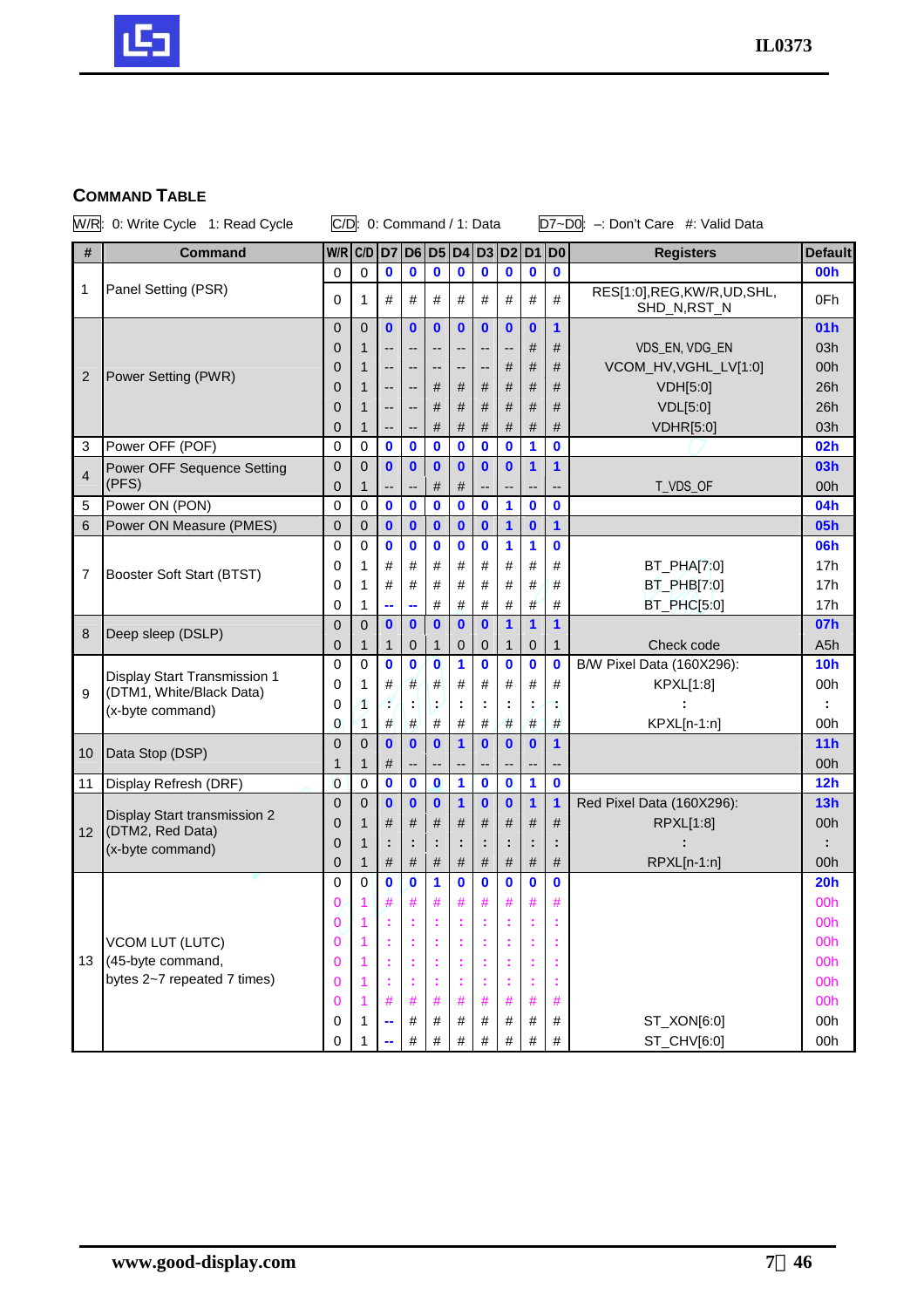

| #  | <b>Command</b>                | $W/R$ $C/D$    |                | D7           |              |                      |              | D6 D5 D4 D3 D2 D1 |              |              | D <sub>0</sub> | <b>Registers</b> | <b>Default</b> |
|----|-------------------------------|----------------|----------------|--------------|--------------|----------------------|--------------|-------------------|--------------|--------------|----------------|------------------|----------------|
|    |                               | $\Omega$       | $\Omega$       | $\mathbf{0}$ | $\mathbf{0}$ | $\blacktriangleleft$ | $\bf{0}$     | $\mathbf{0}$      | $\mathbf{0}$ | $\bf{0}$     | 1              |                  | 21h            |
|    |                               | 0              |                | #            | #            | #                    | #            | #                 | #            | #            | #              |                  | 00h            |
|    | W2W LUT (LUTWW)               | $\Omega$       |                |              | ÷            | ÷                    | t            |                   |              | t            |                |                  | 00h            |
| 14 | (42-byte command,             | $\Omega$       |                |              | t            | ÷                    | t            |                   |              | t            |                |                  | 00h            |
|    | bytes 2~7 repeated 7 times)   | $\Omega$       |                |              | ÷            | ÷                    | t            |                   |              | t            |                |                  | 00h            |
|    |                               | $\Omega$       |                |              |              |                      |              |                   |              |              |                |                  | 00h            |
|    |                               | $\Omega$       |                | #            | #            | #                    | #            | #                 | #            | #            | #              |                  | 00h            |
|    |                               | $\overline{0}$ | $\mathbf 0$    | $\mathbf{0}$ | $\mathbf{0}$ | $\mathbf{1}$         | $\mathbf{0}$ | $\mathbf{0}$      | $\mathbf{0}$ | $\mathbf{1}$ | $\mathbf{0}$   |                  | 22h            |
|    |                               | 0              |                | #            | #            | #                    | #            | #                 | #            | #            | #              |                  | 00h            |
|    | <b>B2W LUT (LUTBW / LUTR)</b> | $\Omega$       |                |              | ÷            | ÷                    | t            | ÷                 |              | t            | t              |                  | 00h            |
| 15 | (42-byte command,             | $\Omega$       |                |              | ÷            | t                    |              |                   |              | t            |                |                  | 00h            |
|    | bytes 2~7 repeated 7 times)   | $\Omega$       |                |              | t            | ÷                    |              |                   |              |              |                |                  | 00h            |
|    |                               | $\Omega$       |                |              | ÷            |                      |              |                   |              |              |                |                  | 00h            |
|    |                               | $\Omega$       |                |              | #            | #                    |              | #                 |              |              |                |                  | 00h            |
|    |                               | $\mathbf 0$    | $\Omega$       | $\bf{0}$     | $\bf{0}$     | 1                    | $\bf{0}$     | 0                 | $\bf{0}$     | 1            | 1              |                  | 23h            |
|    |                               | $\Omega$       |                | #            | #            | #                    | #            | #                 | #            | #            | #              |                  | 00h            |
|    | W2B LUT (LUTWB / LUTW)        | $\mathbf 0$    |                |              | ÷            | ÷                    | t            | t                 |              | t            | f,             |                  | 00h            |
| 16 | (42-byte command,             | $\Omega$       |                |              | ÷            | t                    | ÷            | t                 |              | t            | t              |                  | 00h            |
|    | bytes 2~7 repeated 7 times)   | $\Omega$       |                |              | t            | ÷                    | t            |                   |              | t            |                |                  | 00h            |
|    |                               | $\Omega$       |                |              | ÷            | ¢                    |              |                   |              | t            |                |                  | 00h            |
|    |                               | $\overline{0}$ |                | #            | #            | #                    | #            | #                 | #            | #            | #              |                  | 00h            |
|    |                               | $\Omega$       | $\overline{0}$ | $\mathbf{0}$ | $\mathbf{0}$ | $\mathbf{1}$         | $\bf{0}$     | $\mathbf{0}$      | $\mathbf{1}$ | $\mathbf 0$  | $\bf{0}$       |                  | 24h            |
|    |                               | $\Omega$       |                |              | #            | #                    | #            | #                 | #            | #            |                |                  | 00h            |
|    | <b>B2B LUT (LUTBB / LUTB)</b> | $\Omega$       |                |              | ÷            | ÷                    | t            | ÷                 |              | t            |                |                  | 00h            |
| 17 | (42-byte command,             | $\Omega$       |                |              | ÷            | ÷                    | ÷            | ÷                 |              | t            |                |                  | 00h            |
|    | bytes 2~7 repeated 7 times)   | $\Omega$       |                |              | ÷            | ÷                    |              |                   |              |              |                |                  | 00h            |
|    |                               | $\Omega$       |                |              | ÷            | ÷                    |              |                   |              |              |                |                  | 00h            |
|    |                               | $\Omega$       |                |              | $\#$         | #                    | #            | #                 | #            | #            |                |                  | 00h            |
|    |                               | $\mathbf 0$    | 0              | $\mathbf{0}$ | $\bf{0}$     | 1                    | 1            | $\mathbf{0}$      | $\bf{0}$     | $\mathbf 0$  | $\mathbf 0$    |                  | <b>30h</b>     |
|    |                               |                |                |              |              |                      |              |                   |              |              |                |                  |                |
| 18 | PLL control (PLL)             | 0              | 1              | --           |              | #                    | #            | #                 | #            | $\#$         | #              | M[2:0], N[2:0]   | 3Ch            |

|    |                                       | 0        | $\Omega$ | $\bf{0}$     | $\bf{0}$     | 1        | $\bf{0}$ | 0        |              | $\bf{0}$     | $\mathbf{0}$             |                              | 24h             |
|----|---------------------------------------|----------|----------|--------------|--------------|----------|----------|----------|--------------|--------------|--------------------------|------------------------------|-----------------|
|    |                                       | O        |          | #            |              | #        | #        | $\#$     | $\#$         | #            | #                        |                              | 00h             |
|    | B2B LUT (LUTBB / LUTB)                | 0        |          |              |              | ÷        |          | ÷        | ÷.           | ÷.           |                          |                              | 00h             |
| 17 | (42-byte command,                     | 0        |          |              |              | ÷        | ÷        | ÷        | ÷.           | ÷.           |                          |                              | 00h             |
|    | bytes 2~7 repeated 7 times)           | O        |          |              |              |          |          | t        | t.           | ÷.           |                          |                              | 00h             |
|    |                                       | 0        |          |              |              |          |          |          | t.           | ÷.           |                          |                              | 00 <sub>h</sub> |
|    |                                       | 0        |          |              |              | #        |          | #        | #            | #            | #                        |                              | 00h             |
| 18 | PLL control (PLL)                     | 0        | $\Omega$ | $\mathbf{0}$ | $\mathbf{0}$ | 1        | 1        | $\bf{0}$ | $\mathbf{0}$ | $\mathbf{0}$ | $\mathbf{0}$             |                              | <b>30h</b>      |
|    |                                       | 0        | 1        | --           | --           | #        | #        | #        | #            | #            | #                        | M[2:0], N[2:0]               | 3Ch             |
|    | <b>Temperature Sensor Calibration</b> | $\Omega$ | $\Omega$ | $\bf{0}$     | $\mathbf 1$  | $\bf{0}$ | $\bf{0}$ | $\bf{0}$ | $\mathbf{0}$ | $\bf{0}$     | $\mathbf{0}$             |                              | 40h             |
| 19 | (TSC)                                 |          | 1        | #            | #            | #        | #        | #        | #            | #            | #                        | LM[10:3] / TSR[7:0]          | 00h             |
|    |                                       | 1        | 1        | #            | #            | #        | ۰.       | --       | --           | --           | $\overline{\phantom{a}}$ | $LM[2:0]$ / -                | 00h             |
| 20 | <b>Temperature Sensor Selection</b>   | 0        | 0        | $\bf{0}$     |              | 0        | 0        | 0        | 0            | $\bf{0}$     | 1                        |                              | 41h             |
|    | (TSE)                                 | 0        | 1        | #            | ÷            | --       | --       | #        | #            | #            | #                        | TSE, TO[3:0]                 | 00h             |
|    |                                       | $\Omega$ | $\Omega$ | $\bf{0}$     | 1            | $\bf{0}$ | $\bf{0}$ | $\bf{0}$ | $\mathbf{0}$ | 1            | $\mathbf{0}$             |                              | 42h             |
| 21 | Temperature Sensor Write (TSW)        | 0        | 1        | #            | #            | #        | #        | #        | #            | #            | #                        | WATTR[7:0]                   | 00h             |
|    |                                       | 0        | 1        | #            | #            | #        | #        | #        | #            | #            | #                        | WMSB[7:0]                    | 00h             |
|    |                                       | 0        | 1        | #            | $\#$         | #        | #        | #        | #            | #            | $\#$                     | <b>WLSB[7:0]</b>             | 00h             |
|    |                                       | $\Omega$ | $\Omega$ | O            | 1            | $\bf{0}$ | $\bf{0}$ | $\bf{0}$ | $\mathbf{0}$ | 1            | 1                        |                              | 43h             |
| 22 | Temperature Sensor Read (TSR)         | 1        | 1        | #            | #            | #        | #        | #        | #            | #            | #                        | RMSB[7:0]                    | 00h             |
|    |                                       | 1        | 1        | #            | #            | #        | #        | #        | #            | #            | #                        | RLSB[7:0]                    | 00h             |
| 23 | Vcom and data interval setting        | $\Omega$ | $\Omega$ | $\bf{0}$     | $\mathbf 1$  | $\bf{0}$ | 1        | 0        | $\bf{0}$     | 0            | $\bf{0}$                 |                              | <b>50h</b>      |
|    | (CDI)                                 | 0        | 1        | #            | #            | #        | #        | #        | #            | #            | #                        | VBD[1:0], DDX[1:0], CDI[3:0] | D7h             |
| 24 | Lower Power Detection (LPD)           | 0        | 0        | $\bf{0}$     | 1            | $\bf{0}$ | 1        | $\bf{0}$ | $\mathbf{0}$ | $\mathbf{0}$ | 1                        |                              | 51h             |
|    |                                       |          | 1        |              | --           | --       | --       | --       | --           | --           | #                        | <b>LPD</b>                   | 01h             |
| 25 | <b>TCON setting (TCON)</b>            | 0        | $\Omega$ | $\bf{0}$     | 1            | 1        | $\bf{0}$ | 0        | $\bf{0}$     | 0            | $\bf{0}$                 |                              | <b>60h</b>      |
|    |                                       | 0        |          | #            | #            | #        | #        | #        | #            | #            | #                        | S2G[3:0], G2S[3:0]           | 22h             |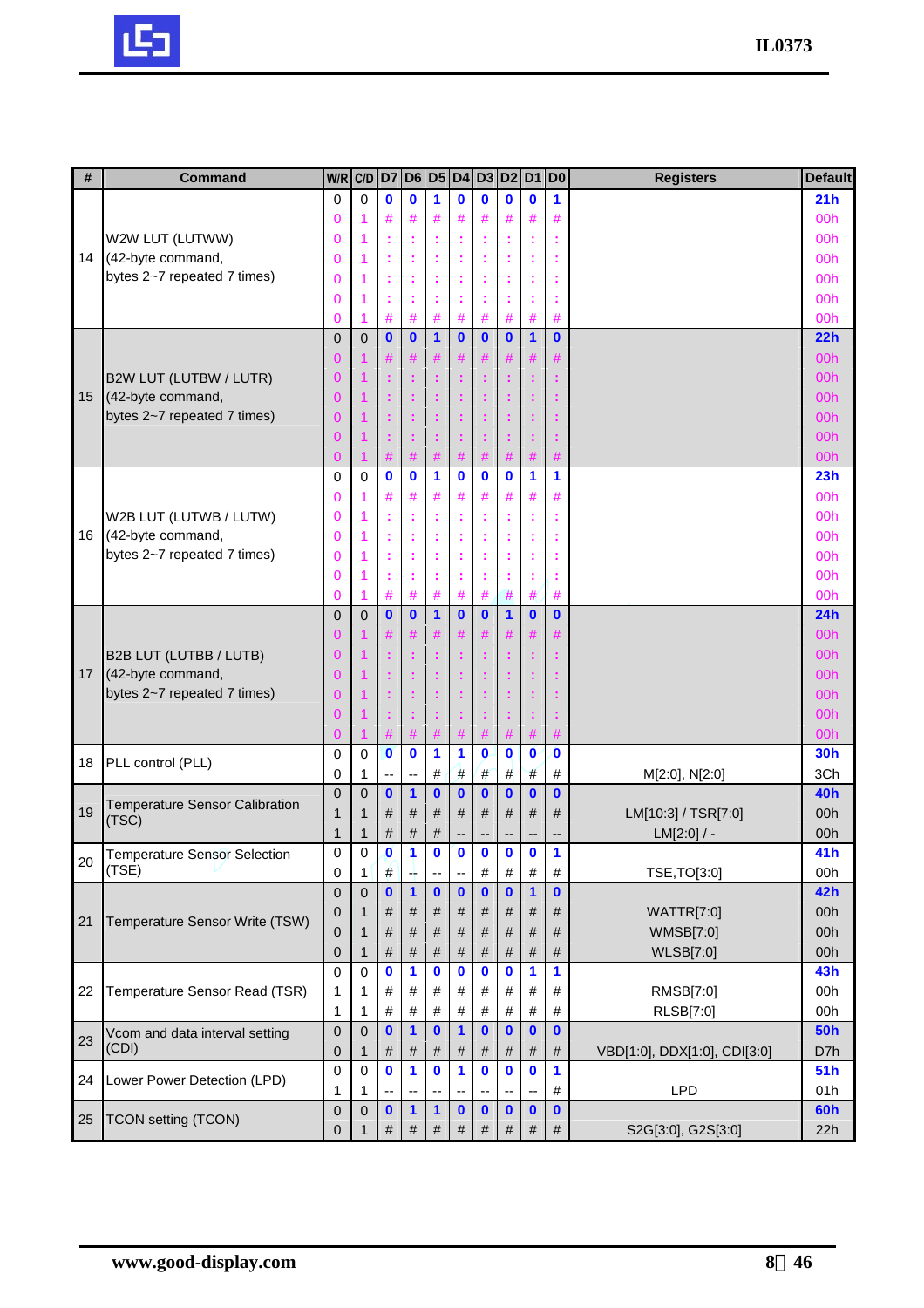

| #  | <b>Command</b>                   | W/R            | C/D            | D7                      |                  | D6 D5 D4 D3 D2 D1 D0 |                |                          |                               |              |              | <b>Registers</b>                                                                        | <b>Default</b>   |
|----|----------------------------------|----------------|----------------|-------------------------|------------------|----------------------|----------------|--------------------------|-------------------------------|--------------|--------------|-----------------------------------------------------------------------------------------|------------------|
|    |                                  | $\mathbf 0$    | $\Omega$       | $\mathbf{0}$            | 1                | 1                    | $\mathbf{0}$   | $\bf{0}$                 | $\mathbf{0}$                  | $\bf{0}$     | 1            |                                                                                         | 61 <sub>h</sub>  |
| 26 | <b>Resolution setting (TRES)</b> | $\mathbf 0$    | 1              | #                       | #                | $\#$                 | #              | #                        | 0                             | 0            | 0            | <b>HRES[7:3]</b>                                                                        | 00h              |
|    |                                  | 0              | 1              |                         |                  | н.                   |                |                          | Ξ.                            |              | #            | <b>VRES[8:0]</b>                                                                        | 00h              |
|    |                                  | 0              | 1              | #                       | #                | #                    | #              | #                        | #                             | #            | #            |                                                                                         | 00h              |
| 27 | Revision (REV)                   | $\mathbf 0$    | $\mathbf 0$    | $\bf{0}$                | 1                | 1                    | $\mathbf{1}$   | $\mathbf{0}$             | $\bf{0}$                      | $\mathbf{0}$ | $\mathbf{0}$ |                                                                                         | <b>70h</b>       |
|    |                                  | $\overline{0}$ | 1              | #                       | #                | #                    | #              | #                        | #                             | #            | #            | $LUT_REV[7:0]$                                                                          | 00h              |
| 28 | Get Status (FLG)                 | $\overline{0}$ | $\mathbf 0$    | $\mathbf{0}$            | 1                | 1                    | 1              | $\bf{0}$                 | $\bf{0}$                      | $\mathbf{0}$ | 1            |                                                                                         | 71h              |
|    |                                  | 1              | 1              | --                      | #                | #                    | #              | #                        | #                             | $\#$         | $\#$         | PTL_FLAG , I <sup>2</sup> C_ERR, I <sup>2</sup> C_BUSYN,<br>DATA_FLAG, PON, POF, BUSY_N | 02 <sub>h</sub>  |
| 29 | Auto Measurement Vcom            | $\mathbf 0$    | $\mathbf{0}$   | $\mathbf{1}$            | $\mathbf{0}$     | $\bf{0}$             | $\mathbf{0}$   | $\mathbf{0}$             | $\bf{0}$                      | $\mathbf{0}$ | $\mathbf{0}$ |                                                                                         | <b>80h</b>       |
|    |                                  | $\Omega$       | 1              |                         |                  | #                    | #              | #                        | #                             | #            | #            | AMVT[1:0], XON, AMVS, AMV, AMVE                                                         | 10h              |
| 30 | Read Vcom Value(VV)              | $\mathbf 0$    | $\Omega$       | 1                       | $\bf{0}$         | $\mathbf 0$          | $\bf{0}$       | $\bf{0}$                 | $\bf{0}$                      | $\bf{0}$     | 1            |                                                                                         | 81h              |
|    |                                  | $\mathbf{1}$   | 1              |                         |                  | #                    | #              | #                        | #                             | #            | #            | VV[5:0]                                                                                 | 00h              |
| 31 | VCM_DC Setting (VDCS)            | $\Omega$       | $\Omega$       | $\overline{\mathbf{1}}$ | $\bf{0}$         | $\bf{0}$             | $\mathbf{0}$   | $\bf{0}$                 | $\bf{0}$                      | $\mathbf{1}$ | $\mathbf{0}$ |                                                                                         | 82h              |
|    |                                  | $\overline{0}$ | 1              |                         |                  | #                    | #              | #                        | #                             | #            | #            | <b>VDCS[5:0]</b>                                                                        | 00h              |
|    |                                  | $\overline{0}$ | $\Omega$       | 1                       | $\bf{0}$         | $\bf{0}$             | 1              | $\bf{0}$                 | $\mathbf 0$                   | $\bf{0}$     | $\bf{0}$     |                                                                                         | <b>90h</b>       |
|    |                                  | $\mathbf 0$    | 1              | #                       | #                | #                    | #              | #                        | $\mathbf 0$                   | $\mathbf 0$  | $\mathbf 0$  | <b>HRST[7:3]</b>                                                                        | 00h              |
|    |                                  | $\mathbf 0$    | 1              | #                       | #                | #                    | #              | #                        | $\mathbf 0$                   | $\mathbf 0$  | $\mathbf 0$  | HRED[7:3]                                                                               | 00h              |
| 32 | Partial Window (PTL)             | 0              | 1              | --<br>#                 | --               | --                   |                | --<br>#                  | Ξ.                            |              | #            | <b>VRST[8:0]</b>                                                                        | 00h<br>00h       |
|    |                                  | 0<br>0         | 1<br>1         | --                      | #<br>--          | #<br>н.              | #<br>--        | $\overline{a}$           | #<br>$\overline{\phantom{a}}$ | #            | #<br>#       |                                                                                         | 00h              |
|    |                                  | 0              | 1              | #                       | #                | #                    | #              | #                        | #                             | #            | #            | <b>VRED[8:0]</b>                                                                        | 00h              |
|    |                                  | 0              | 1              | --                      | --               | --                   | $\overline{a}$ | $\overline{\phantom{a}}$ | $\overline{\phantom{a}}$      | ٠.           | #            | PT_SCAN                                                                                 | 01 <sub>h</sub>  |
| 33 | Partial In (PTIN)                | $\overline{0}$ | $\mathbf{0}$   | $\mathbf 1$             | $\bf{0}$         | $\bf{0}$             | 1              | $\bf{0}$                 | $\bf{0}$                      | $\mathbf{0}$ | 1            |                                                                                         | 91 <sub>h</sub>  |
| 34 | Partial Out (PTOUT)              | $\mathbf 0$    | 0              | 1                       | 0                | 0                    | 1              | $\bf{0}$                 | $\mathbf 0$                   | 1            | $\bf{0}$     |                                                                                         | 92 <sub>h</sub>  |
|    |                                  | $\overline{0}$ | $\overline{0}$ | $\overline{1}$          | $\bf{0}$         | 1                    | $\mathbf{0}$   | $\bf{0}$                 | $\bf{0}$                      | $\bf{0}$     | $\mathbf{0}$ |                                                                                         | <b>A0h</b>       |
| 35 | Program Mode (PGM)               | $\overline{0}$ | 1              | 1                       | $\boldsymbol{0}$ | 1                    | $\bf{0}$       | $\bf{0}$                 | 1                             | $\mathbf 0$  | 1            | Check $code = A5h$                                                                      | A5h              |
| 36 | Active Progrmming (APG)          | $\Omega$       | $\overline{0}$ | 1                       | $\bf{0}$         | 1                    | $\bf{0}$       | $\mathbf 0$              | $\bf{0}$                      | $\mathbf 0$  | 1            |                                                                                         | A1h              |
|    |                                  | $\overline{0}$ | $\Omega$       | 1                       | $\bf{0}$         | 1                    | $\mathbf{0}$   | $\mathbf{0}$             | $\bf{0}$                      | $\mathbf{1}$ | $\mathbf{0}$ |                                                                                         | A <sub>2</sub> h |
|    |                                  | 1              | 1              |                         | ۰.               |                      |                |                          | ٠.                            |              | --           | <b>Read Dummy</b>                                                                       | N/A              |
| 37 | Read OTP (ROTP)                  | $\mathbf{1}$   | 1              | #                       | #                | #                    | #              | #                        | #                             | #            | #            | Data of Address = 000h                                                                  | N/A              |
|    |                                  | 1              | 1              | ÷                       | ÷                |                      |                | ÷                        |                               |              |              |                                                                                         | N/A              |
|    |                                  | $\mathbf{1}$   | 1              | #                       | #                | #                    | #              | #                        | #                             | #            | #            | Data of Address = n                                                                     | N/A              |
| 38 | Cascade Setting (CCSET)          | 0              | $\Omega$       | 1                       | 1                | 1                    | $\mathbf{0}$   | $\bf{0}$                 | $\mathbf 0$                   | $\bf{0}$     | $\bf{0}$     |                                                                                         | <b>E0h</b>       |
|    |                                  | $\overline{0}$ | 1              | --                      | --               | --                   | ٠.             |                          |                               | #            | #            | <b>TSFIX, CCEN</b>                                                                      | 00h              |
| 39 | Force Temperauture (TSSET)       | $\mathbf 0$    | $\Omega$       | 1                       | $\mathbf{1}$     | $\mathbf 1$          | $\mathbf{0}$   | $\mathbf{0}$             | $\mathbf 1$                   | $\mathbf{0}$ | 1            |                                                                                         | E5h              |
|    |                                  | $\overline{0}$ | $\mathbf 1$    | $\#$                    | $\#$             | $\#$                 | #              | $\#$                     | #                             | #            | #            | TS_SET[7:0]                                                                             | 00h              |

**Note:** (1) All other register addresses are invalid or reserved by UltraChip, and should NOT be used.

(2) Any bits shown here as 0 must be written with a 0. All unused bits should also be set to zero. Device malfunction may occur if this is not done.

- (3) Commands are processed on the 'stop' condition of the interface.
- (4) Registers marked 'W/R' can be read, but the contents are written when the SPI command completes so the contents can be read and altered. The user can subsequently write the register to restore the contents following an SPI read.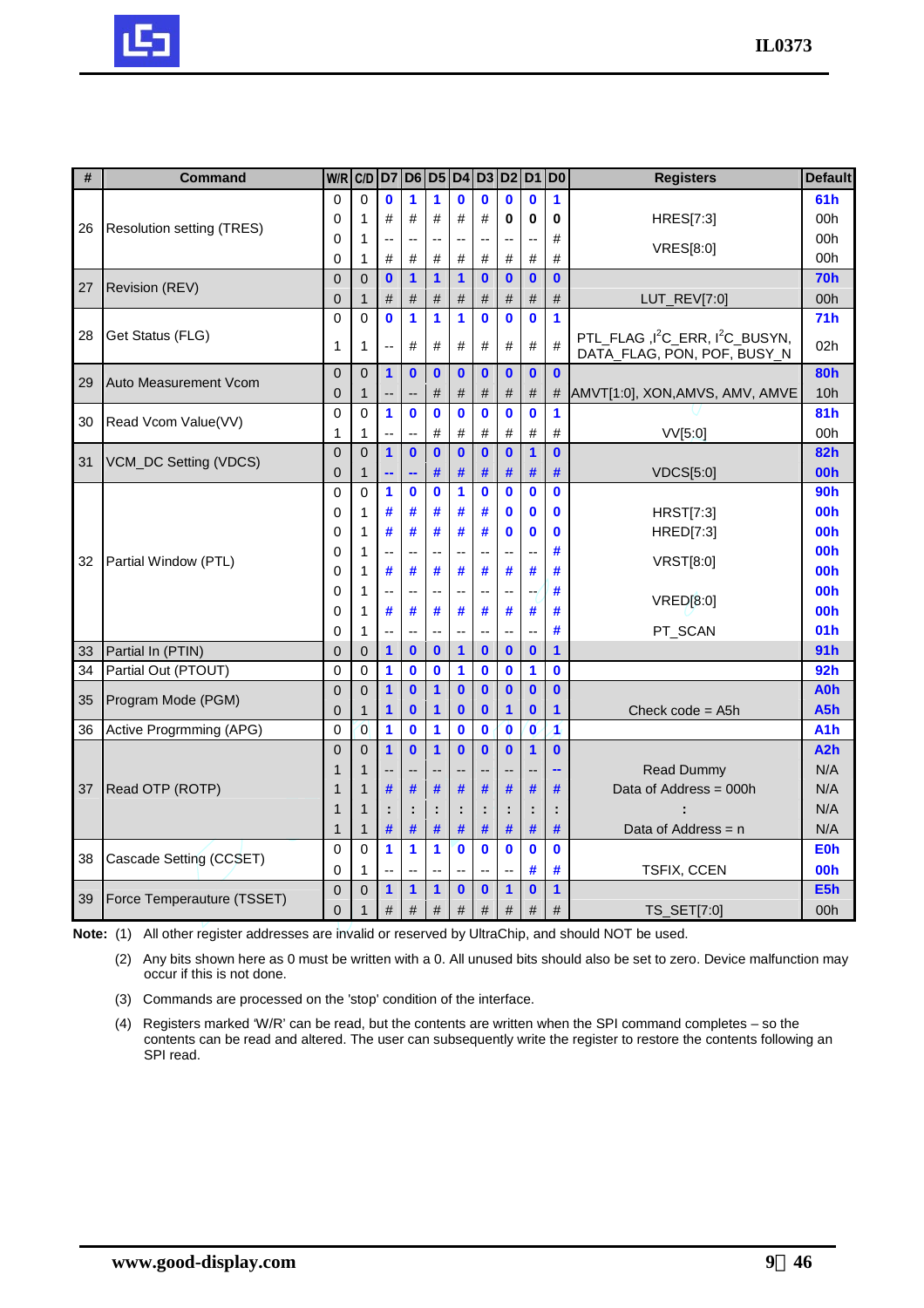

## **COMMAND DESCRIPTION**

W/R: 0: Write Cycle / 1: Read Cycle C/D: 0: Command / 1: Data D7-D0: -: Don't Care

#### **(1) PANEL SETTING (PSR) (REGISTER: R00H)**

| Action            | W/R | C/D | D7               | D <sub>6</sub>   | D <sub>5</sub>           | D <sub>4</sub> | D3 | D <sub>2</sub> |                      | D <sub>0</sub> |        |
|-------------------|-----|-----|------------------|------------------|--------------------------|----------------|----|----------------|----------------------|----------------|--------|
| Setting the panel |     |     |                  |                  |                          |                |    |                |                      |                | $-100$ |
|                   |     |     | RES <sub>1</sub> | RES <sub>0</sub> | <b>ENI</b><br><b>REG</b> | <b>BWR</b>     | UD | <b>SHL</b>     | <b>SHD</b><br>N<br>— | . RST<br>N     | OFr    |

#### **RES[1:0]:** Display Resolution setting (source x gate)

| 00b: 96x230 (Default) | .<br>Active sour |
|-----------------------|------------------|
| 01b: 96x252           | Active sour      |
| 10b: 128x296          | Active sour      |
|                       |                  |

rce channels: S0 ~ S95. Active gate channels: G0 ~ G229. rce channels: S0 ~ S95. Active gate channels: G0 ~ G251. rce channels: S0 ~ S127. Active gate channels: G0 ~ G295. 11b: 160x296 Active source channels: S0 ~ S159. Active gate channels: G0  $\sim$  G295.



0: Shift left. First data to Last data: Sn-1  $\rightarrow$  Sn-2  $\rightarrow$  Sn-3  $\rightarrow$  ...  $\rightarrow$  S0 **1: Shift right. (Default)** First data to Last data:  $SO \rightarrow SI \rightarrow SC \rightarrow \ldots \ldots \rightarrow Sn-1$ 

0: Booster OFF, register data are kept, and SEG/BG/VCOM are kept 0V or floating.

When SHD\_N become LOW, charge pump will be turned OFF, register and SRAM data will keep until VDD OFF. and SD output and VCOM will remain previous condition. SHD\_N may have two conditions: 0v or floating.

**1: No effect (Default).** Booster OFF, Register data are set to their default values, and SEG/BG/VCOM: 0V When RST\_N become LOW, the driver will be reset, all registers will be reset to their default value. All driver functions will be disabled. SD output and VCOM will base on previous condition. It may have two conditions: 0v or

**SHD\_N:** Booster Switch

**RST\_N:** Soft Reset

floating.

**1: Booster ON (Default)**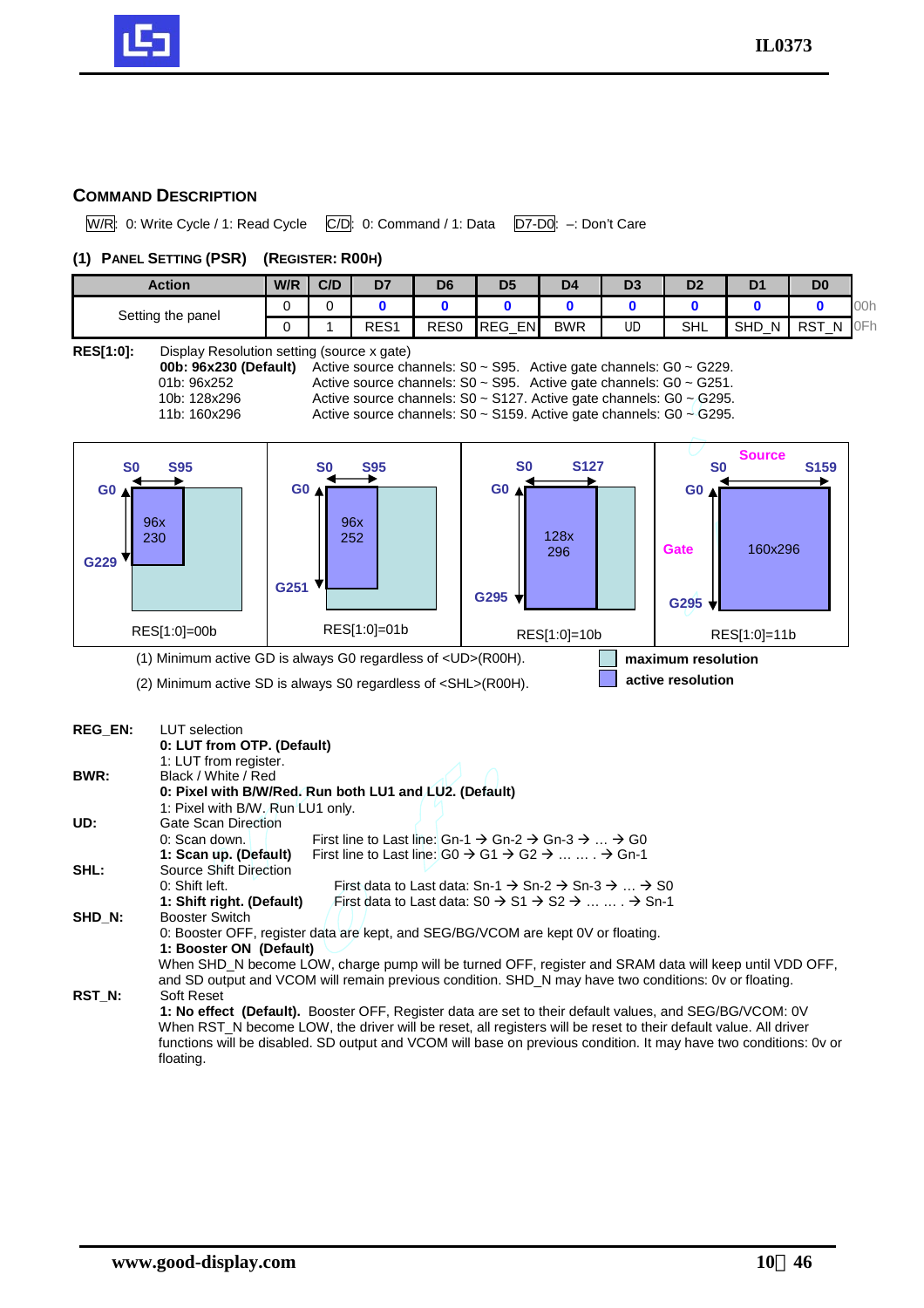

#### **(2) POWER SETTING (PWR) (R01H)**

|          | <b>Action</b>                                                                                                               | W/R                                                                        | C/D                  | D7                 | D <sub>6</sub> | D <sub>5</sub> | D <sub>4</sub> | D <sub>3</sub> | D <sub>2</sub> | D <sub>1</sub> | D <sub>0</sub> |  |  |  |
|----------|-----------------------------------------------------------------------------------------------------------------------------|----------------------------------------------------------------------------|----------------------|--------------------|----------------|----------------|----------------|----------------|----------------|----------------|----------------|--|--|--|
|          |                                                                                                                             | $\Omega$                                                                   | $\Omega$             | $\mathbf 0$        | $\mathbf 0$    | $\mathbf 0$    | $\mathbf 0$    | $\mathbf{0}$   | $\bf{0}$       | $\mathbf 0$    | $\mathbf{1}$   |  |  |  |
|          |                                                                                                                             | $\mathbf 0$                                                                | 1                    |                    | $\blacksquare$ |                |                |                |                | VDS_EN         | VDG_EN         |  |  |  |
|          | Selecting Internal/External                                                                                                 | $\Omega$                                                                   | $\mathbf{1}$         | $\blacksquare$     | $\frac{1}{2}$  | $\blacksquare$ | $\blacksquare$ |                | VCOM_HV        |                | VGHL_LV[1:0]   |  |  |  |
|          | Power                                                                                                                       | $\Omega$                                                                   | $\mathbf{1}$         |                    | $\blacksquare$ |                |                | VDH[5:0]       |                |                |                |  |  |  |
|          |                                                                                                                             | $\mathbf 0$                                                                | $\mathbf{1}$         |                    | $\blacksquare$ |                |                |                | VDL[5:0]       |                |                |  |  |  |
|          |                                                                                                                             | $\Omega$                                                                   | 1                    |                    |                |                |                | VDHR[6:0]      |                |                |                |  |  |  |
|          |                                                                                                                             |                                                                            |                      |                    |                |                |                |                |                |                |                |  |  |  |
| VDS_EN:  | Source power selection<br>0 : External source power from VDH/VDL pins<br>1 : Inetrnal DC/DC function for generating VDH/VDL |                                                                            |                      |                    |                |                |                |                |                |                |                |  |  |  |
| VDG_EN:  | Gate power selection                                                                                                        |                                                                            |                      |                    |                |                |                |                |                |                |                |  |  |  |
|          | 0 : External gate power from VGH/VGL pins                                                                                   |                                                                            |                      |                    |                |                |                |                |                |                |                |  |  |  |
|          | 1 : Internal DC/DC function for generating VGH/VGL                                                                          |                                                                            |                      |                    |                |                |                |                |                |                |                |  |  |  |
| VCOM_HV: | <b>VCOM Voltage Level</b>                                                                                                   |                                                                            |                      |                    |                |                |                |                |                |                |                |  |  |  |
|          | 0: VCOMH=VDH+VCOMDC,                                                                                                        |                                                                            |                      | VCOML=VHL+VCOMDC   |                |                |                |                |                |                |                |  |  |  |
|          | 1: VCOML=VGH,                                                                                                               |                                                                            |                      | VCOML=VGL          |                |                |                |                |                |                |                |  |  |  |
|          | VGHL_LV[1:0]: VGH / VGL Voltage Level selection.                                                                            |                                                                            |                      |                    |                |                |                |                |                |                |                |  |  |  |
|          |                                                                                                                             |                                                                            |                      |                    |                |                |                |                |                |                |                |  |  |  |
|          |                                                                                                                             | VGHL_LV<br><b>VGHL Voltage Level</b><br>00 (DEFAULT)<br>VGH=16V, VGL= -16V |                      |                    |                |                |                |                |                |                |                |  |  |  |
|          | 01                                                                                                                          |                                                                            |                      | VGH=15V, VGL= -15V |                |                |                |                |                |                |                |  |  |  |
|          | 10                                                                                                                          |                                                                            |                      | VGH=14V, VGL= -14V |                |                |                |                |                |                |                |  |  |  |
|          | 11                                                                                                                          |                                                                            |                      | VGH=13V, VGL= -13V |                |                |                |                |                |                |                |  |  |  |
|          | VDH[5:0]: Internal VDHpower selection for B/W LUT.(Default value: 100110b)                                                  |                                                                            |                      |                    |                |                |                |                |                |                |                |  |  |  |
|          | <b>VDH</b>                                                                                                                  |                                                                            | VDH_V                | <b>VDH</b>         |                | VDH_V          | <b>VDH</b>     | VDH_V          |                | <b>VDH</b>     | VDH V          |  |  |  |
|          | 000000                                                                                                                      |                                                                            | 2.4V                 | 001100             |                | 4.8 V          | 011000         | 7.2V           |                | 100100         | 9.6V           |  |  |  |
|          | 000001                                                                                                                      |                                                                            | 2.6 V                | 001101             |                | 5.0 V          | 011001         | 7.4V           |                | 100101         | 9.8 V          |  |  |  |
|          | 000010                                                                                                                      |                                                                            | 2.8V                 | 001110             |                | 5.2V           | 011010         | 7.6V           |                | 100110         | 10.0V          |  |  |  |
|          | 000011                                                                                                                      |                                                                            | 3.0V                 | 001111             |                | 5.4 V          | 011011         | 7.8 V          |                | 100111         | 10.2 V         |  |  |  |
|          | 000100                                                                                                                      |                                                                            | 3.2V                 | 010000             |                | 5.6V           | 011100         | 8.0 V          |                | 101000         | 10.4 V         |  |  |  |
|          | 000101                                                                                                                      |                                                                            | 3.4V                 | 010001             |                | 5.8V           | 011101         | 8.2V           |                | 101001         | 10.6V          |  |  |  |
|          | 000110                                                                                                                      |                                                                            | 3.6V                 | 010010             |                | 6.0V           | 011110         | 8.4 V          |                | 101010         | 10.8 V         |  |  |  |
|          | 000111                                                                                                                      |                                                                            | 3.8V                 | 010011             |                | 6.2V           | 011111         | 8.6V           |                | 101011         | 11.0 V         |  |  |  |
|          | 001000                                                                                                                      |                                                                            | 4.0V                 | 010100             |                | 6.4V           | 100000         | 8.8 V          |                | (others)       | 11.0 V         |  |  |  |
|          | 001001                                                                                                                      |                                                                            | 4.2 V                | 010101             |                | 6.6 V          | 100001         | 9.0 V          |                |                |                |  |  |  |
|          | 001010                                                                                                                      |                                                                            | 4.4 V                | 010110             |                | 6.8 V          | 100010         | 9.2V           |                |                |                |  |  |  |
|          | 001011                                                                                                                      |                                                                            | 4.6 V                | 010111             |                | 7.0V           | 100011         | 9.4 V          |                |                |                |  |  |  |
|          | VDL[5:0]: Internal VDL power selection for B/W LUT. (Default value: 100110b)                                                |                                                                            |                      |                    |                |                |                |                |                |                |                |  |  |  |
|          | <b>VDL</b>                                                                                                                  |                                                                            | VDL V                | <b>VDL</b>         |                | VDL V          | <b>VDL</b>     | VDL_V          |                | <b>VDL</b>     | VDL_V          |  |  |  |
|          | 000000                                                                                                                      |                                                                            | $-2.4V$              | 001100             |                | $-4.8V$        | 011000         | $-7.2V$        |                | 100100         | $-9.6V$        |  |  |  |
|          | 000001                                                                                                                      |                                                                            | $-2.6\,\overline{V}$ | 001101             |                | $-5.0V$        | 011001         | $-7.4V$        |                | 100101         | $-9.8V$        |  |  |  |
|          | 000010                                                                                                                      |                                                                            | $-2.8V$              | 001110             |                | $-5.2V$        | 011010         | $-7.6V$        |                | 100110         | $-10.0V$       |  |  |  |

000011 | -3.0 V | 001111 | -5.4 V || 011011 | -7.8 V || 100111 | -10.2 V 000100 | -3.2 V | 010000 | -5.6 V || 011100 | -8.0 V | 101000 | -10.4 V 000101 | -3.4 V | 010001 | -5.8 V || 011101 | -8.2 $\lor$  | 101001 | -10.6 V 000110 | -3.6 V | 010010 | -6.0 V || 011110 | -8.4 V | 101010 | -10.8 V 000111 | -3.8 V | 010011 | -6.2 V || 011111 | -8.6 V || 101011 | -11.0 V 001000 | -4.0 V | 010100 | -6.4 V || 100000 | -8.8 V || (others) | -11.0 V

001001 | -4.2 V | 010101 | -6.6 V || 100001 | -9.0 V 001010 -4.4 V 010110 -6.8 V 100010 -9.2 V<br>001011 -4.6 V 010111 -7.0 V 100011 -9.4 V

001011 -4.6 V 010111 -7.0 V 100011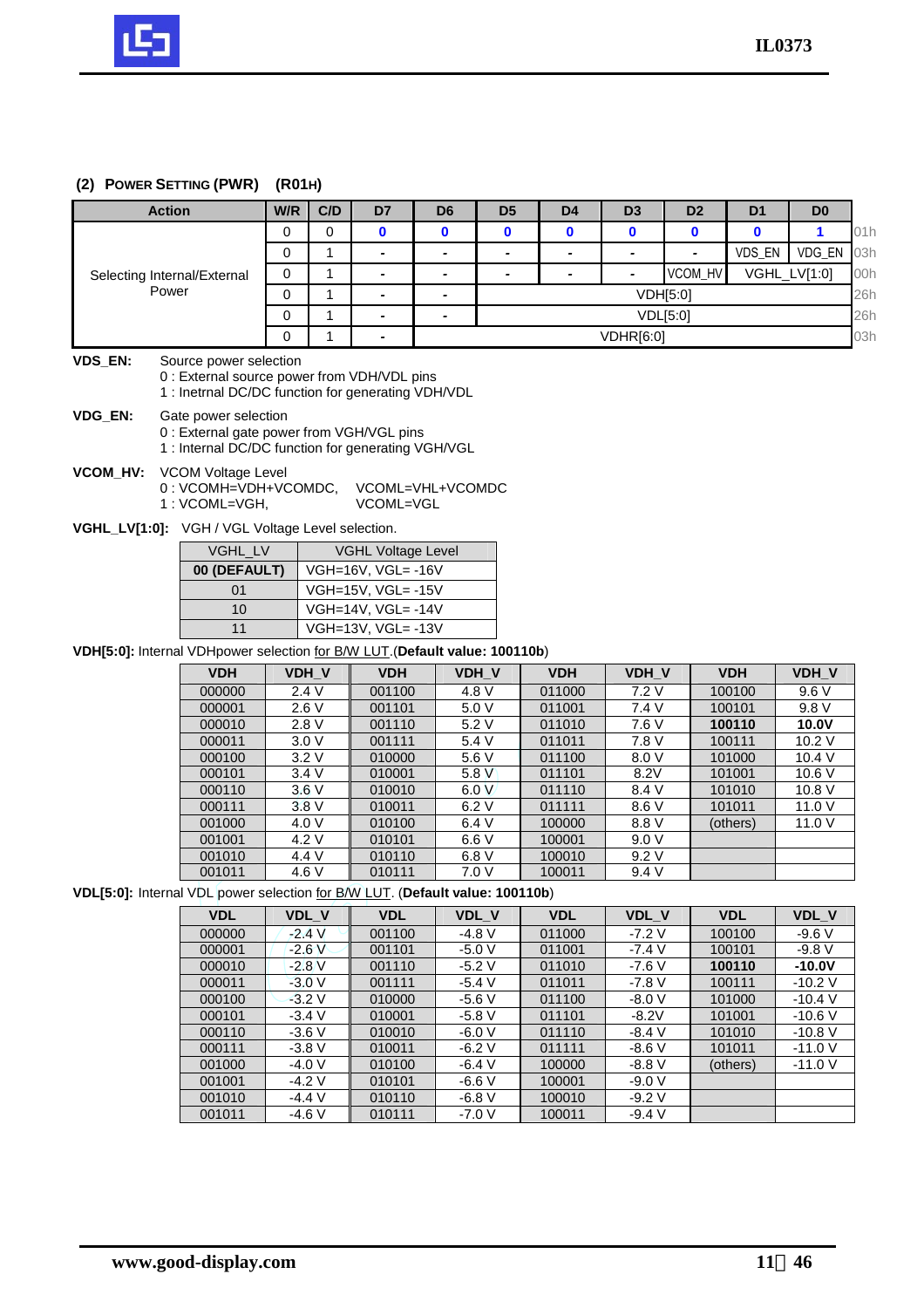

| <b>VDH</b> | VDH V | <b>VDH</b> | VDH V | <b>VDH</b> | VDH V | <b>VDH</b> | VDH V  |
|------------|-------|------------|-------|------------|-------|------------|--------|
| 000000     | 2.4V  | 001100     | 4.8 V | 011000     | 7.2 V | 100100     | 9.6V   |
| 000001     | 2.6V  | 001101     | 5.0V  | 011001     | 7.4 V | 100101     | 9.8 V  |
| 000010     | 2.8 V | 001110     | 5.2V  | 011010     | 7.6 V | 100110     | 10.0V  |
| 000011     | 3.0V  | 001111     | 5.4 V | 011011     | 7.8 V | 100111     | 10.2V  |
| 000100     | 3.2V  | 010000     | 5.6 V | 011100     | 8.0 V | 101000     | 10.4V  |
| 000101     | 3.4V  | 010001     | 5.8 V | 011101     | 8.2V  | 101001     | 10.6V  |
| 000110     | 3.6V  | 010010     | 6.0V  | 011110     | 8.4 V | 101010     | 10.8V  |
| 000111     | 3.8V  | 010011     | 6.2V  | 011111     | 8.6V  | 101011     | 11.0 V |
| 001000     | 4.0 V | 010100     | 6.4 V | 100000     | 8.8 V | (others)   | 11.0V  |
| 001001     | 4.2 V | 010101     | 6.6V  | 100001     | 9.0 V |            |        |
| 001010     | 4.4 V | 010110     | 6.8V  | 100010     | 9.2V  |            |        |
| 001011     | 4.6 V | 010111     | 7.0 V | 100011     | 9.4V  |            |        |

#### **VDHR[5:0]:** Internal VDL power selection for B/W LUT. (**Default value: 000011b**)

## **(3) POWER OFF (POF) (R02H)**

| Action                         | W/R | C/D | D7<br>יש | DC<br>ш | DE<br>J. | - س | - -<br>υ, | n,<br>◡▵ | ₩. | D <sub>0</sub> |               |
|--------------------------------|-----|-----|----------|---------|----------|-----|-----------|----------|----|----------------|---------------|
| OFF th<br>Furning<br>the power |     |     |          |         |          |     |           |          |    |                | $\cap$<br>UZI |

After the Power Off command, the driver will power off following the Power Off Sequence. This command will turn off charge pump, T-con, source driver, gate driver, VCOM, and temperature sensor, but register data will be kept until VDD becomes OFF.

SD output and Vcom will remain as previous condition, which may have 2 conditions: 0V or floating.

#### **(4) POWER OFF SEQUENCE SETTING (PFS) (R03H)**

| <b>Action</b>              | W/R | C/D | D7 | D <sub>6</sub> | D <sub>5</sub> | D <sub>4</sub>  | υ. | D <sub>2</sub> | D <sub>0</sub> |            |
|----------------------------|-----|-----|----|----------------|----------------|-----------------|----|----------------|----------------|------------|
| Setting Power OFF sequence |     |     |    |                |                |                 |    |                |                | าวค<br>UJH |
|                            |     |     |    |                | <b>VDS</b>     | <b>OFFI1:01</b> |    |                |                | 00h        |

**T\_VDS\_OFF[1:0]:** Power OFF Sequence of VDH and VDL.

**00b: 1 frame (Default)** 01b: 2 frames 01b: 3 frames 11b: 4 frame

## **(5) POWER ON (PON) (REGISTER: R04H)**

| Action                      | W/R | C/D | D.<br>יש<br>-- | Dr. | nг | -10 | - -<br>- - | n,<br>- - | DС |        |
|-----------------------------|-----|-----|----------------|-----|----|-----|------------|-----------|----|--------|
| ON the power<br>urning<br>÷ |     |     |                |     |    |     |            |           |    | $\sim$ |

After the Power ON command, the driver will be powered ON following the Power ON Sequence. Refer to the Power ON Sequence section.

#### **(6) POWER ON MEASURE (PMES) (R05H)**

| <b>Action</b> | W/R | C/D | D <sub>7</sub> | D <sub>6</sub> | D <sub>5</sub> | D <sub>4</sub> | D <sub>c</sub><br>υJ | D <sub>0</sub><br>υZ | D <sub>1</sub> | D <sub>0</sub> |                   |
|---------------|-----|-----|----------------|----------------|----------------|----------------|----------------------|----------------------|----------------|----------------|-------------------|
|               |     |     |                |                |                |                |                      |                      |                |                | $\bigcap$<br>UUTI |

This command enables the internal bandgap, which will be cleared by the next POF.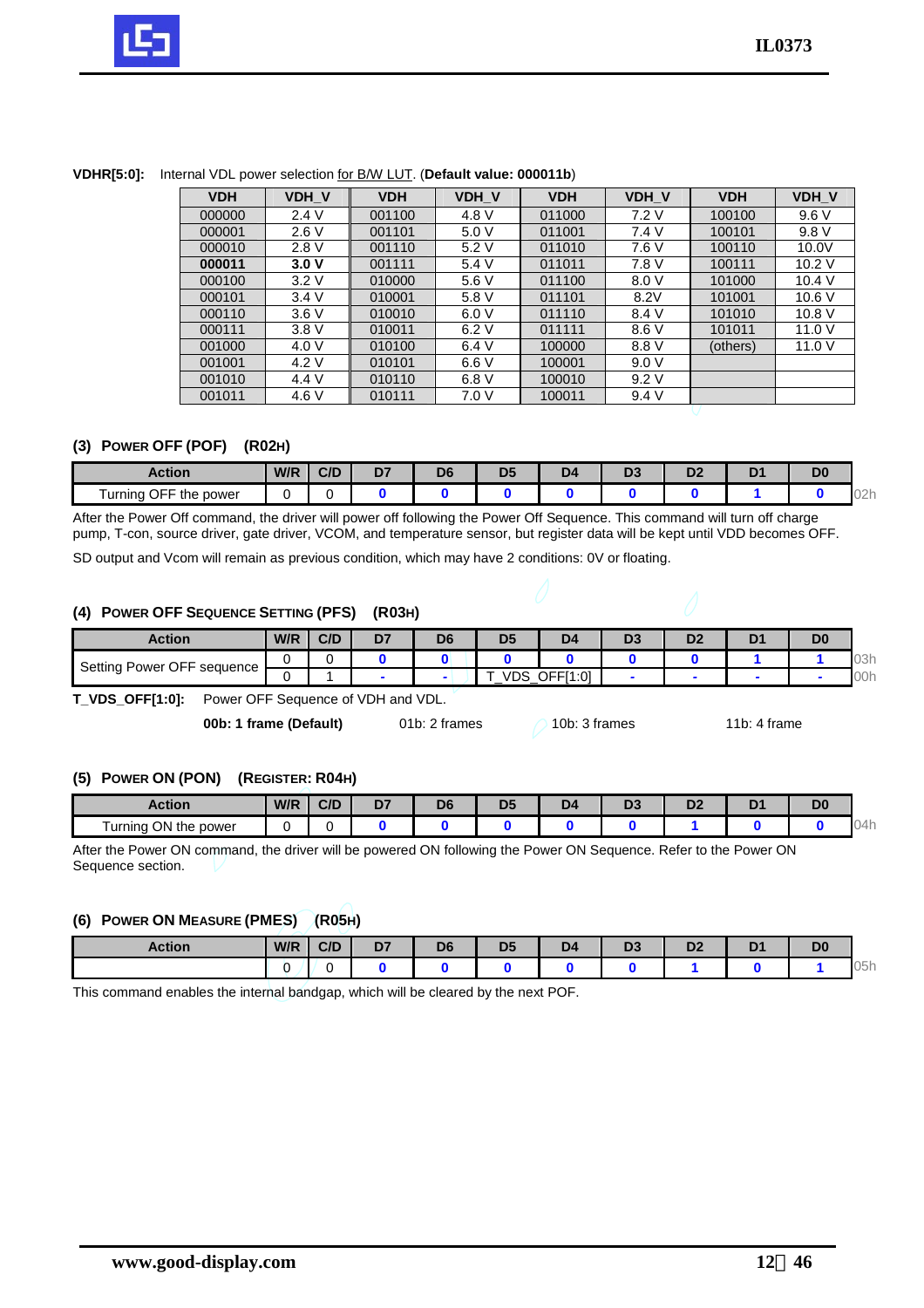

## **(7) BOOSTER SOFT START (BTST) (R06H)**

| <b>Action</b>                                                 | W/R         | C/D              | D7             | D <sub>6</sub> | D <sub>5</sub>                         | D <sub>4</sub>  | D <sub>3</sub>                                  | D <sub>2</sub>          | D <sub>1</sub> | D <sub>0</sub> |     |
|---------------------------------------------------------------|-------------|------------------|----------------|----------------|----------------------------------------|-----------------|-------------------------------------------------|-------------------------|----------------|----------------|-----|
|                                                               | $\Omega$    | 0                | $\mathbf{0}$   | $\bf{0}$       | $\bf{0}$                               | $\mathbf{0}$    | $\mathbf{0}$                                    | 1                       | 1              | $\mathbf{0}$   | 06h |
| Starting data transmission                                    | $\Omega$    | 1                | BT_PHA7        |                | BT_PHA6 BT_PHA5 BT_PHA4                |                 | BT_PHA3 BT_PHA2                                 |                         | BT_PHA1        | BT_PHA0        | 17h |
|                                                               | $\mathbf 0$ | 1                | BT_PHB7        | BT_PHB6        |                                        | BT_PHB5 BT_PHB4 |                                                 | BT_PHB3 BT_PHB2 BT_PHB1 |                | BT_PHB0        | 17h |
|                                                               | $\Omega$    | 1                | $\overline{a}$ | $\blacksquare$ |                                        |                 | BT_PHC5 BT_PHC4 BT_PHC3 BT_PHC2 BT_PHC1 BT_PHC0 |                         |                |                | 17h |
| BTPHA[6:5]: Soft start period of phase A.                     |             |                  |                |                |                                        |                 |                                                 |                         |                |                |     |
| 00b: 10mS                                                     |             | 01b: 20mS        |                | 10b: 30mS      |                                        |                 | 11b: 40mS                                       |                         |                |                |     |
| <b>BTPHA[4:3]:</b> Driving strength of phase A                |             |                  |                |                |                                        |                 |                                                 |                         |                |                |     |
| 000b: strength 1                                              |             | 001b: strength 2 |                |                | 010b: strength 3                       |                 | 011b: strength 4                                |                         |                |                |     |
| 000b: strength 5                                              |             | 001b: strength 6 |                |                | 010b: strength 7                       |                 | 011b: strength 8 (strongest)                    |                         |                |                |     |
| <b>BTPHA[2:0]:</b> Minimum OFF time setting of GDR in phase B |             |                  |                |                |                                        |                 |                                                 |                         |                |                |     |
| 000b: 0.27uS                                                  |             | 001b: 0.34uS     |                |                | 010b: 0.40uS                           |                 | 011b: 0.54uS                                    |                         |                |                |     |
| 100b: 0.80uS                                                  |             | 101b: 1.54uS     |                |                | 110b: 3.34uS                           |                 | 111b: 6.58uS                                    |                         |                |                |     |
| <b>BTPHB[6:5]:</b> Soft start period of phase B.              |             |                  |                |                |                                        |                 |                                                 |                         |                |                |     |
| 00b: 10mS                                                     | 01b: 20mS   |                  |                | 10b: 30mS      |                                        |                 | 11b: 40mS                                       |                         |                |                |     |
| <b>BTPHB[4:3]:</b> Driving strength of phase B                |             |                  |                |                |                                        |                 |                                                 |                         |                |                |     |
| 000b: strength 1                                              |             | 001b: strength 2 |                |                | 010b: strength 3                       |                 | 011b: strength 4                                |                         |                |                |     |
| 000b: strength 5                                              |             | 001b: strength 6 |                |                | 010b: strength 7                       |                 | 011b: strength 8 (strongest)                    |                         |                |                |     |
| <b>BTPHB[2:0]:</b> Minimum OFF time setting of GDR in phase B |             |                  |                |                |                                        |                 |                                                 |                         |                |                |     |
| 000b: 0.27uS                                                  |             | 001b: 0.34uS     |                |                | 010 <sub>b</sub> : 0.40 <sub>u</sub> S |                 | 011b: 0.54uS                                    |                         |                |                |     |
| 100b: 0.80uS                                                  |             | 101b: 1.54uS     |                |                | 110b: 3.34uS                           |                 | 111b: 6.58uS                                    |                         |                |                |     |
| <b>BTPHC[4:3]:</b> Driving strength of phase C                |             |                  |                |                |                                        |                 |                                                 |                         |                |                |     |
| 000b: strength 1                                              |             | 001b: strength 2 |                |                | 010b: strength 3                       |                 | 011b: strength 4                                |                         |                |                |     |
| 000b: strength 5                                              |             | 001b: strength 6 |                |                | 010b: strength 7                       |                 | 011b: strength 8 (strongest)                    |                         |                |                |     |
| <b>BTPHC[2:0]:</b> Minimum OFF time setting of GDR in phase C |             |                  |                |                |                                        |                 |                                                 |                         |                |                |     |
| 000b: 0.27uS                                                  |             | 001b: 0.34uS     |                |                | 010b: 0.40uS                           |                 | 011b: 0.54uS                                    |                         |                |                |     |
| 100b: 0.80uS                                                  |             | 101b: 1.54uS     |                |                | 110b: 3.34uS                           |                 | 111b: 6.58uS                                    |                         |                |                |     |
|                                                               |             |                  |                |                |                                        |                 |                                                 |                         |                |                |     |

# **(8) DEEP SLEEP (DSLP) (R07H)**

| <b>Action</b> | W/R | C/D | D <sub>7</sub> | D <sub>6</sub> | D <sub>5</sub> | D <sub>4</sub> | D3 | D <sub>2</sub> | ◡ | D <sub>0</sub> |     |
|---------------|-----|-----|----------------|----------------|----------------|----------------|----|----------------|---|----------------|-----|
| Sleep<br>Deep |     |     |                |                |                |                |    |                |   |                | U/H |
|               |     |     |                |                |                |                |    |                |   |                | A5h |

After this command is transmitted, the chip would enter the deep-sleep mode to save power.

The deep sleep mode would return to standby by hardware reset.

The only one parameter is a check code, the command would be excuted if check code = 0xA5.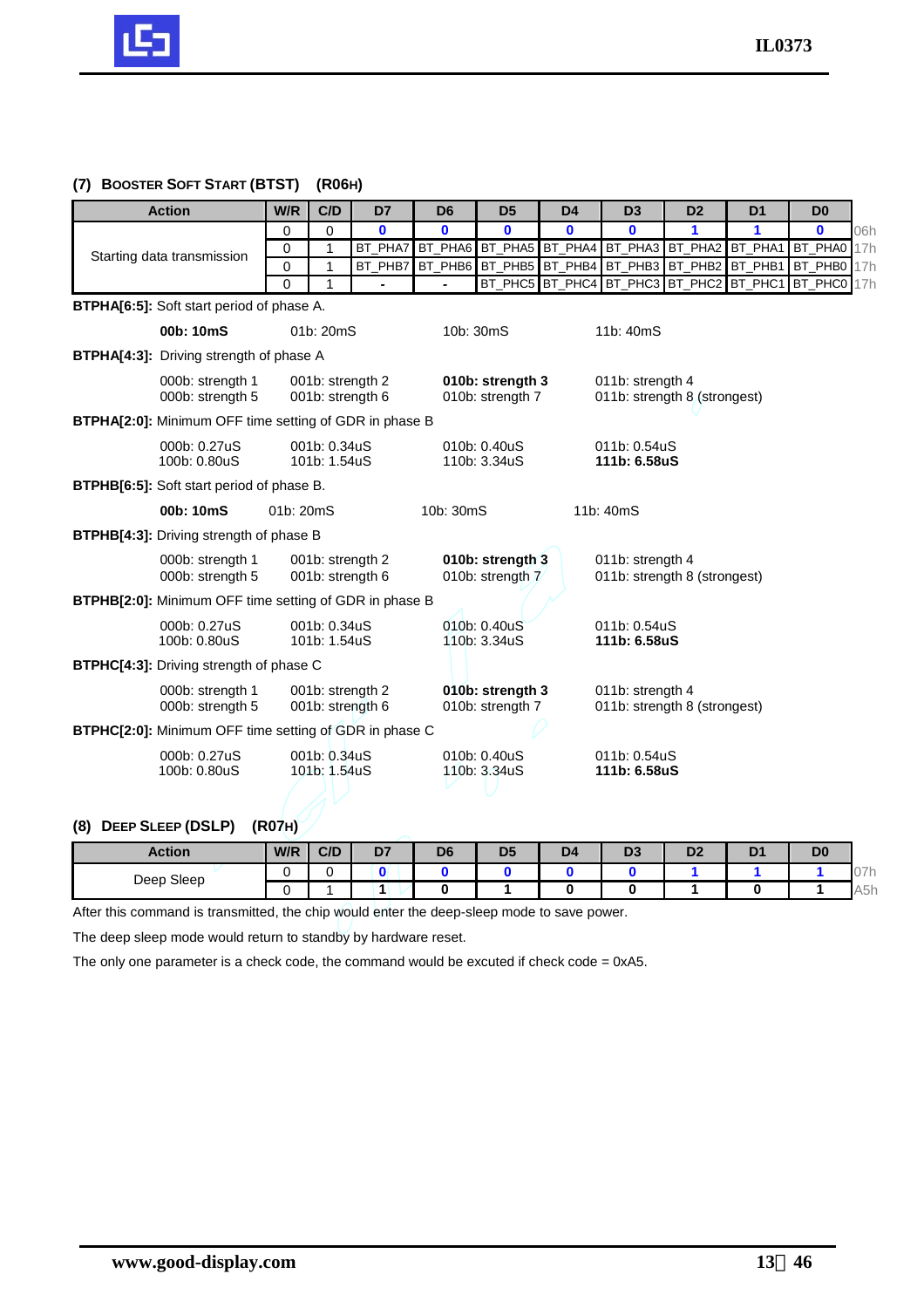

## **(9) DATA START TRANSMISSION 1 (DTM1) (R10H)**

| <b>Action</b>              | W/R | C/D | D <sub>7</sub> | D <sub>6</sub>     | D <sub>5</sub>                                                                                                                                                                                          | D <sub>4</sub> | D3                 | D <sub>2</sub>     | D <sub>1</sub> | D <sub>0</sub>     |     |
|----------------------------|-----|-----|----------------|--------------------|---------------------------------------------------------------------------------------------------------------------------------------------------------------------------------------------------------|----------------|--------------------|--------------------|----------------|--------------------|-----|
|                            |     |     |                |                    |                                                                                                                                                                                                         |                |                    |                    |                |                    | 10h |
| Starting data transmission |     |     | Pixel1         | Pixel <sub>2</sub> | Pixel <sub>3</sub>                                                                                                                                                                                      | Pixel4         | Pixel <sub>5</sub> | Pixel <sub>6</sub> | Pixel7         | Pixel <sub>8</sub> | 00h |
|                            |     |     |                |                    |                                                                                                                                                                                                         |                |                    |                    |                |                    | 00h |
|                            |     |     |                |                    | $\lceil \text{pixel}(n-7) \rceil \text{pixel}(n-6) \rceil \text{pixel}(n-5) \rceil \text{pixel}(n-4) \rceil \text{pixel}(n-3) \rceil \text{pixel}(n-2) \rceil \text{pixel}(n-1) \rceil \text{pixel}(n)$ |                |                    |                    |                |                    | 00h |

This command starts transmitting data and write them into SRAM. To complete data transmission, command DSP (Data transmission Stop) must be issued. Then the chip will start to send data/VCOM for panel.

In B/W mode, this command writes "OLD" data to SRAM.

In B/W/Red mode, this command writes "B/W" data to SRAM.

In Program mode, this command writes "OTP" data to SRAM for programming.

## **(10) DATA STOP (DSP) (R11H)**

| Action                               | W/R | $\Gamma$<br>◡/⊾ | D <sub>7</sub>      | D <sub>6</sub> | D5 | D4 | - 7 | Dr<br>υv |     |
|--------------------------------------|-----|-----------------|---------------------|----------------|----|----|-----|----------|-----|
| Stopping<br>rtransmission) ا<br>data |     |                 |                     |                |    |    |     |          | .   |
| ∼                                    |     |                 | tlaq<br>data<br>._. |                |    |    |     |          | 00h |

To stop data transmission, this command must be issued to check the data\_flag.

**Data\_flag:** Data flag of receiving user data.

0: Driver didn't receive all the data.

1: Driver has already received all the one-frame data (DTM1 and DTM2).

After "Data Start" (10h) or "Data Stop" (11h) commands and when data\_flag=1, BUSY\_N signal will become "0" and the refreshing of panel starts.

#### **(11) DISPLAY REFRESH (DRF) (R12H)**

| Action                        | W/R | $\sim$<br>$-1$<br>,,, | D7<br>_ | D <sub>6</sub> | ъc.<br>سم | . IC | $\mathbf{r}$<br>-- | в.<br>- P - |                     |
|-------------------------------|-----|-----------------------|---------|----------------|-----------|------|--------------------|-------------|---------------------|
| <br>Refreshing the<br>display |     |                       |         |                |           |      |                    |             | $\sim$<br>Ð<br>$-1$ |

While user sent this command, driver will refresh display (data/VCOM) according to SRAM data and LUT.

After Display Refresh command, BUSY\_N signal will become "0" and the refreshing of panel starts.

#### **(12) DATA START TRANSMISSION 2 (DTM2) (R13H)**

| <b>Action</b>              | W/R | C/D | D7     | D <sub>6</sub>     | D <sub>5</sub>     | D <sub>4</sub> | D <sub>3</sub>     | D <sub>2</sub>     | D <sub>1</sub>                                                                                                                                                                                          | D <sub>0</sub>     |     |
|----------------------------|-----|-----|--------|--------------------|--------------------|----------------|--------------------|--------------------|---------------------------------------------------------------------------------------------------------------------------------------------------------------------------------------------------------|--------------------|-----|
|                            |     |     |        |                    |                    |                |                    |                    |                                                                                                                                                                                                         |                    | 13h |
| Starting data transmission |     |     | Pixel1 | Pixel <sub>2</sub> | Pixel <sub>3</sub> | Pixel4         | Pixel <sub>5</sub> | Pixel <sub>6</sub> | Pixel7                                                                                                                                                                                                  | Pixel <sub>8</sub> | 00h |
|                            | υ   |     |        |                    |                    |                |                    |                    |                                                                                                                                                                                                         |                    | 00h |
|                            |     |     |        |                    |                    |                |                    |                    | $\lceil \text{pixel}(n-7) \rceil \text{pixel}(n-6) \rceil \text{pixel}(n-5) \rceil \text{pixel}(n-4) \rceil \text{pixel}(n-3) \rceil \text{pixel}(n-2) \rceil \text{pixel}(n-1) \rceil \text{pixel}(n)$ |                    | 00h |

This command starts transmitting data and write them into SRAM. To complete data transmission, command DSP (Data transmission Stop) must be issued. Then the chip will start to send data/VCOM for panel.

In B/W mode, this command writes "NEW" data to SRAM.

In B/W/Red mode, this command writes "RED" data to SRAM.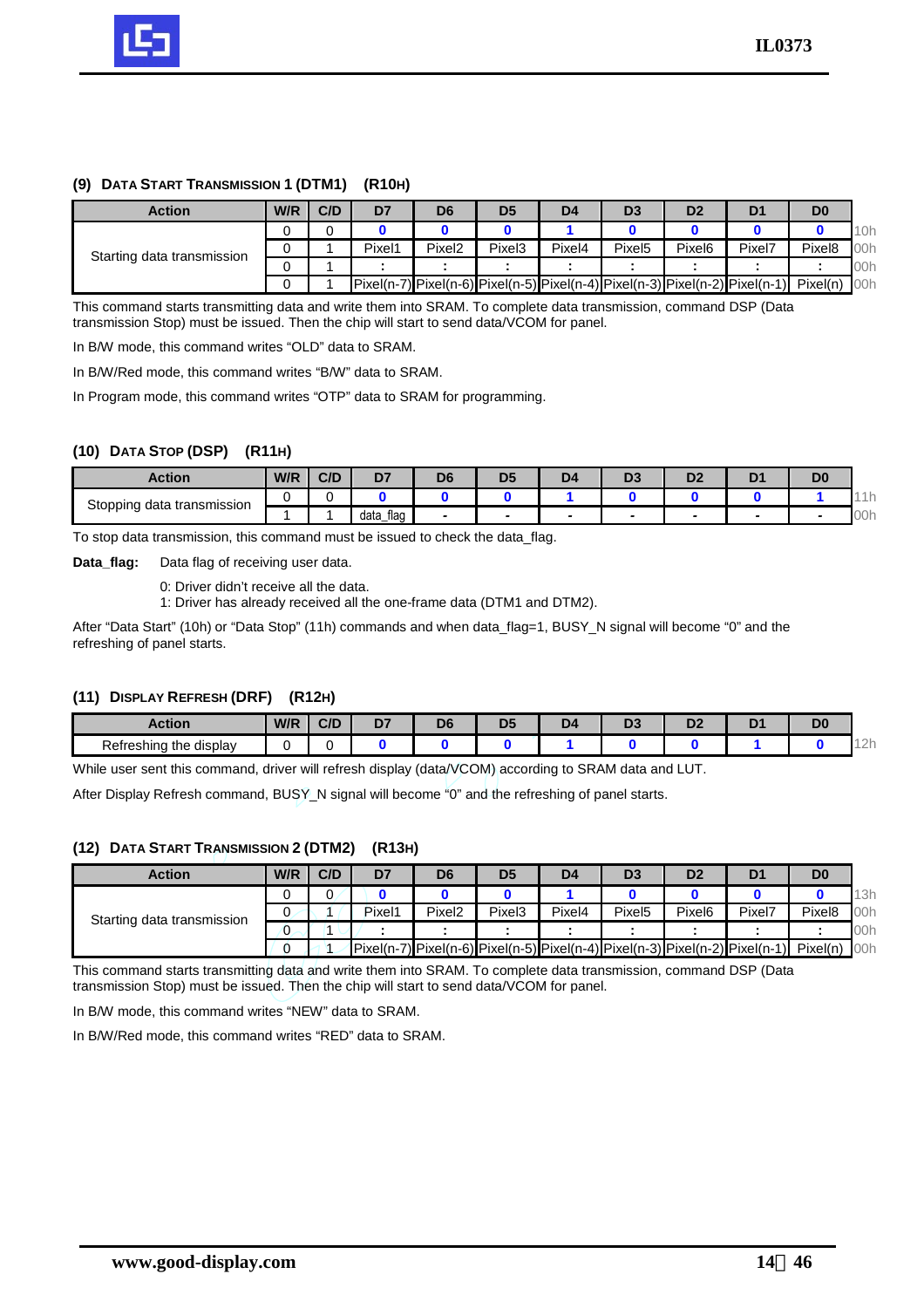

## **(13) VCOM LUT (LUTC) (R20H)**

| <b>Action</b>                | W/R             | C/D | D <sub>7</sub>                          | D <sub>6</sub> | D <sub>5</sub>        | D <sub>4</sub>            | D <sub>3</sub>        | D <sub>2</sub> | D <sub>1</sub>        | D <sub>0</sub> |     |
|------------------------------|-----------------|-----|-----------------------------------------|----------------|-----------------------|---------------------------|-----------------------|----------------|-----------------------|----------------|-----|
|                              | 0               | 0   |                                         |                |                       |                           |                       |                |                       |                | 20h |
|                              |                 |     |                                         | LEVEL SELECT-0 | <b>LEVEL SELECT-1</b> |                           | <b>LEVEL SELECT-2</b> |                | <b>LEVEL SELECT-3</b> |                | 00h |
|                              |                 |     |                                         |                |                       | <b>NUMBER OF FRAMES-0</b> |                       |                |                       |                | 00h |
| Build Look-up Table for VCOM |                 |     |                                         |                |                       | <b>NUMBER OF FRAMES-1</b> |                       |                |                       |                | 00h |
| (45-byte command,            |                 |     | <b>NUMBER OF FRAMES-2</b>               |                |                       |                           |                       |                |                       |                | 00h |
| bytes 2~7 repeated 7 times)  |                 |     |                                         |                |                       | <b>NUMBER OF FRAMES-3</b> |                       |                |                       |                | 00h |
|                              | TIMES TO REPEAT |     |                                         |                |                       |                           |                       |                |                       |                | 00h |
|                              | 0               |     | ST_XON[6:0]<br>$\overline{\phantom{0}}$ |                |                       |                           |                       | 00h            |                       |                |     |
|                              | 0               |     | -                                       |                |                       |                           | ST_CHV[6:0]           |                |                       |                | 00h |

This command stores VCOM Look-Up Table with 7 groups of data. Each group contains information for one state and is stored with 6 bytes, while the sixth byte indicates how many times that phase will repeat.

#### **Bytes 2, 8, 14, 20, 26, 32, 38:**

Level Selection.

00b: VCM\_DC 01b: VDH+VCM\_DC (VCOMH) 10b: VDL+VCM\_DC (VCOML) 11b: Floating

#### **Bytes 3~6, 9~12, 15~18, 21~24, 27~30, 33~36, 39~42:**

#### Number of Frames

0000 0000b: 0 frame

: : : :

1111 1111b: 256 frames

#### **Bytes 7, 13, 19, 25, 31, 37, 43:**

#### Times to Repeat

0000 0000b: 0 time

: : : :

1111 1111b: 256 times

#### **Bytes 44:**

All Gate ON (ST\_XON [6:0] one hot for each state, ST\_XON [0] for state-1, ST\_XON [1] for state-2 …..)

0000 0000b: no All Gate ON

0000 0001b: State-1 All Gate ON

0000 0011b: State-1 and State2 All Gate ON

#### **Bytes 45:**

VCOM High Voltage (ST\_CHV [6:0] one hot for each state, ST\_CHV [0] for state-1, ST\_CHV [1] for state-2 …..) 0000 0000b: no VCOM High Voltage

0000 0001b: State-1 VCOM High Voltage

0000 0011b: State-1 and State2 VCOM High Voltage

: :

: :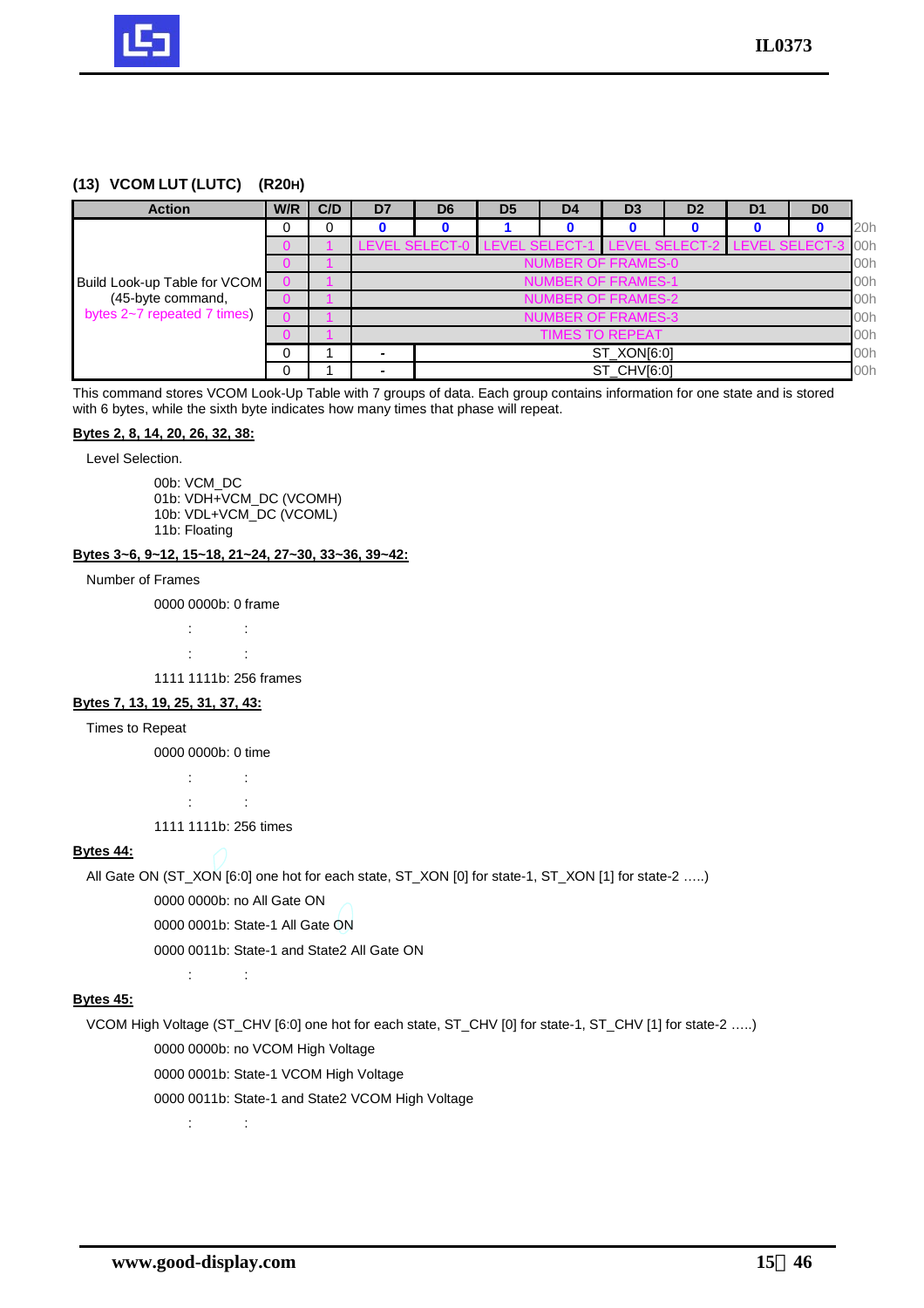

#### **(14) W2W LUT (LUTWW) (R21H)**

| <b>Action</b>                                    | W/R | C/D | D7                               | D <sub>6</sub>            | D <sub>5</sub> | D4                                           | D <sub>3</sub>  | D <sub>2</sub> | D1 | D <sub>0</sub> |      |  |  |  |
|--------------------------------------------------|-----|-----|----------------------------------|---------------------------|----------------|----------------------------------------------|-----------------|----------------|----|----------------|------|--|--|--|
|                                                  |     |     |                                  |                           |                |                                              |                 |                |    |                | 21h  |  |  |  |
|                                                  |     |     |                                  | <b>LEVEL SELECT-0</b>     |                | LEVEL SELECT-1 LEVEL SELECT-2 LEVEL SELECT-3 |                 |                |    |                | l00h |  |  |  |
| <b>Build</b>                                     |     |     |                                  | NUMBER OF FRAMES-0<br>00h |                |                                              |                 |                |    |                |      |  |  |  |
| White Look-up Table for W2W<br>(43-byte command, | 0   |     | <b>NUMBER OF FRAMES-1</b><br>00h |                           |                |                                              |                 |                |    |                |      |  |  |  |
| bytes 2~7 repeated 7 times)                      |     |     | <b>NUMBER OF FRAMES-2</b><br>00h |                           |                |                                              |                 |                |    |                |      |  |  |  |
|                                                  |     |     | 00h<br><b>NUMBER OF FRAMES-3</b> |                           |                |                                              |                 |                |    |                |      |  |  |  |
|                                                  | 0   |     |                                  |                           |                |                                              | TIMES TO REPEAT |                |    |                | 00h  |  |  |  |

This command stores White-to-White Look-Up Table with 7 groups of data. Each group contains information for one state and is stored with 6 bytes, while the sixth byte indicates how many times that phase will repeat.

#### **Bytes 2, 8, 14, 20, 26, 32, 38:**

Level Selection.

00b: GND 01b: VDH 10b: VDL 11b: VDHR

#### **Bytes 3~6, 9~12, 15~18, 21~24, 27~30, 33~36, 39~42:**

Number of Frames

0000 0000b: 0 frame

: :

: :

1111 1111b: 256 frames

#### **Bytes 7, 13, 19, 25, 31, 37, 43:**

#### Times to Repeat

0000 0000b: 0 time

: :  $t \geq 0$ 1111 1111b: 256 times

## **(15) B2W LUT (LUTBW / LUTR) (R22H)**

This command builds Look-up Table for Black-to-White. Please refer to W2W LUT (LUTWW) for similar definition details.

#### **(16) W2B LUT (LUTWB / LUTW) (R23H)**

This command builds Look-up Table for White-to-Black. Please refer to W2W LUT (LUTWW) for similar definition details.

#### **(17) B2B LUT (LUTBB / LUTB) (R24H)**

This command builds Look-up Table for Black-to-Black. Please refer to W2W LUT (LUTWW) for similar definition details.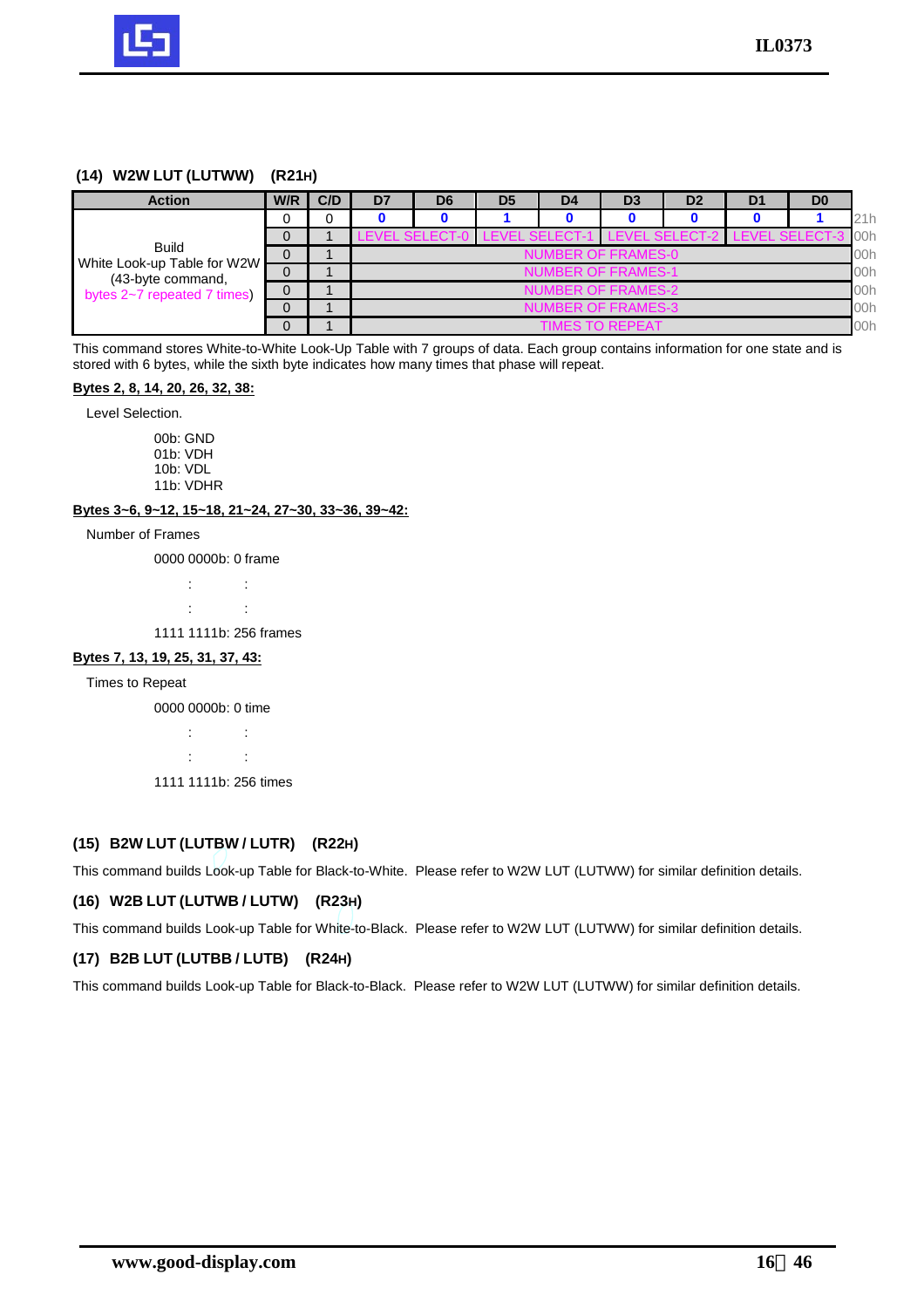

## **(18) PLL CONTROL (PLL) (R30H)**

| Action             | W/R | C/D | D <sub>7</sub> | D <sub>6</sub>           | D <sub>5</sub> | D <sub>4</sub> | $\sim$ $\sim$<br>∪м | D <sub>2</sub> |        | D <sub>c</sub><br>יש |     |
|--------------------|-----|-----|----------------|--------------------------|----------------|----------------|---------------------|----------------|--------|----------------------|-----|
| PLL<br>Controlling |     |     |                |                          |                |                |                     |                |        |                      | 30h |
|                    |     |     |                | $\overline{\phantom{a}}$ |                | M[2:0]         |                     |                | N[2:0] |                      | 3Ch |

The command controls the PLL clock frequency. The PLL structure must support the following frame rates:





#### **(19) TEMPERATURE SENSOR CALIBRATION (TSC) (R40H)**

| <b>Action</b>              | W/R | C/D | D7             | D <sub>6</sub> | D <sub>5</sub> | D <sub>4</sub> | D3               | D <sub>2</sub>       | D <sub>1</sub>  | D <sub>0</sub>  |     |
|----------------------------|-----|-----|----------------|----------------|----------------|----------------|------------------|----------------------|-----------------|-----------------|-----|
|                            |     |     |                |                |                |                |                  |                      |                 |                 | 40h |
| <b>Sensing Temperature</b> |     |     | $D10/T$ S7     | D9/TS6         | <b>D8/TS5</b>  | D7/TS4         | $TSS$ D5 /<br>D6 | $TS2$ D <sub>4</sub> | TS <sub>1</sub> | TS0 00h<br>ID3/ |     |
|                            |     |     | D <sub>2</sub> | D1             | D0             | -              |                  |                      |                 |                 | 00h |

This command reads the temperature sensed by the temperature sensor.

**TS[7:0]:** When TSE (R41h) is set to 0, this command reads internal temperature sensor value.

**D[10:0]:** When TSE (R41h) is set to 1, this command reads external LM75 temperature sensor value.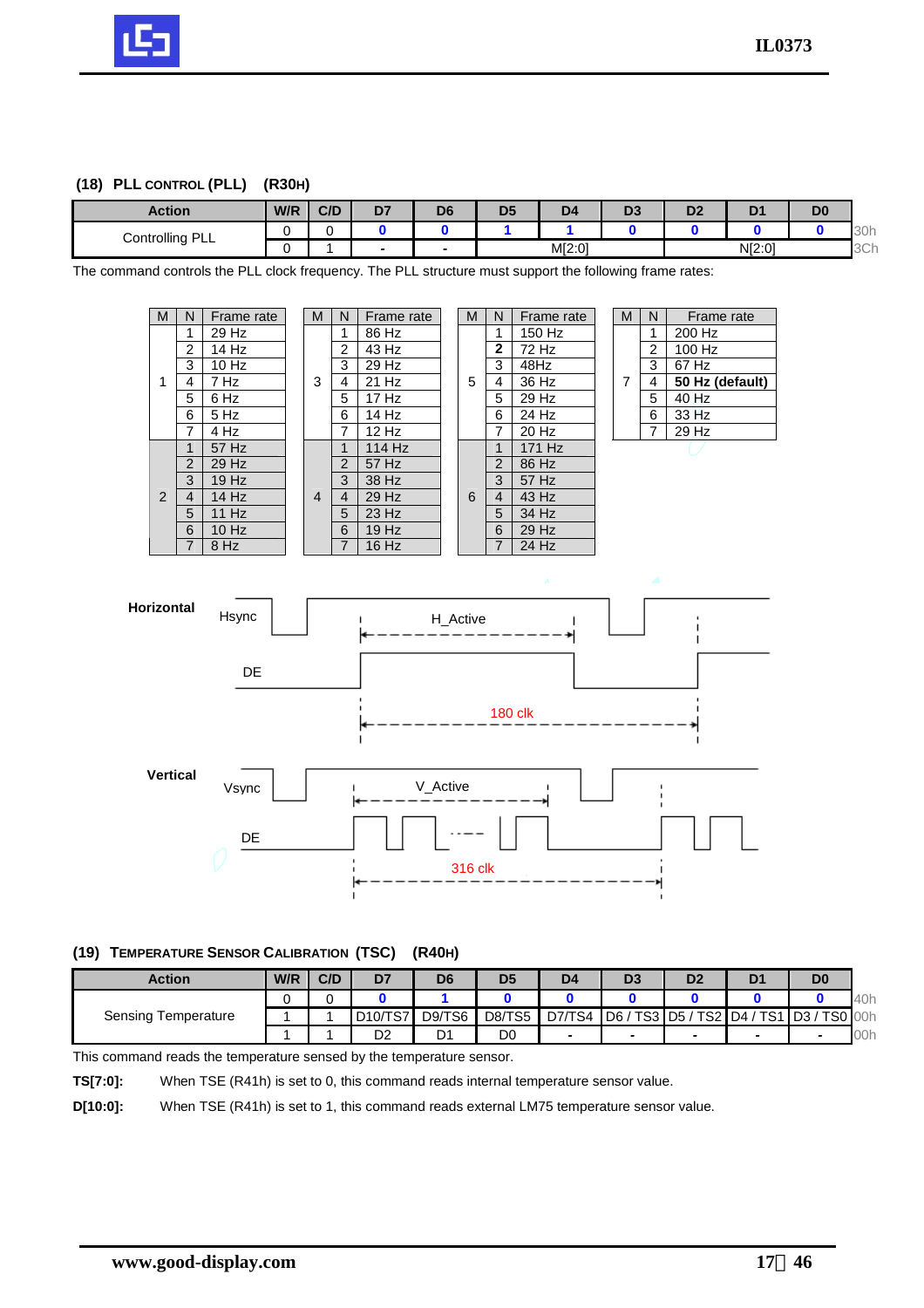

#### **(20) TEMPERATURE SENSOR ENABLE (TSE) (R41H)**

| <b>Action</b>                            | W/R | C/D | D7  | D <sub>6</sub> | D5 | D4 |                        | n'<br>v |  | D <sub>0</sub> |   |
|------------------------------------------|-----|-----|-----|----------------|----|----|------------------------|---------|--|----------------|---|
| Calibrate<br>Temperature Sensor <b>I</b> |     |     |     |                |    |    |                        |         |  |                | . |
|                                          |     |     | TSE |                |    |    | <b>TO[3:0]</b><br>100h |         |  |                |   |

This command selects Internal or External temperature sensor.

**TSE:** Internal temperature sensor switch

**0: Enable (default)** 1: Disable; using external sensor.

**TO[3:0]:** Temperature offset.

#### **(21) TEMPERATURE SENSOR WRITE (TSW) (R42H)**

| <b>Action</b>                  | W/R | C/D | D <sub>7</sub> | D <sub>6</sub>         | D <sub>5</sub> | D <sub>4</sub>   | D <sub>3</sub>   | D <sub>2</sub> | D <sub>1</sub> | D <sub>0</sub> |     |  |  |  |
|--------------------------------|-----|-----|----------------|------------------------|----------------|------------------|------------------|----------------|----------------|----------------|-----|--|--|--|
| Calibrate Temperature Sensor I |     |     |                |                        |                |                  |                  |                |                |                | 42h |  |  |  |
|                                |     |     |                | TTRI7:01<br>00h<br>WAT |                |                  |                  |                |                |                |     |  |  |  |
|                                |     |     |                |                        |                | <b>WMSB[7:0]</b> |                  |                |                |                | 00h |  |  |  |
|                                |     |     |                |                        |                |                  | <b>WLSB[7:0]</b> |                |                |                | 00h |  |  |  |

This command reads the temperature sensed by the temperature sensor.

**WATTR: D[7:6]:** I <sup>2</sup>C Write Byte Number

00 : 1 byte (head byte only)

01 : 2 bytes (head byte + pointer)

10 : 3 bytes (head byte + pointer + 1st parameter)

11 : 4 bytes (head byte + pointer + 1st parameter + 2nd parameter)

**D[5:3]:** User-defined address bits (A2, A1, A0)

**D[2:0]:** Pointer setting

**WMSB[7:0]:** MSByte of write-data to external temperature sensor

**WLSB[7:0]:** LSByte of write-data to external temperature sensor

## **(22) TEMPERATURE SENSOR READ (TSR) (R43H)**

| <b>Action</b>                   | W/R | C/D | D <sub>7</sub>   | D <sub>6</sub> | D <sub>5</sub> | D <sub>4</sub> | D <sub>3</sub>   | D <sub>2</sub> | D | D <sub>0</sub> |     |
|---------------------------------|-----|-----|------------------|----------------|----------------|----------------|------------------|----------------|---|----------------|-----|
|                                 |     |     |                  |                |                |                |                  |                |   |                | 43h |
| Calibrate<br>Temperature Sensor |     |     | <b>RMSBI7:01</b> |                |                |                |                  |                |   |                | 00h |
|                                 |     |     |                  |                |                |                | <b>RLSB[7:0]</b> |                |   |                | 00h |

This command reads the temperature sensed by the temperature sensor.

**RMSB[7:0]:** MSByte read data from external temperature sensor

**RLSB[7:0]:** LSByte read data from external temperature sensor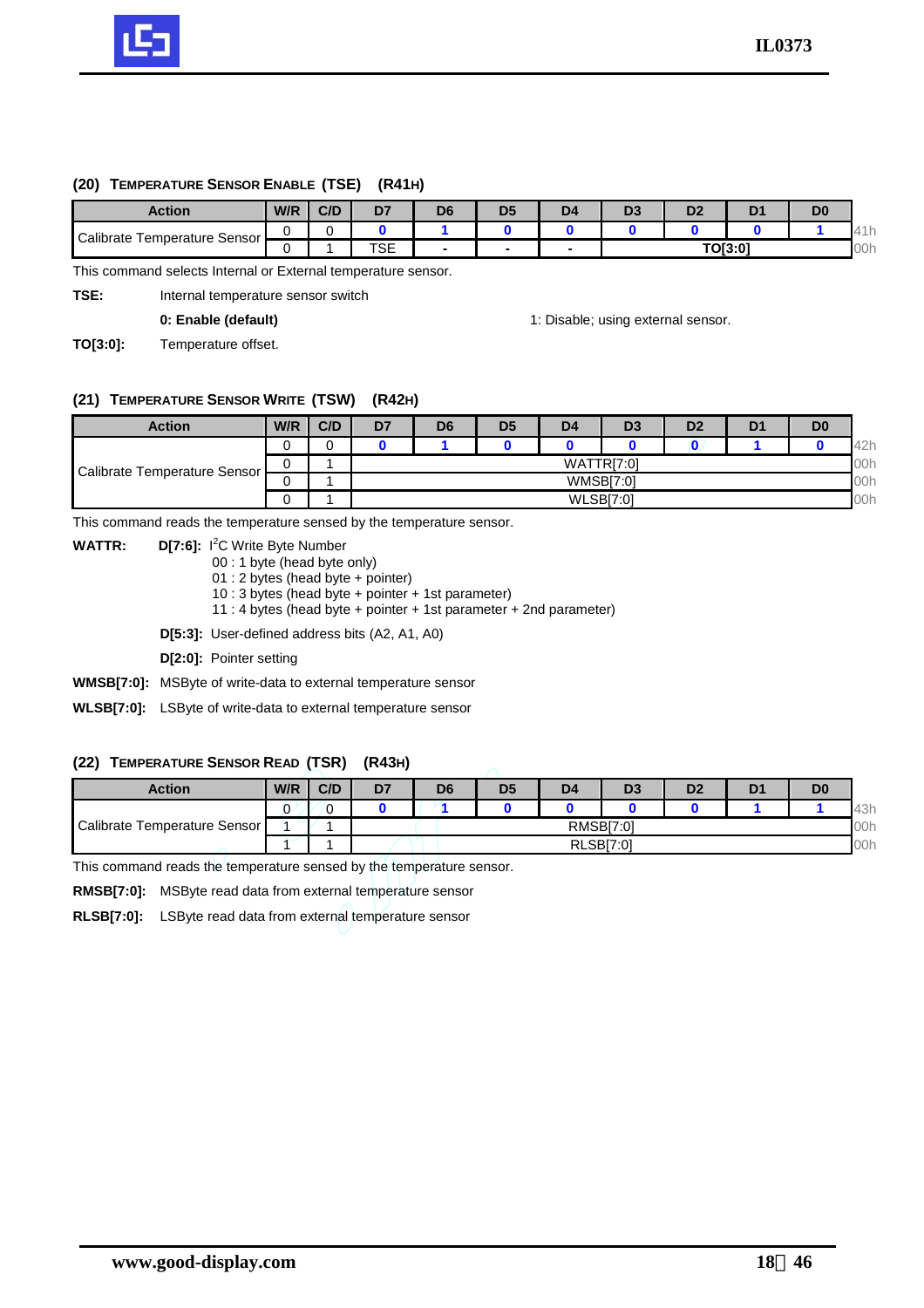

## **(23) VCOM AND DATA INTERVAL SETTING (CDI) (R50H)**

| <b>Action</b>        | W/R | C/D | D7 | D <sub>6</sub> | D <sub>5</sub> | D4       | r.<br>υ, | n'<br>◡ |          | D <sub>0</sub> |               |
|----------------------|-----|-----|----|----------------|----------------|----------|----------|---------|----------|----------------|---------------|
| Set Interval between |     |     |    |                |                |          |          |         |          |                | 50h           |
| Vcom and Data        |     |     |    | VBD[1:0]       |                | DDXI1:01 |          |         | CDI[3:0] |                | ワフト<br>◡<br>. |

This command indicates the interval of Vcom and data output. When setting the vertical back porch, the total blanking will be kept (20 Hsync).

#### **VBD[1:0]:** Border data selection

**DDX[1:0]:** Data polality.

DDX[1] for RED data, DDX[0] for BW data in the B/W/Red mode.

DDX[0] for B/W mode.

#### **CDI[3:0]:** Vcom and data interval

| CDI[3:0] | Vcom and Data Interval | <b>CDI[3:0]</b> | Vcom and Da    |
|----------|------------------------|-----------------|----------------|
| 0000 b   | 17 hsync               | 1000            | 9              |
| 0001     | 16                     | 1001            | 8              |
| 0010     | 15                     | 1010            |                |
| 0011     | 14                     | 1011            | 6              |
| 0100     | 13                     | 1100            | 5              |
| 0101     | 12                     | 1101            | 4              |
| 0110     |                        | 1110            | 3              |
| 0111     | 10 (Default)           | 1111            | $\overline{2}$ |

| CDI[3:0] | Vcom and Data Interval | <b>CDI[3:0]</b> | Vcom and Data Interval |
|----------|------------------------|-----------------|------------------------|
| 0000 b   | 17 hsync               | 1000            |                        |
| 0001     | 16                     | 1001            |                        |
| 0010     | 15                     | 1010            |                        |
| 0011     | 14                     | 1011            |                        |
| 0100     | 13                     | 1100            |                        |
| 0101     | 12                     | 1101            |                        |
| 0110     |                        | 1110            |                        |
| 0111     | 10 (Default)           | 1111            |                        |



## **(24) LOW POWER DETECTION (LPD) (R51H)**

| <b>Action</b>       | W/R | C/D | D7                       | De                       | D <sub>5</sub>           | D <sub>4</sub>           | - 1<br>υ. | D <sub>2</sub> | D <sup>1</sup> | D <sub>0</sub> |                        |
|---------------------|-----|-----|--------------------------|--------------------------|--------------------------|--------------------------|-----------|----------------|----------------|----------------|------------------------|
| Detect Low<br>Power |     |     |                          |                          |                          |                          |           |                |                |                | $\cup$ $\perp$ $\perp$ |
|                     |     |     | $\overline{\phantom{a}}$ | $\overline{\phantom{0}}$ | $\overline{\phantom{0}}$ | $\overline{\phantom{a}}$ |           |                |                | DD<br>◡<br>--  | $\sqrt{ }$<br>.        |

This command indicates the input power condition. Host can read this flag to learn the battery condition.

LPD: **Internal temperature sensor switch** 

0: Low power input (VDD<2.5V) **1: Normal status (default)**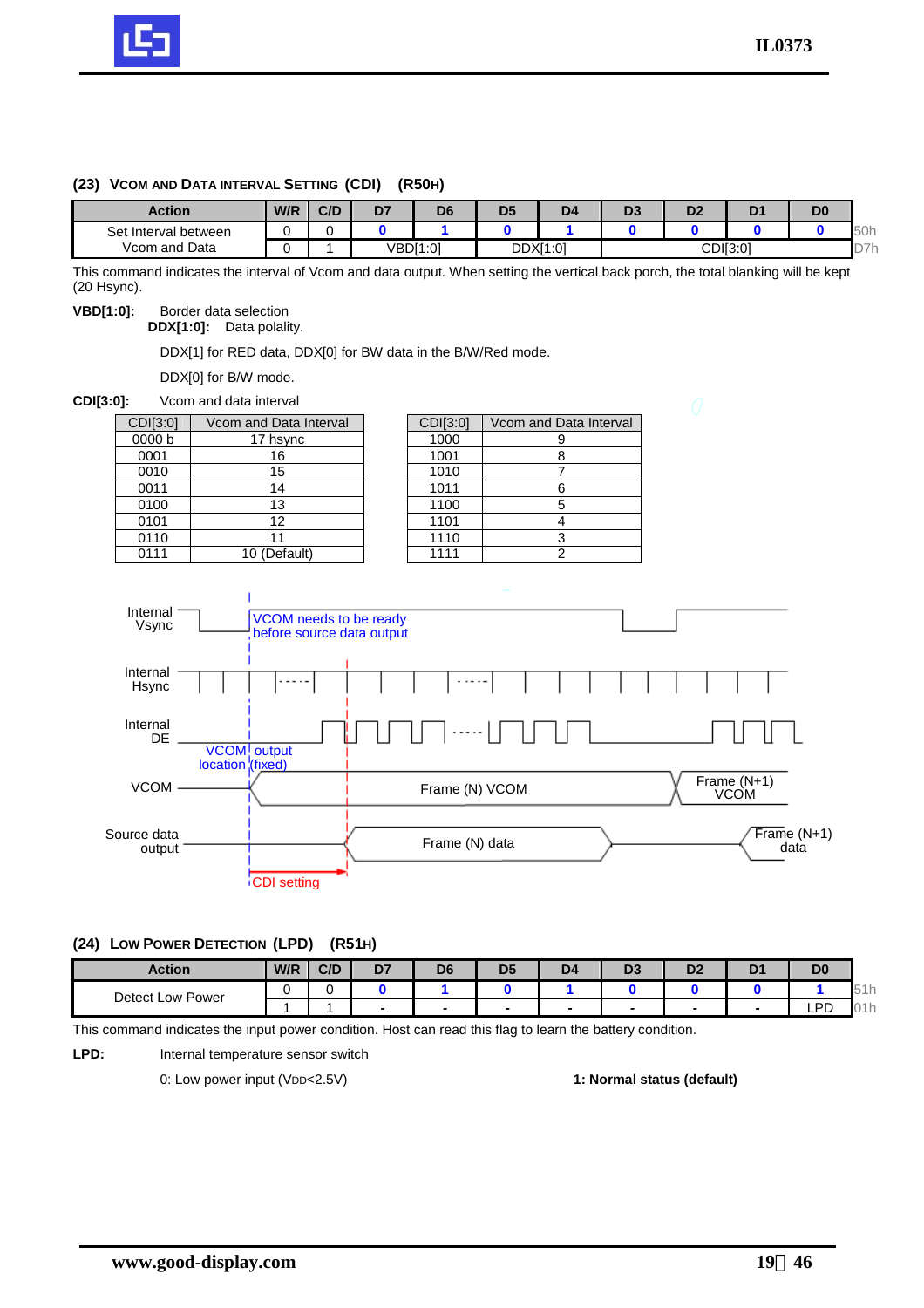

## **(25) TCON SETTING (TCON) (R60H)**

| <b>Action</b>          | W/R | C/D | B.<br>υ. | D <sub>6</sub> | Dś       | D4 | -<br>v.  | D <sub>2</sub> | D | D0 |                      |
|------------------------|-----|-----|----------|----------------|----------|----|----------|----------------|---|----|----------------------|
| Sensing<br>Temperature |     |     |          |                |          |    |          |                |   |    | $\cap$<br><b>60h</b> |
|                        |     |     |          |                | S2G[3:0] |    | G2S[3:0] |                |   |    |                      |

This command defines non-overlap period of Gate and Source.

**S2G[3:0] or G2S[3:0]:** Source to Gate / Gate to Source Non-overlap period

| S2G[3:0] or G2S[3:0] | Period       | S2G[3:0] or G2S[3:0] | Period |
|----------------------|--------------|----------------------|--------|
| 0000 b               |              | 1000 <sub>b</sub>    | 36     |
| 0001                 |              | 1001                 | 40     |
| 0010                 | 12 (Default) | 1010                 | 44     |
| 0011                 | 16           | 1011                 | 48     |
| 0100                 | 20           | 1100                 | 52     |
| 0101                 | 24           | 1101                 | 56     |
| 0110                 | 28           | 1110                 | 60     |
| 0111                 | 32           | 1111                 | 64     |
|                      |              |                      |        |

| S2G[3:0] or G2S[3:0] | Period |
|----------------------|--------|
| 1000 b               | 36     |
| 1001                 | 40     |
| 1010                 | 44     |
| 1011                 | 48     |
| 1100                 | 52     |
| 1101                 | 56     |
| 1110                 | 60     |
| 1111                 | 64     |

Period =  $660$  nS.



#### **(26) RESOLUTION SETTING (TRES) (R61H)**

| <b>Action</b>          | W/R | C/D | D <sub>7</sub>           | D <sub>6</sub>           | D <sub>5</sub>   | D <sub>4</sub>           | D3               | D <sub>2</sub>           | D | D <sub>0</sub> |     |
|------------------------|-----|-----|--------------------------|--------------------------|------------------|--------------------------|------------------|--------------------------|---|----------------|-----|
| Set Display Resolution |     |     |                          |                          |                  |                          |                  |                          |   |                | 61h |
|                        |     |     |                          |                          | <b>HRES[7:3]</b> |                          |                  |                          |   |                | 00h |
|                        |     |     | $\overline{\phantom{a}}$ | $\overline{\phantom{0}}$ | $\qquad \qquad$  | $\overline{\phantom{a}}$ |                  | $\overline{\phantom{a}}$ |   | VRES[8]        | 00h |
|                        |     |     |                          |                          |                  |                          | <b>VRES[7:0]</b> |                          |   |                | 00h |

This command defines alternative resolution and this setting is of higher priority than the RES[1:0] in R00H (PSR).

**HRES[7:3]:** Horizontal Display Resolution

**VRES[8:0]:** Vertical Display Resolution

Active channel calculation:

GD : First G active = G0; LAST active GD= first active +VRES[8:0] -1

SD : First active channel: =S0 ; LAST active SD= first active +HRES[7:3]\*8-1

EX :128x296

GD: First G active = G0, LAST active GD= 0+296-1= 295; (G295)

SD: First active channel = S0, LAST active SD= 0+128-1=93; (S127)

#### **(27) REVISION (REV) (R70H)**

| <b>Action</b>        | W/R | C/D | D <sub>7</sub> | D <sub>6</sub> | D <sub>5</sub> | D <sub>4</sub> | Р.<br>v.   | D <sub>2</sub> | D | D <sub>0</sub> |                                    |
|----------------------|-----|-----|----------------|----------------|----------------|----------------|------------|----------------|---|----------------|------------------------------------|
| <b>Chip Revision</b> |     |     |                |                |                |                |            |                |   |                | $ \sim$<br>$'$ $'$ $\cup$ $\vdots$ |
|                      |     |     |                |                |                | ∼              | <b>REV</b> |                |   |                | 00h                                |

The LUT\_REV is read from OTP address = 0x001.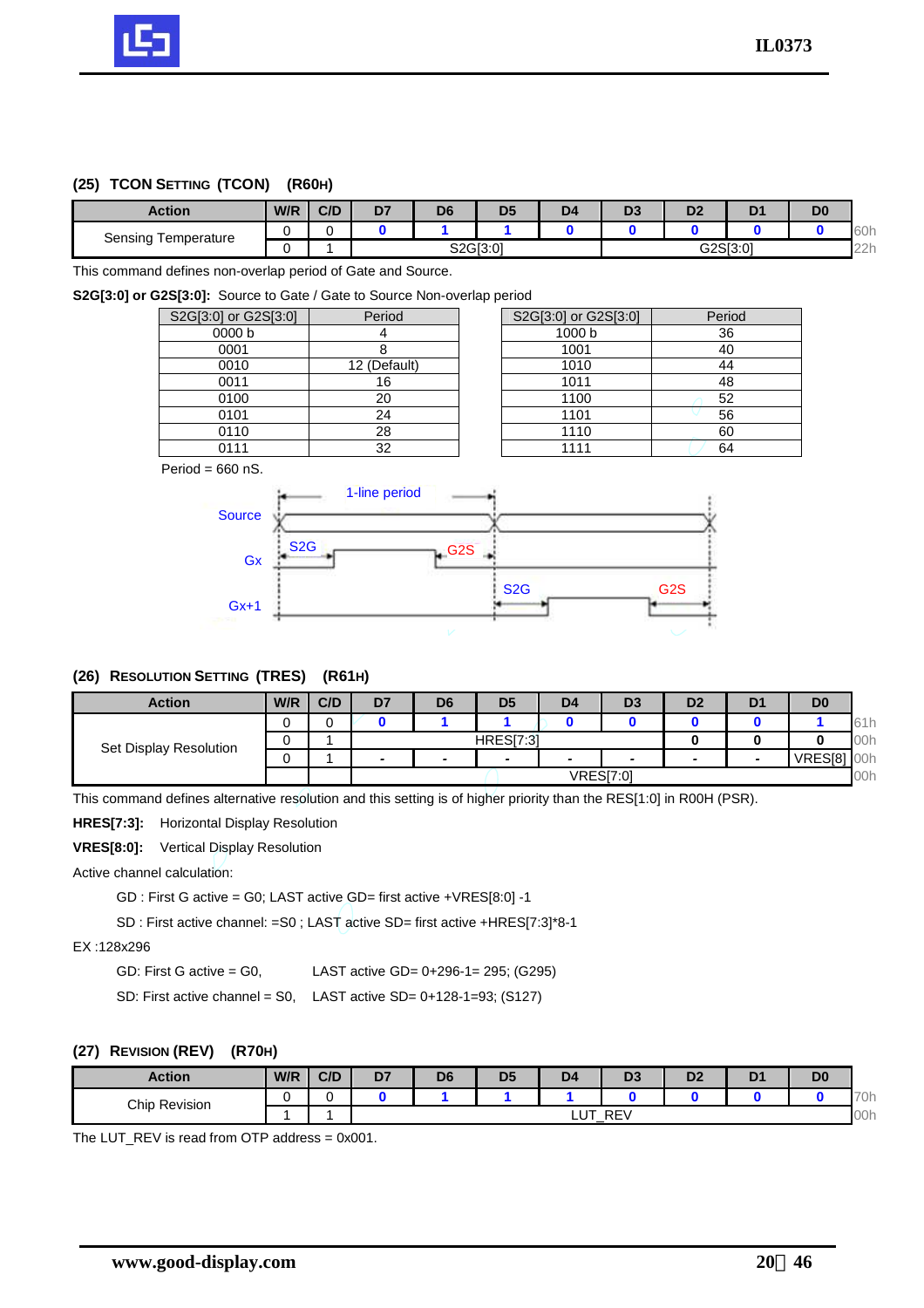

# **(28) GET STATUS (FLG) (R71H)**

| <b>Action</b> | W/R | C/D | D <sub>7</sub> | D <sub>6</sub>               | D <sub>5</sub>                          | D <sub>4</sub>                  | D3           | D <sub>2</sub> | D <sub>1</sub> | D <sub>0</sub>   |                |
|---------------|-----|-----|----------------|------------------------------|-----------------------------------------|---------------------------------|--------------|----------------|----------------|------------------|----------------|
|               |     |     |                |                              |                                         |                                 |              |                |                |                  | <b>In</b><br>. |
| Read Flags    |     |     | $\,$           | DТ<br>-<br><u>. </u><br>flag | $1^2C$<br><b>CDD</b><br>ERF<br>ັ<br>$-$ | $\epsilon$<br>ັ<br><b>BUSYN</b> | data<br>flag | <b>PON</b>     | <b>POF</b>     | <b>BUSY</b><br>— | $N$ 02h        |

This command reads the IC status.

|                | <b>PTL_FLAG</b> Partial display status (high: partial mode) |
|----------------|-------------------------------------------------------------|
|                | $I2C$ ERR: $I2C$ master error status                        |
|                | $I^2C$ BUSYN: $I^2C$ master busy status (low active)        |
| data flag:     | Driver has already received all the one frame data          |
| PON:           | Power ON status                                             |
| POF:           | Power OFF status                                            |
| <b>BUSY N:</b> | Driver busy status (low active)                             |
|                |                                                             |

# **(29) AUTO MEASURE VCOM (AMV) (R80H)**

|                   | (ZY) AUTO MEASURE VCOM (AMIV)                                    |                                                 | (KOUH) |                |                |                |                |                |                |                |                |     |  |  |  |  |
|-------------------|------------------------------------------------------------------|-------------------------------------------------|--------|----------------|----------------|----------------|----------------|----------------|----------------|----------------|----------------|-----|--|--|--|--|
|                   | <b>Action</b>                                                    | W/R                                             | C/D    | D7             | D <sub>6</sub> | D <sub>5</sub> | D <sub>4</sub> | D <sub>3</sub> | D <sub>2</sub> | D <sub>1</sub> | D <sub>0</sub> |     |  |  |  |  |
|                   | Automatically measure Vcom                                       | 0                                               | 0      | 1.             | $\mathbf{0}$   | $\bf{0}$       | 0              | 0              | 0              | $\mathbf 0$    | $\mathbf{0}$   | 80h |  |  |  |  |
|                   |                                                                  | $\Omega$                                        |        | $\blacksquare$ | $\blacksquare$ |                | AMVT[1:0]      | <b>XON</b>     | AMVS           | AMV            | AMVE           | 10h |  |  |  |  |
|                   | This command reads the IC status.                                |                                                 |        |                |                |                |                |                |                |                |                |     |  |  |  |  |
| <b>AMVT[1:0]:</b> | Auto Measure Vcom Time                                           |                                                 |        |                |                |                |                |                |                |                |                |     |  |  |  |  |
|                   | 00b: 3s                                                          |                                                 |        |                |                |                |                |                |                |                |                |     |  |  |  |  |
|                   | 01b: 5s (default)                                                |                                                 |        |                |                |                |                |                |                |                |                |     |  |  |  |  |
|                   | 10b: 8s                                                          |                                                 |        |                |                |                |                |                |                |                |                |     |  |  |  |  |
|                   | 11b: 10s                                                         |                                                 |        |                |                |                |                |                |                |                |                |     |  |  |  |  |
| XON:              |                                                                  | All Gate ON of AMV                              |        |                |                |                |                |                |                |                |                |     |  |  |  |  |
|                   | 0: Gate normally scan during Auto Measure VCOM period. (default) |                                                 |        |                |                |                |                |                |                |                |                |     |  |  |  |  |
|                   |                                                                  | 1: All Gate ON during Auto Measure VCOM period. |        |                |                |                |                |                |                |                |                |     |  |  |  |  |
| AMVS:             |                                                                  | Source output of AMV                            |        |                |                |                |                |                |                |                |                |     |  |  |  |  |
|                   | 0: Source output 0V during Auto Measure VCOM period. (default)   |                                                 |        |                |                |                |                |                |                |                |                |     |  |  |  |  |
|                   | 1: Source output VDHR during Auto Measure VCOM period.           |                                                 |        |                |                |                |                |                |                |                |                |     |  |  |  |  |
| AMV:              | Analog signal                                                    |                                                 |        |                |                |                |                |                |                |                |                |     |  |  |  |  |
|                   | 0: Get Vcom value with the VV command (R81h) (default)           |                                                 |        |                |                |                |                |                |                |                |                |     |  |  |  |  |
|                   | 1: Get Vcom value in analog signal.                              |                                                 |        |                |                |                |                |                |                |                |                |     |  |  |  |  |
| AMVE:             | Auto Measure Vcom Enable (/Disable)                              |                                                 |        |                |                |                |                |                |                |                |                |     |  |  |  |  |
|                   | 0: No effect                                                     |                                                 |        |                |                |                |                |                |                |                |                |     |  |  |  |  |
|                   | 1: Trigger auto Vcom sensing.                                    |                                                 |        |                |                |                |                |                |                |                |                |     |  |  |  |  |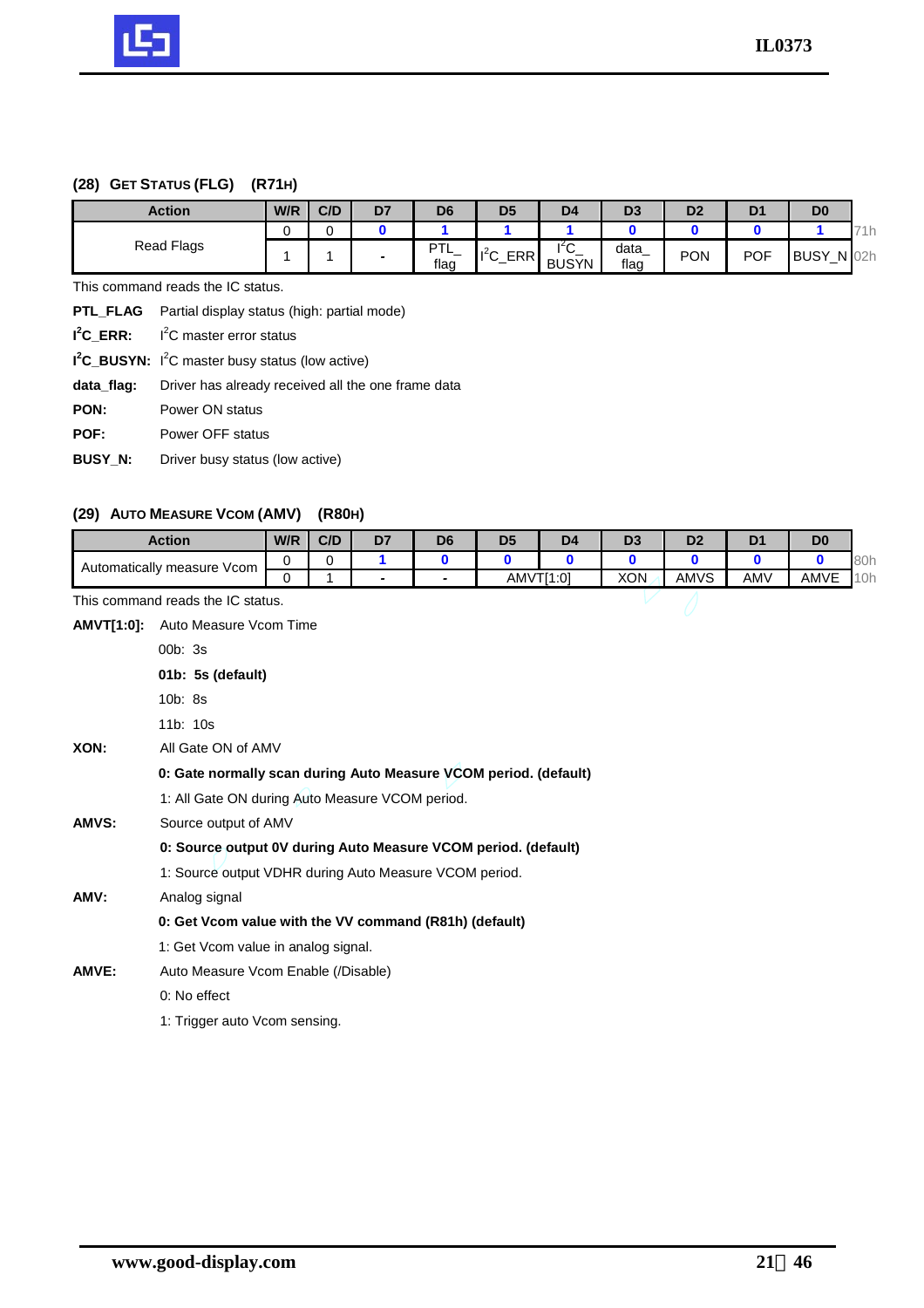

# **(30) VCOM VALUE (VV) (R81H)**

| <b>Action</b>                    | W/R | C/D | D7 | D <sub>6</sub>           | D5      | D <sub>4</sub> | υ. | DC.<br>ש | D | D <sub>0</sub> |             |
|----------------------------------|-----|-----|----|--------------------------|---------|----------------|----|----------|---|----------------|-------------|
| Automatically<br>Vcom<br>measure |     |     |    |                          |         |                |    |          |   |                | $\sim$<br>. |
|                                  |     |     |    | $\overline{\phantom{a}}$ | VV[5:0] |                |    |          |   |                | 00h         |

This command gets the Vcom value.

**VV[5:0]:** Vcom Value Output

| VVI5:0]  | Vcom value |
|----------|------------|
| 00 0000b | $-0.10V$   |
| 00 0001b | $-0.15$ V  |
| 00 0010b | $-0.20V$   |
|          |            |
| 11 1010b | $-3.00V$   |

# **(31) VCM\_DC SETTING (VDCS) (R82H)**

| <b>Action</b>                | W/R | C/D | D7   | D <sub>6</sub>           | D <sub>5</sub> | D <sub>4</sub> | D <sub>3</sub> | D <sub>2</sub> | D <sub>0</sub> |             |
|------------------------------|-----|-----|------|--------------------------|----------------|----------------|----------------|----------------|----------------|-------------|
| DC<br>VCM<br>Set<br><u>—</u> |     |     |      |                          |                |                |                |                |                | 02h<br>OZ I |
|                              |     |     | $\,$ | $\overline{\phantom{a}}$ |                |                |                | VDCS[5:0]      |                | 00h         |

This command sets VCOM\_DC value

**VDCS[5:0]:** VCOM\_DC Setting

L

| $-0.10$ V (default) |  |  |  |  |  |
|---------------------|--|--|--|--|--|
| $-0.15$ V           |  |  |  |  |  |
| $-0.20V$            |  |  |  |  |  |
|                     |  |  |  |  |  |
|                     |  |  |  |  |  |
|                     |  |  |  |  |  |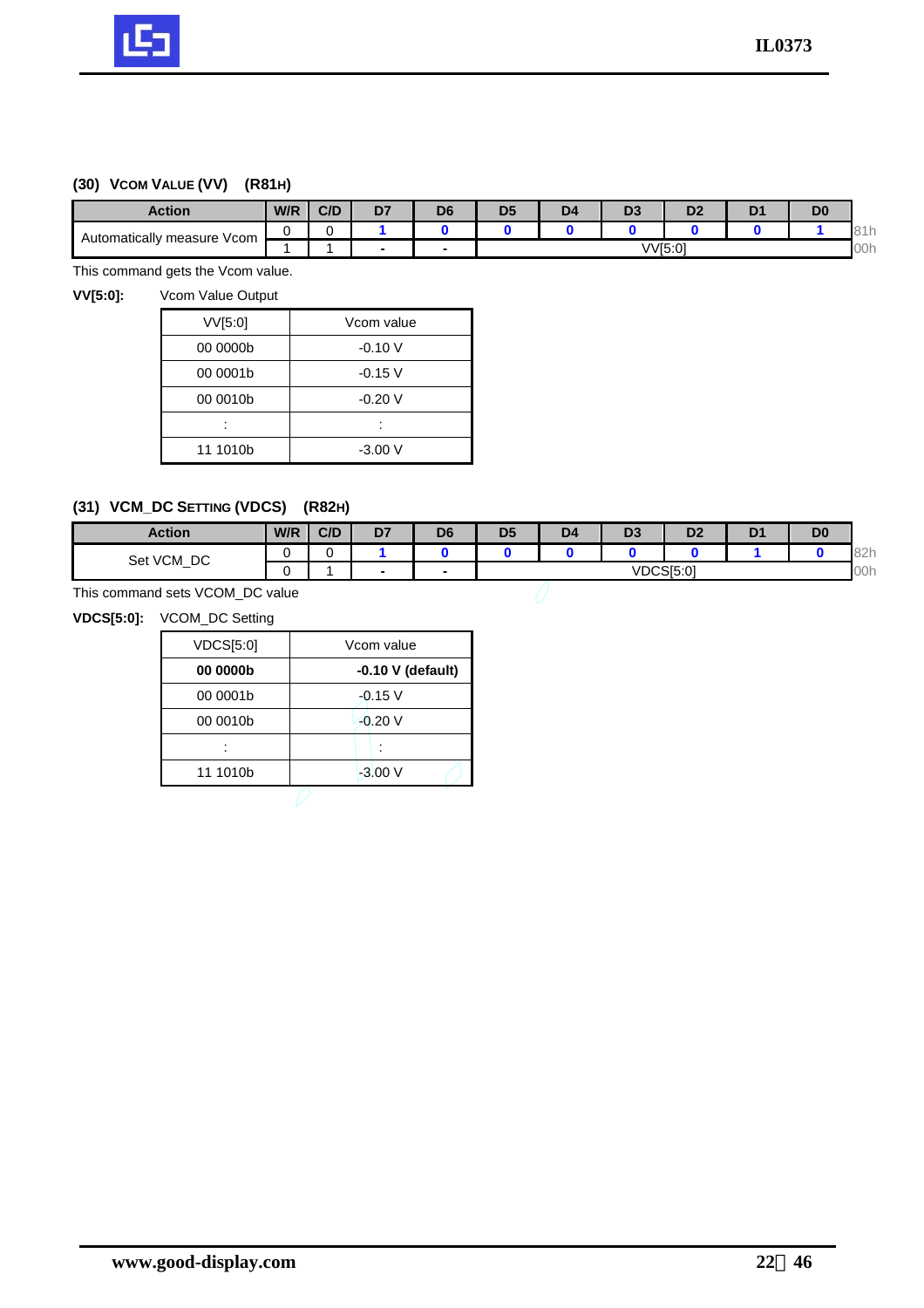

#### **(32) PARTIAL WINDOW (PTL) (R90H)**

| <b>Action</b>             | W/R | C/D | D <sub>7</sub>           | D <sub>6</sub>           | D <sub>5</sub>           | D <sub>4</sub>           | D <sub>3</sub>   | D <sub>2</sub> | D <sub>1</sub> | D <sub>0</sub> |     |
|---------------------------|-----|-----|--------------------------|--------------------------|--------------------------|--------------------------|------------------|----------------|----------------|----------------|-----|
|                           | 0   |     |                          |                          |                          |                          |                  |                |                |                | 90h |
|                           | 0   |     |                          |                          | <b>HRST[7:3]</b>         |                          |                  |                | 00h            |                |     |
|                           | 0   |     |                          |                          | <b>HRED[7:3]</b>         | 0                        |                  |                | 00h            |                |     |
| <b>Set Partial Window</b> | 0   |     | $\overline{\phantom{0}}$ | $\overline{\phantom{a}}$ |                          | $\overline{\phantom{0}}$ | -                | -              | -              | VRST[8]        | 00h |
|                           | 0   |     | <b>VRST[7:0]</b>         |                          |                          |                          |                  |                |                |                | 00h |
|                           | 0   |     | $\overline{\phantom{0}}$ | $\overline{\phantom{a}}$ | $\overline{\phantom{a}}$ |                          |                  |                |                | VRED[8]        | 00h |
|                           | 0   |     |                          |                          |                          |                          | <b>VRED[7:0]</b> |                |                |                | 00h |
|                           | 0   |     | -                        |                          |                          |                          |                  |                |                | PT_SCAN 00h    |     |

This command sets partial window.

**HRST[7:3]:** Horizontal start bank. (value 00h~13h)

**HRED[7:3]:** Horizontal end bank. (value 00h~13h). HRED must be greater than HRST.

**VRST[8:0]:** Horizontal start bank. (value 000h~127h)

**VRED[8:0]:** Horizontal end bank. (value 000h~127h). VRED must be greater than VRST.

**PT\_SCAN:** 0: Gates scan only inside of the window.

**1: Gates scan only outside of the window. (default)** 

#### **(33) PARTIAL IN (PTIN) (R91H)**

| __<br>__<br>. .<br>. . |     |     |              |                |    |                |          |                |   |                |   |
|------------------------|-----|-----|--------------|----------------|----|----------------|----------|----------------|---|----------------|---|
| <b>Action</b>          | W/R | C/D | $\sim$<br>יש | D <sub>6</sub> | Dś | D <sub>4</sub> | n.<br>v. | D <sub>2</sub> | D | D <sub>0</sub> |   |
| Partial In             |     |     |              |                |    |                |          |                |   |                | ີ |

This command makes the display enter partial mode.

#### **(34) PARTIAL OUT (PTOUT) (R92H)**

| <b>Action</b>      | W/R | C/D | D <sub>7</sub> | D <sub>6</sub> | D5 | D4 | - -<br>., | n.<br>יש | <b>D</b><br>- | D <sub>0</sub> |                                    |
|--------------------|-----|-----|----------------|----------------|----|----|-----------|----------|---------------|----------------|------------------------------------|
| <b>Partial Out</b> |     |     |                |                |    |    |           |          |               |                | $\bigcap_{n=1}^{\infty}$<br>$\cup$ |

This command makes the display exit partial mode and enter normal mode.

## **(35) PROGRAM MODE (PGM) (RA0H)**

| <b>Action</b>         | W/R | C/D | D7 | D <sub>6</sub> | Dś | D4 | D. | - -<br>יש | D. |                     |
|-----------------------|-----|-----|----|----------------|----|----|----|-----------|----|---------------------|
| Program Mode<br>Enter |     |     |    |                |    |    |    |           |    | A0h                 |
|                       |     |     |    |                |    |    |    |           |    | $-1$<br>A5r<br>ווטר |

After this command is issued, the chip would enter the program mode.

The mode would return to standby by hardware reset.

The only one parameter is a check code, the command would be excuted if check code = 0xA5.

#### **(36) ACTIVE PROGRAM (APG) (RA1H)**

| Action                         | W/R | C/D | <b>D</b><br>יש<br>-- | D <sub>c</sub><br>יש<br>- - | D <sub>5</sub> | D <sub>4</sub><br>_ | $\mathbf{r}$<br>v | . .<br>- -<br>__ | - -<br>-- | D <sub>0</sub> |                |
|--------------------------------|-----|-----|----------------------|-----------------------------|----------------|---------------------|-------------------|------------------|-----------|----------------|----------------|
| OTP،<br>Active<br>∽<br>Program |     |     |                      |                             |                |                     |                   |                  |           |                | <b>A I I I</b> |

After this command is transmitted, the programming state machine would be activated.

The BUSY flag would fall to 0 until the programming is completed.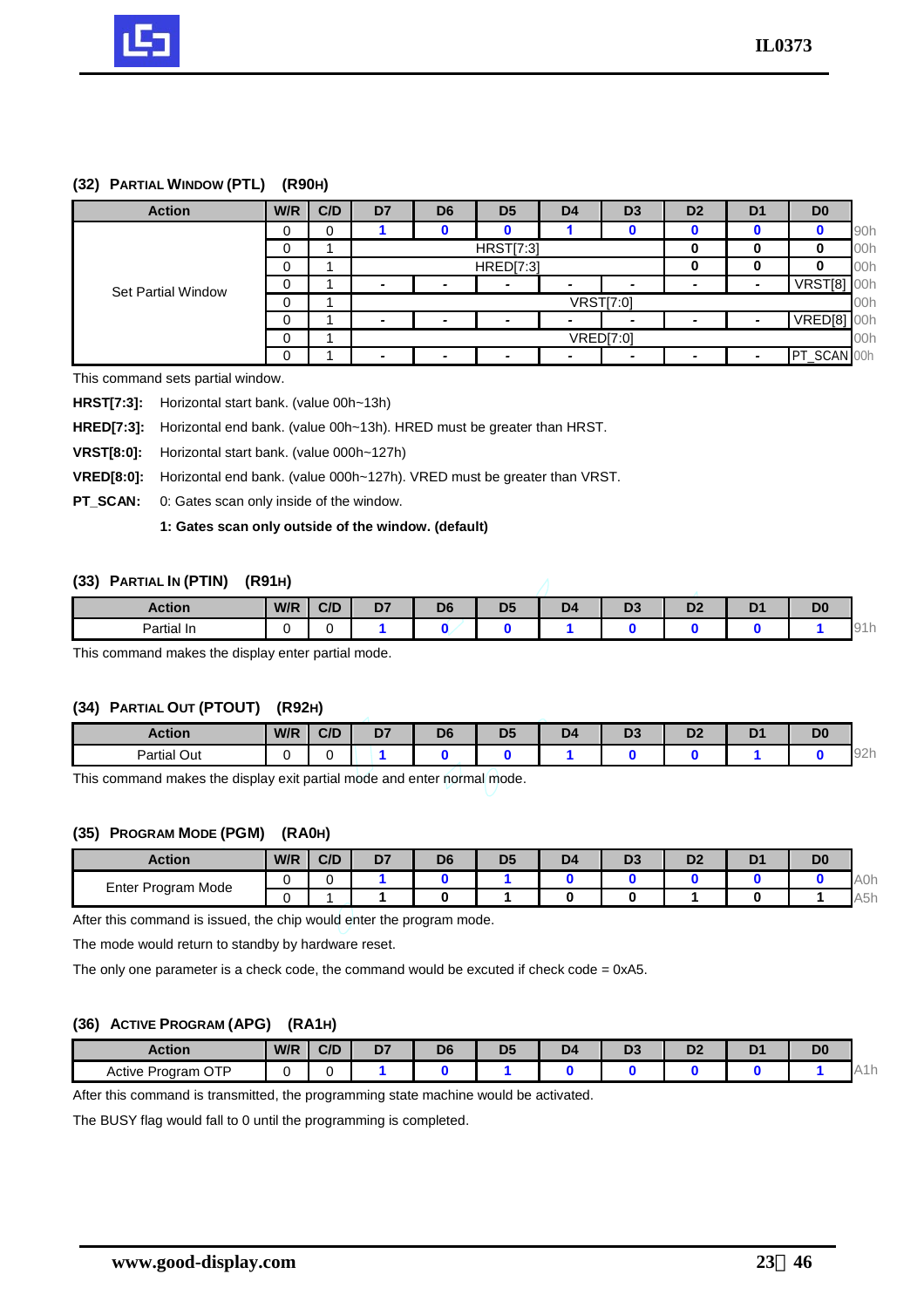

## **(37) READ OTP DATA (ROTP) (RA2H)**

| <b>Action</b>           | W/R | C/D | D7                                   | D <sub>6</sub>                       | D <sub>5</sub> | D <sub>4</sub> | D <sub>3</sub>                     | D <sub>2</sub> | D <sub>1</sub> | D <sub>0</sub> |                  |  |
|-------------------------|-----|-----|--------------------------------------|--------------------------------------|----------------|----------------|------------------------------------|----------------|----------------|----------------|------------------|--|
|                         | 0   |     |                                      |                                      |                |                |                                    |                |                |                | A <sub>2</sub> h |  |
|                         |     |     |                                      | Dummy                                |                |                |                                    |                |                |                |                  |  |
|                         |     |     |                                      | The data of address 0x000 in the OTP |                |                |                                    |                |                |                |                  |  |
| Read OTP data for check |     |     |                                      | The data of address 0x001 in the OTP |                |                |                                    |                |                |                |                  |  |
|                         |     |     |                                      |                                      |                |                |                                    |                |                |                | --               |  |
|                         |     |     | The data of address (n-1) in the OTP |                                      |                |                |                                    |                |                |                | --               |  |
|                         |     |     |                                      |                                      |                |                | The data of address (n) in the OTP |                |                |                | --               |  |

The command is used for reading the content of OTP for checking the data of programming.

The value of  $(n)$  is depending on the amount of programmed data, tha max address =  $0x$ FFF.



The sequence of programming OTP.

## **(38) CASCADE SETTING (CCSET) (RE0H)**

| Action                | W/R | C/D | D7 | D <sub>6</sub>           | D <sub>5</sub>           | D4 | - 4<br>v. | D1<br>ש | D             | D <sub>0</sub> |     |
|-----------------------|-----|-----|----|--------------------------|--------------------------|----|-----------|---------|---------------|----------------|-----|
| Cascade Option<br>Set |     |     |    |                          |                          |    |           |         |               |                | E0h |
|                       |     |     |    | $\overline{\phantom{a}}$ | $\overline{\phantom{0}}$ |    |           |         | TOLIV<br>огіл | CCEN           | 00h |

This command is used for cascade.

**CCEN:** Output clock enable/disable.

**0: Output 0V at CL pin. (default)**

1: Output clock at CL pin for slave chip.

**TSFIX:** Let the value of slave's temperuature is same as the masters'.

#### **0: Temperature value is defined by internal temperature sensor / external LM75. (default)**

1: Temperature value is defined by TS\_SET[7:0] registers.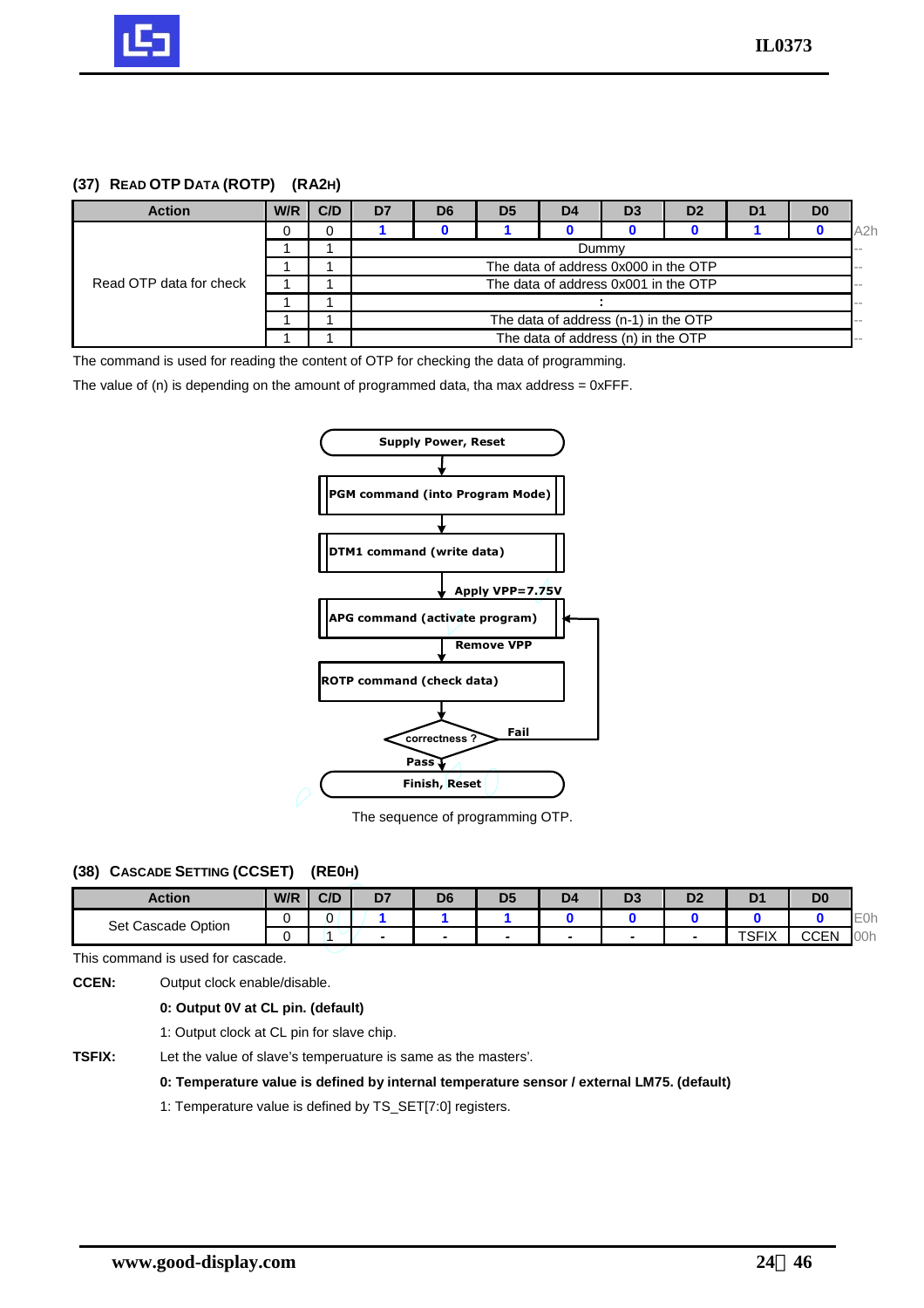

# **(39) FORCE TEMPERATURE (TSSET) (RE5H)**

| Action                             | W/R | C/D | D7 | D <sub>6</sub> | D5 | D <sub>4</sub>              | IJЧ         | D <sub>2</sub> | D | D <sub>0</sub> |                  |
|------------------------------------|-----|-----|----|----------------|----|-----------------------------|-------------|----------------|---|----------------|------------------|
| Force<br>Value for<br>Temeperature |     |     |    |                |    |                             |             |                |   |                | E <sub>5</sub> h |
| Cascade                            |     |     |    |                |    | TC<br>or:<br>╌<br>৩<br>ا ∟ب | TTI7.0<br>w |                |   |                | 00h              |

This command is used for cascade to fix the temperature value of master and slave chip.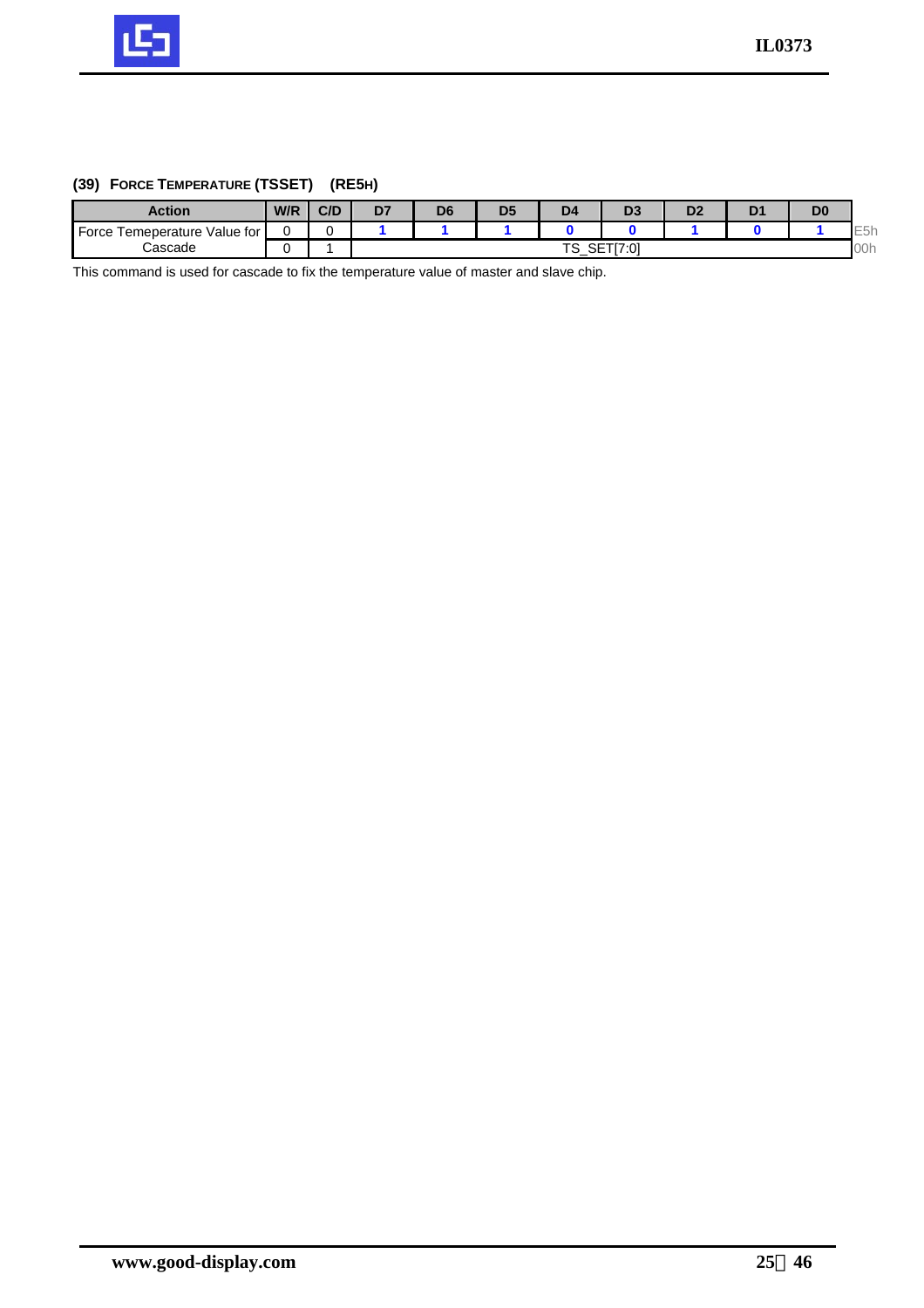

## **HOST INTERFACES**

**3-WIRE SPI**



## **4-WIRE SPI**



**Figure :** 4-wire Serial Interface - BS=0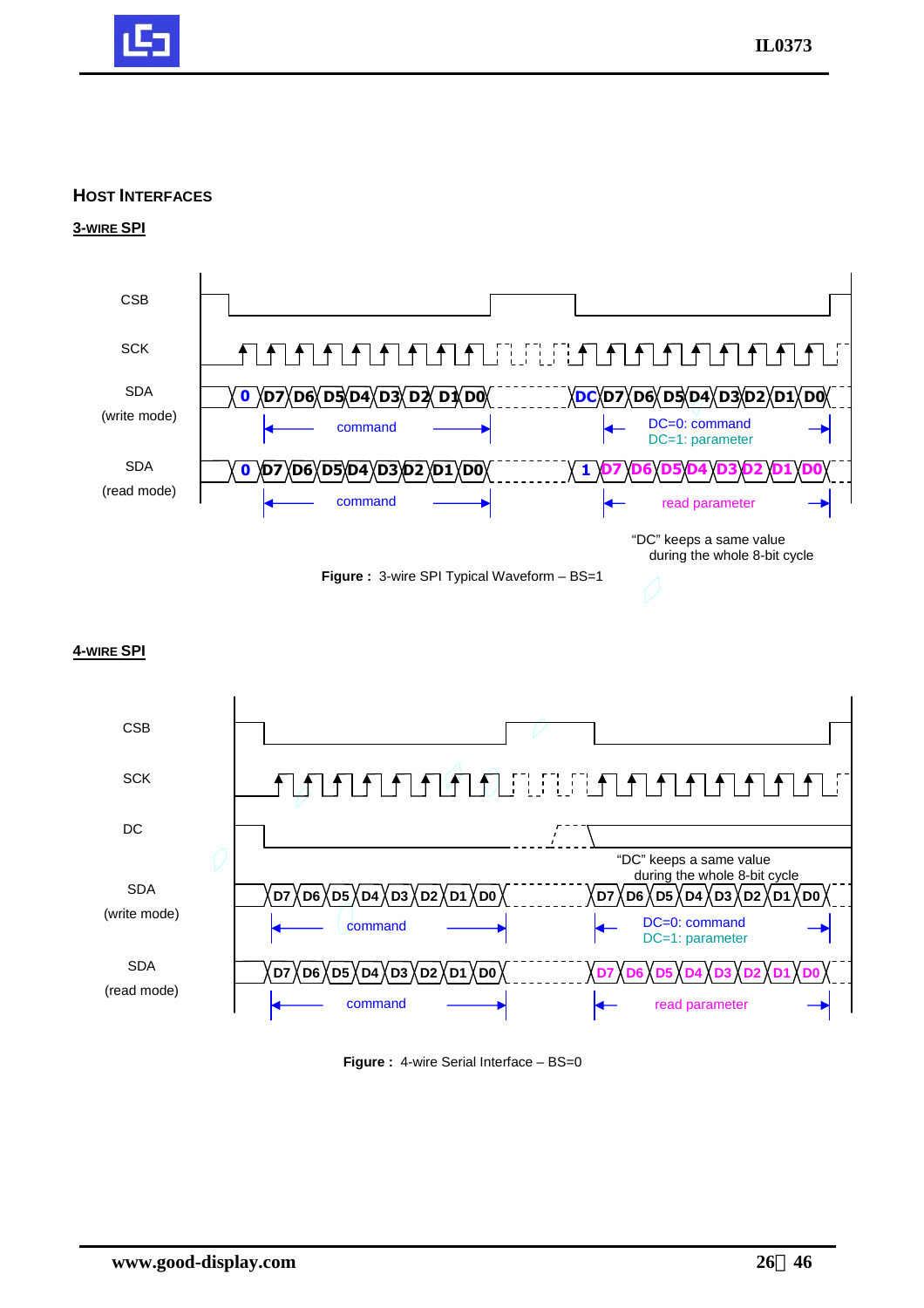

## **POWER MANAGEMENT**

**Power ON Sequence**



 $T_{\text{pwr\_on}} = \sim 80 \text{ms}$  (default)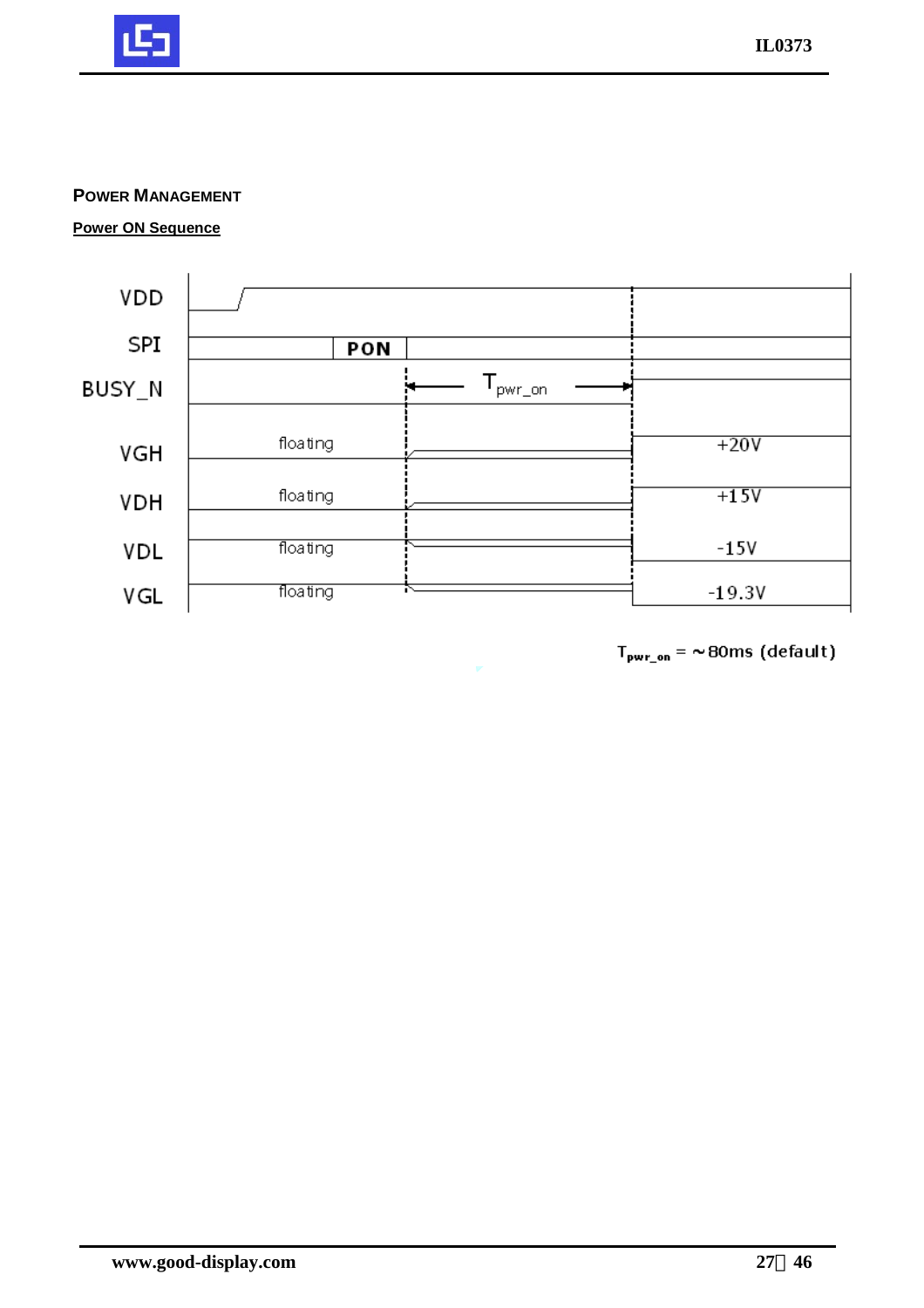

#### **Power OFF Sequence**

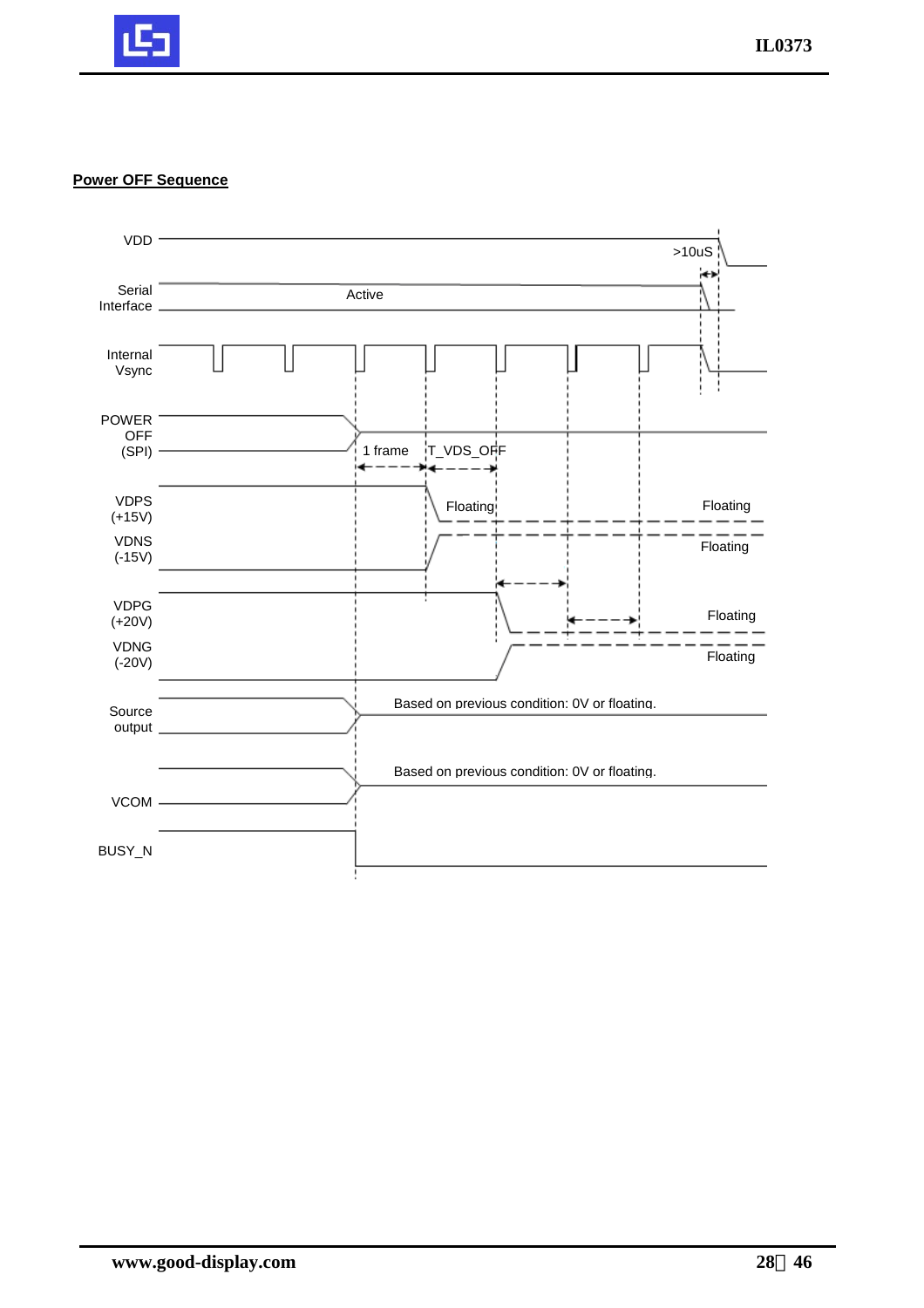

## **Data Transmission Waveform**

**Example 1:** LUT all states (7 states) complete or phase number=0, the driver will send 2 frame VCOM and data to 0 V.



**Example 2:** While level selection in LUT is "11", the driver will float VCOM and data.

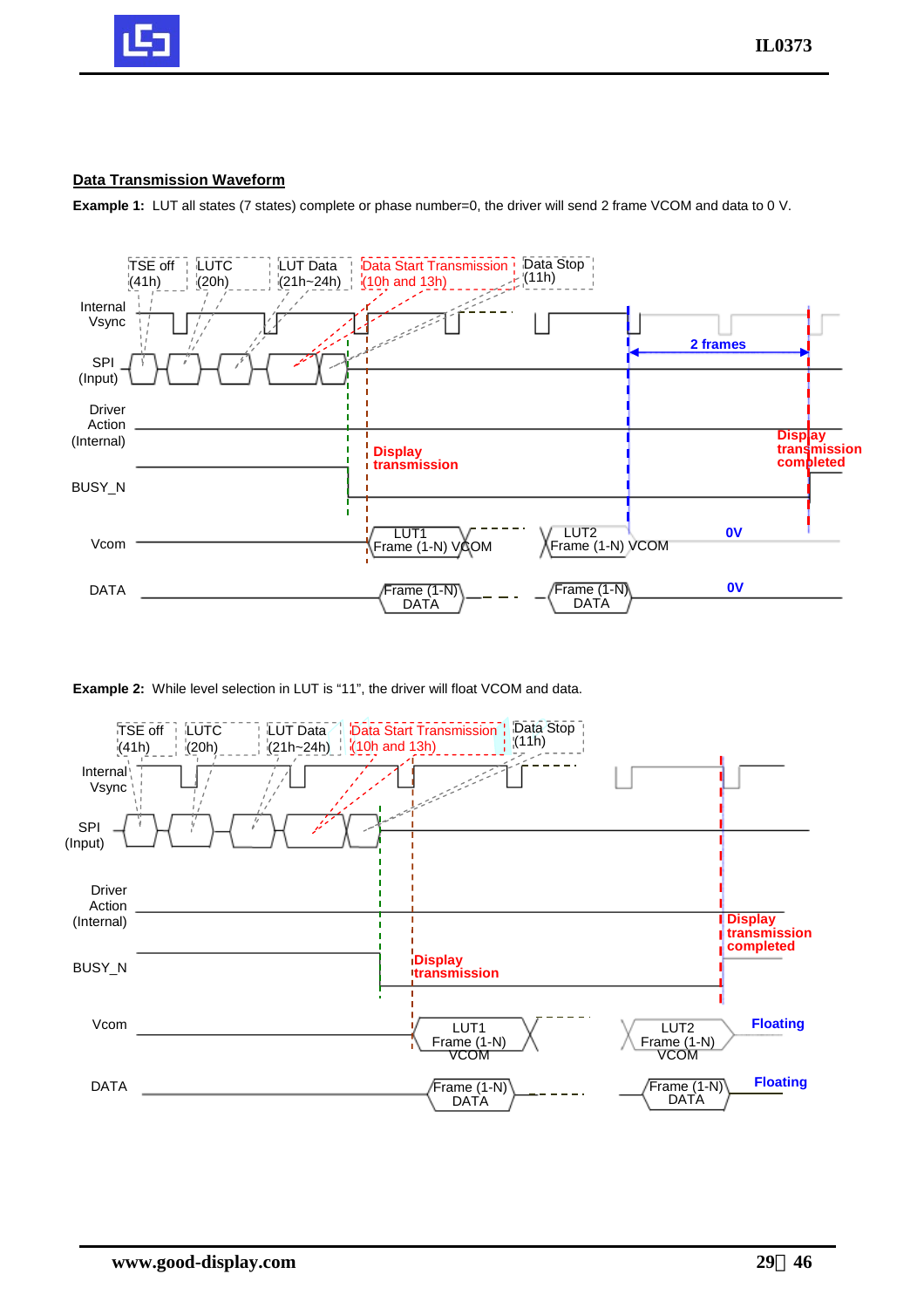

## **Display Refresh Waveform**



**Example 1:** LUT all states (7 states) complete or phase number=0, the driver will send 2 frame VCOM and data to 0 V.

**Example2:** While level selection in LUT is "11", the driver will float VCOM and data.

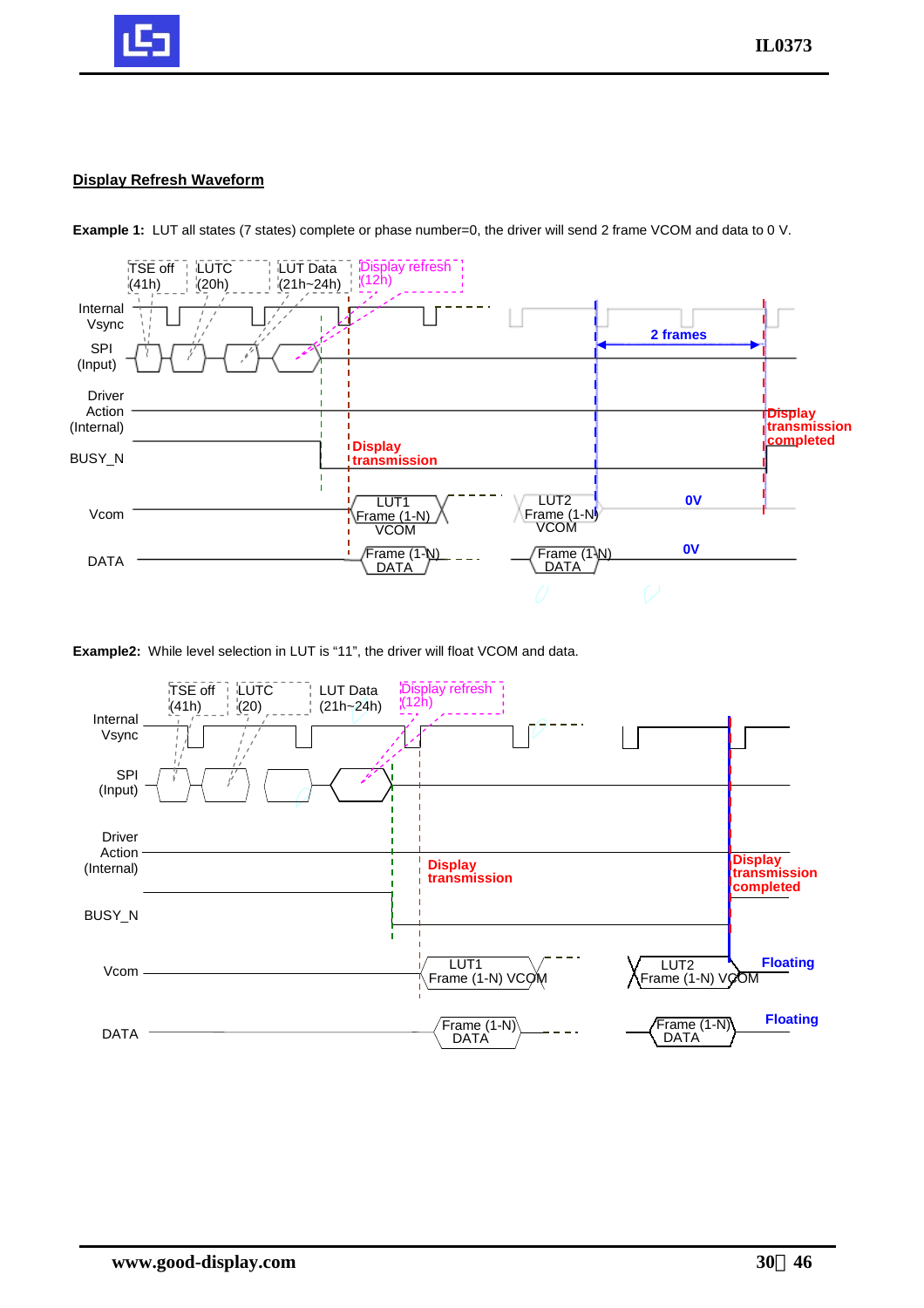

## **BUSY\_N Signal Flow Chart**



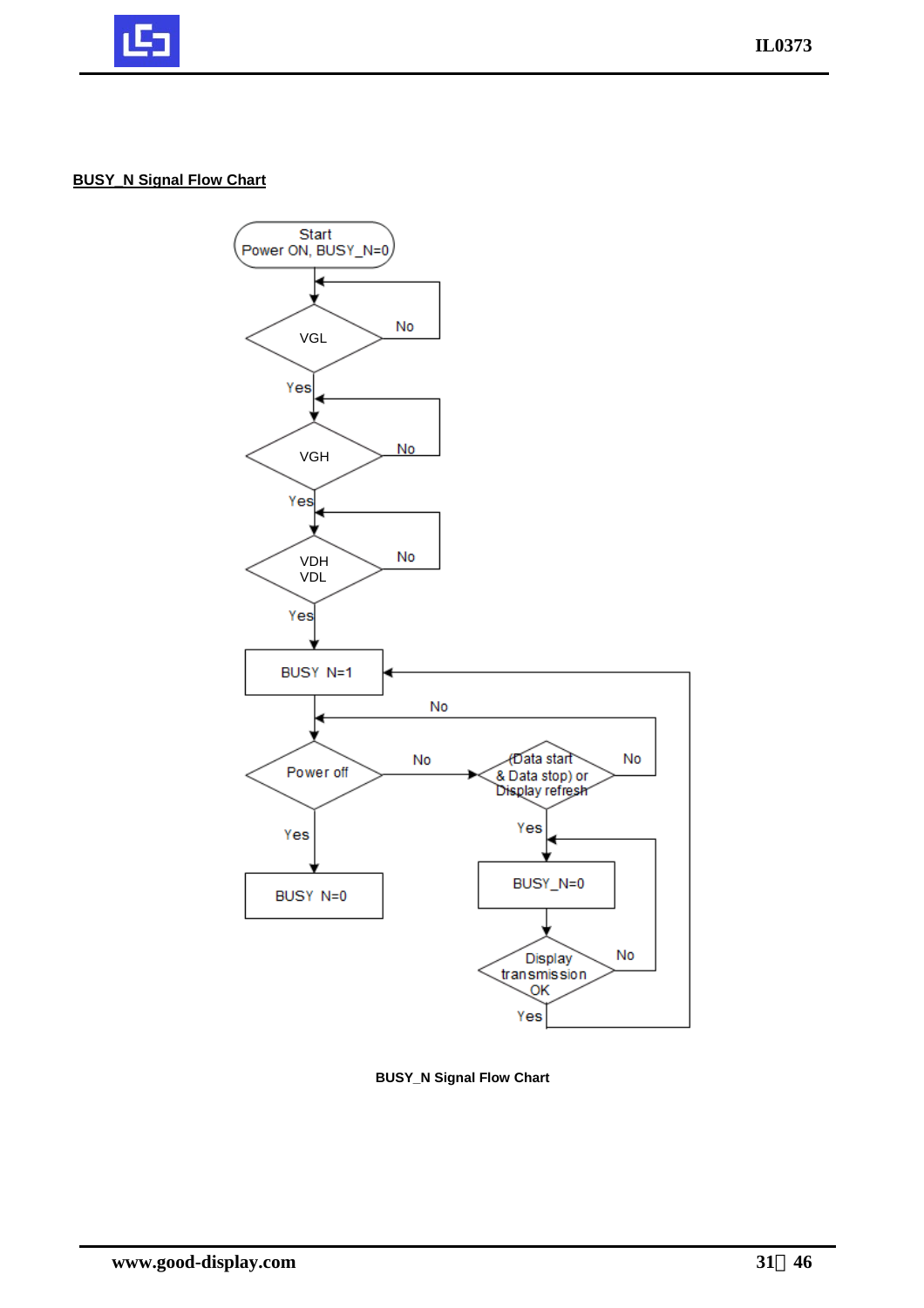

## **ABSOLUTE MAXIMUM RATINGS**

VDD/AVDD = 2~3.6V (Typ. 3.3V), GND=0V, VDH=2.4~11V (Typ. 10V), VDL=-2.4~-11V (Typ. -10V), TA=0~70°C (Typ. 25°C)

| <b>Signal</b>       | <b>Item</b>                       | <b>Min</b>    | Max.                  | <b>Unit</b>  |
|---------------------|-----------------------------------|---------------|-----------------------|--------------|
| VDD, VIO, AVDD, VPP | Logic Supply voltage              | $-0.3$        | $+6.0$                | V            |
| Vı                  | Digital input range               | $-0.3$        | V <sub>DDIO</sub> +40 | $\vee$       |
| <b>VGH-VGL</b>      | Supply range                      | $VGL-0.3$     | $VGH+0.3$             | $\vee$       |
| <b>Source</b>       |                                   |               |                       |              |
| <b>VDH</b>          | Analog supply voltage - positive  |               | $+20$                 | $\vee$       |
| <b>VDL</b>          | Analog supply voltage -- nagetive | $-20$         |                       | V            |
| <b>VDHR</b>         | Analog supply voltage - positive  |               | $+20$                 | $\vee$       |
| Gate                |                                   |               |                       |              |
| <b>VGH</b>          | Analog supply voltage – positive  | $-0.3$        | $VGL+40$              | $\vee$       |
| <b>VGL</b>          | Analog supply voltage -- nagetive | <b>VGH-40</b> | 0.3                   | $\vee$       |
| <b>IVGH</b>         | Input rush current for VDH        | (TBD)         | (TBD)                 | mA           |
| <b>IVGL</b>         | Input rush current for VDL        | (TBD)         | (TBD)                 | mA           |
| <b>TSTG</b>         | Storage temperature range         | -55           | $+125$                | $^{\circ}$ C |

**Warning:** 

If ICs are stressed beyond those listed above "absolute maximum ratings", they may be permanently destroyed. These are stress ratings only, and functional operation of the device at these or any other condition beyond those indicated under "recommended operating conditions" is not implied. Exposure to absolute maximum rated conditions for extended periods may affect device reliability.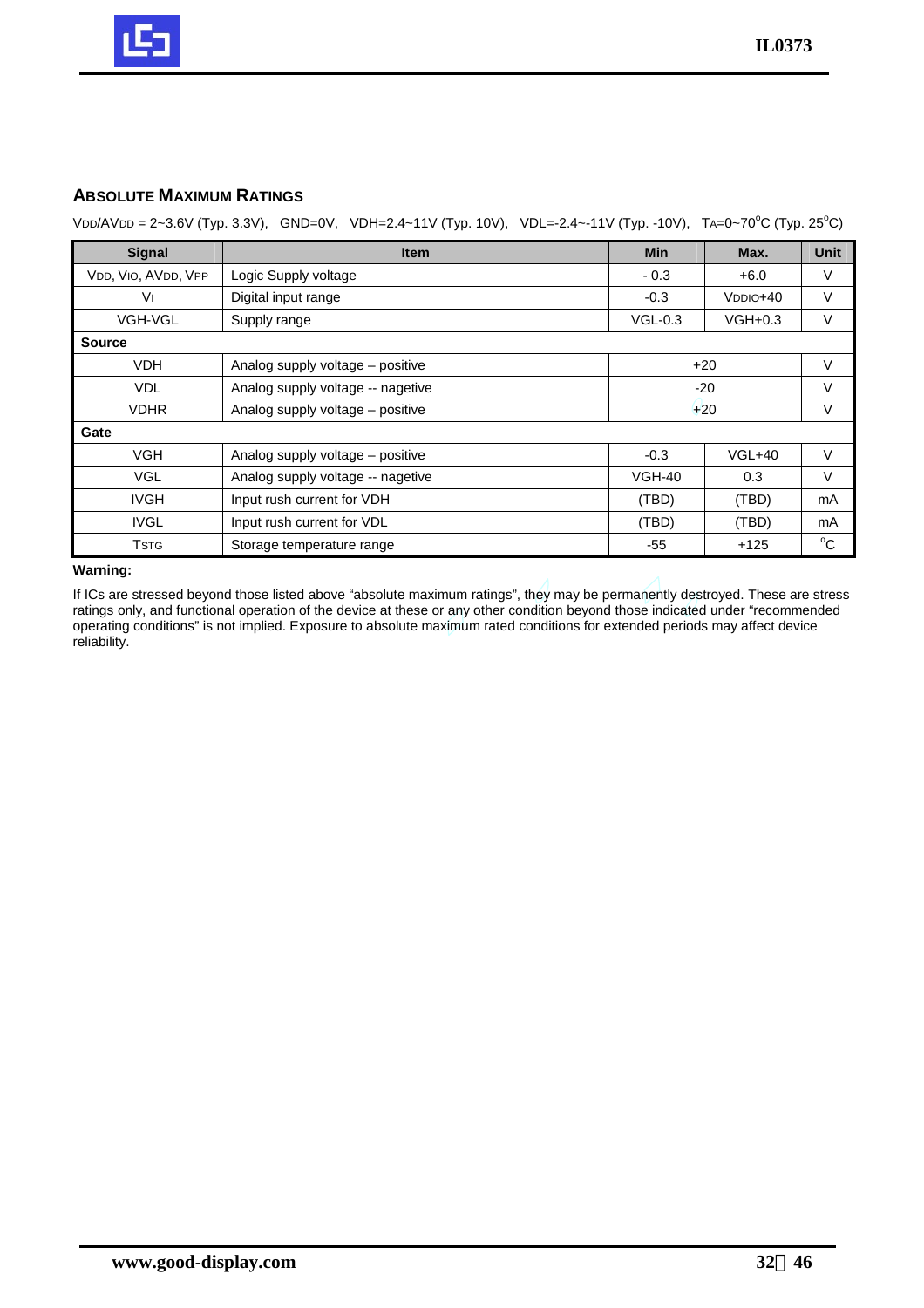

# **DC CHARACTERISTICS**

| <b>DIGITAL DC CHARACTERISTICS</b> |                                                       |                                                     |                          |        |                          |             |  |  |  |  |
|-----------------------------------|-------------------------------------------------------|-----------------------------------------------------|--------------------------|--------|--------------------------|-------------|--|--|--|--|
| Symbol                            | <b>Parameter</b>                                      | <b>Conditions</b>                                   | MIN.                     | TYP.   | MAX.                     | <b>Unit</b> |  |  |  |  |
| Vio                               | IO supply voltage                                     |                                                     | 2.3                      | 3.3    | 3.6                      | V           |  |  |  |  |
| <b>V<sub>DD</sub></b>             | Supply voltage                                        |                                                     | 2.3                      | 3.3    | 3.6                      | $\vee$      |  |  |  |  |
| <b>AV<sub>DD</sub></b>            | DCDC driver supply voltage                            | DRVU, DRVD                                          | 2.3                      | 3.3    | 3.6                      | $\vee$      |  |  |  |  |
| VIL                               | LOW Level input voltage                               | Digital input pins                                  | $\Omega$                 | --     | 0.3xVDD                  | $\vee$      |  |  |  |  |
| <b>V<sub>IH</sub></b>             | <b>HIGH Level input voltage</b>                       | Digital input pins                                  | $0.7x$ V <sub>IO</sub>   | --     | <b>V<sub>IO</sub></b>    | $\vee$      |  |  |  |  |
| <b>VOH</b>                        | HIGH Level output voltage                             | Digital input pins, IOH=400UA                       | $VIO-0.4$                | --     | $\overline{\phantom{a}}$ | $\vee$      |  |  |  |  |
| <b>VOHD</b>                       | <b>HIGH Level output voltage</b>                      | Digital input pins, IOH=400UA,<br>DRVD, DRVU        | $AVDD-0.4$               | --     | --                       | $\vee$      |  |  |  |  |
| <b>VOL</b>                        | LOW Level Output voltage                              | Digital input pins, IOL=-400∪A                      | $\Omega$                 | --     | 0.4                      | $\vee$      |  |  |  |  |
| <b>IIN</b>                        | Input leakage current                                 | Digital input pins except pull-up,<br>pull-down pin | $-1$                     | --     | $\mathbf{1}$             | uA          |  |  |  |  |
| <b>R<sub>IN</sub></b>             | Pull-up/down impedance                                |                                                     |                          | 200    |                          | $K\Omega$   |  |  |  |  |
| <b>ISTVDD</b>                     | Digital stand-by current                              | all stopped (power off mode)                        | $\overline{\phantom{a}}$ | $0^*$  | $0.1*$                   | uV          |  |  |  |  |
| <b>IVDD</b>                       | Digital operating current                             |                                                     | $\overline{\phantom{a}}$ | $0.5*$ | $2.0*$                   | mV          |  |  |  |  |
| <b>ISTVIO</b>                     | IO stand-by current                                   | all stopped (power off mode)                        |                          | $0.4*$ | $1.0*$                   | uV          |  |  |  |  |
| <b>IVIO</b>                       | IO operating current                                  | No load                                             |                          | ′…∗    | $0.2*$                   | mA          |  |  |  |  |
| ISTVDD1                           | DCDC stand-by current                                 | all stopped (power off mode)                        |                          | $0^*$  | $0.01*$                  | uA          |  |  |  |  |
|                                   |                                                       | fdcdc=250kHz, No load                               |                          | $-$ *  | $0.05*$                  |             |  |  |  |  |
| IVD <sub>D</sub> 1                | DCDC operating current                                | fdcdc=250kHz,<br>External cap: 415pF,               |                          | $0.5*$ | $1.0*$                   | mA          |  |  |  |  |
|                                   |                                                       | NMOS=340pF                                          | $-30$                    |        | 85                       | $^{\circ}C$ |  |  |  |  |
| Top                               | Operating temperature                                 |                                                     |                          |        |                          |             |  |  |  |  |
|                                   | * TYP. and MAX. values are to be confirmed by design. |                                                     |                          |        |                          |             |  |  |  |  |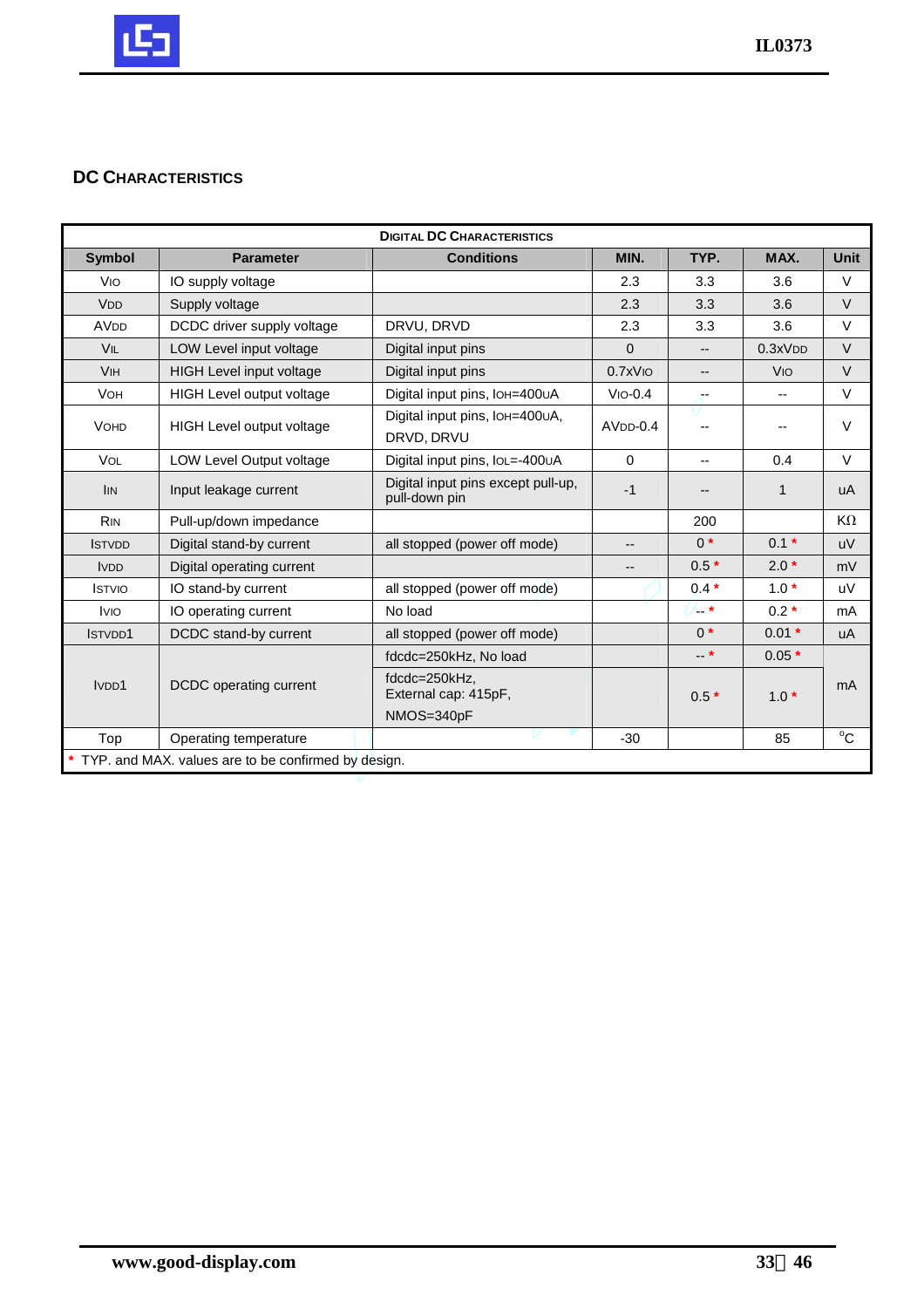

|                    |                                                       | <b>ANALOG DC CHARACTERISTICS</b>                                                          |                          |                          |           |             |  |  |  |  |  |  |  |  |  |  |
|--------------------|-------------------------------------------------------|-------------------------------------------------------------------------------------------|--------------------------|--------------------------|-----------|-------------|--|--|--|--|--|--|--|--|--|--|
| <b>Symbol</b>      | <b>Parameter</b>                                      | <b>Conditions</b>                                                                         | MIN.                     | TYP.                     | MAX.      | <b>Unit</b> |  |  |  |  |  |  |  |  |  |  |
| <b>VDH</b>         | <b>Supply Voltage</b>                                 | For source driver/VCOM                                                                    |                          | 10                       |           | $\vee$      |  |  |  |  |  |  |  |  |  |  |
| <b>dVDH</b>        | Supply voltage dev                                    |                                                                                           | $-300$                   | $\Omega$                 | $+300$    | mV          |  |  |  |  |  |  |  |  |  |  |
| <b>VDL</b>         | Supply Voltage                                        | For source driver/VCOM                                                                    |                          | $-10$                    |           | $\vee$      |  |  |  |  |  |  |  |  |  |  |
| dVDL               | Supply voltage dev                                    |                                                                                           | $-300$                   | $\Omega$                 | $+300$    | mV          |  |  |  |  |  |  |  |  |  |  |
| Idd                | Analog Operating Current                              | No load,                                                                                  |                          | <b>TBD</b>               |           | mA          |  |  |  |  |  |  |  |  |  |  |
| Vvd                | Voltage Deviation of Outputs                          |                                                                                           | $\overline{\phantom{a}}$ | ±20                      | ±35       | mV          |  |  |  |  |  |  |  |  |  |  |
| Vdr                | Dynamic Range of Output                               |                                                                                           | 0.1                      | $\overline{\phantom{a}}$ | $VDH-0.1$ | $\vee$      |  |  |  |  |  |  |  |  |  |  |
| VGH-VGL            | Voltage Range of VGH - VGL                            |                                                                                           | 12                       |                          | 40        | $\vee$      |  |  |  |  |  |  |  |  |  |  |
| <b>VGL</b>         | VGL voltage Range                                     | For gate driver                                                                           | $-16$                    |                          | $-13$     | $\vee$      |  |  |  |  |  |  |  |  |  |  |
| dVGL               | VGL Supply voltage dev                                |                                                                                           | $-400$                   | $\mathbf{0}$             | $+400$    | mV          |  |  |  |  |  |  |  |  |  |  |
| <b>VGH</b>         | VGH voltage Range                                     | For gate driver                                                                           | 13                       |                          | $VGL+40$  | $\vee$      |  |  |  |  |  |  |  |  |  |  |
| <b>dVGH</b>        | VGH Supply voltage dev                                |                                                                                           | $-400$                   | $\mathbf 0$              | $+400$    | mV          |  |  |  |  |  |  |  |  |  |  |
| <b>IstVGH</b>      | Positve HV Stand-by Current<br>(power off mode)       | Include VDH power<br>With load                                                            | ä,                       | $0*$                     | $0.01*$   | μA          |  |  |  |  |  |  |  |  |  |  |
| <b>IVGH</b>        | Positve HV Operating Current                          | Include VDH power<br>With load all SD=L<br>VCOM external resistor divider<br>not included |                          | $0.7*$                   | $1.1*$    | mA          |  |  |  |  |  |  |  |  |  |  |
| <b>IVGH</b>        | Positve HV Operating Current                          | Include VDH power<br>With load all SD=H<br>VCOM external resistor divider<br>not included |                          | $0.8*$                   | $1.2*$    | mA          |  |  |  |  |  |  |  |  |  |  |
| <b>IstVGL</b>      | Negative HV Stand-by Current<br>(power off mode)      | Include VDPNS power<br>With load                                                          |                          | $0^*$                    | $0.01*$   | μA          |  |  |  |  |  |  |  |  |  |  |
| <b>IVGL</b>        | Negative HV Operating Current                         | Include VDL power<br>With load all SD=L                                                   | $\overline{\phantom{a}}$ | $0.8*$                   | $1.2*$    | mA          |  |  |  |  |  |  |  |  |  |  |
| <b>IVGL</b>        | Negative HV Operating Current                         | Include VDL power<br>With load all SD=H                                                   | $\overline{\phantom{a}}$ | $0.9*$                   | $1.3*$    | mA          |  |  |  |  |  |  |  |  |  |  |
| IstVINT1           | VINT1 Stand-by Current<br>(power off mode)            |                                                                                           | $\overline{\phantom{a}}$ | $0*$                     | $0.01 *$  | μA          |  |  |  |  |  |  |  |  |  |  |
| IVINT <sub>1</sub> | <b>VINT1 Operating Current</b>                        |                                                                                           | ä,                       | $-$ *                    | $0.3*$    | mA          |  |  |  |  |  |  |  |  |  |  |
|                    | * TYP. and MAX. values are to be confirmed by design. |                                                                                           |                          |                          |           |             |  |  |  |  |  |  |  |  |  |  |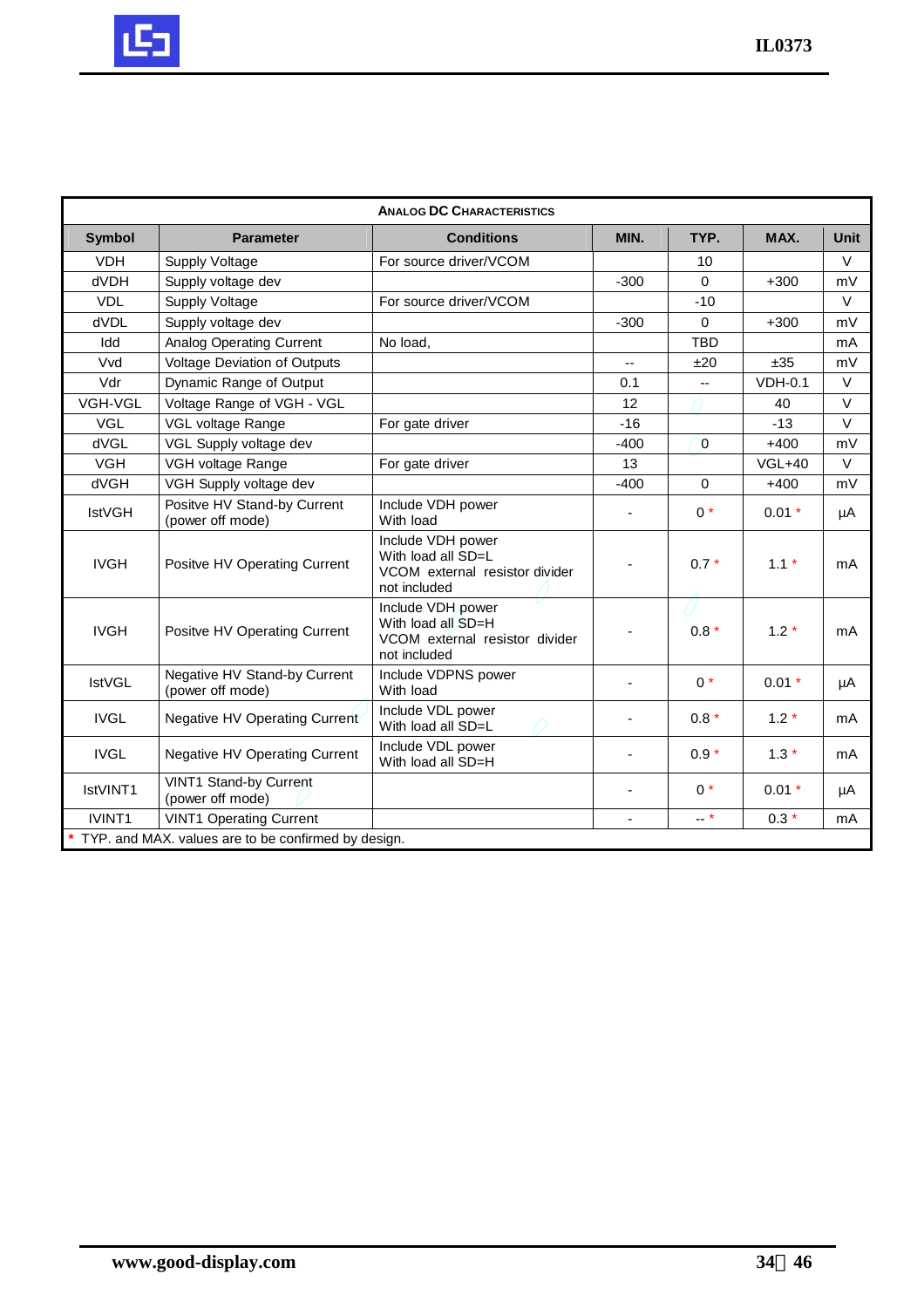

## **AC CHARACTERISTICS**



3-wire Serial Interface – Write





| <b>SYMBOL</b> | <b>SIGNAL</b> |                             | MIN. | TYP. | MAX. | <b>UNIT</b> |
|---------------|---------------|-----------------------------|------|------|------|-------------|
|               |               | <b>SERIAL COMMUNICATION</b> |      |      |      |             |
| tCSS          |               | Chip select setup time      | 60   |      |      | ns          |
| tCSH          | <b>CSB</b>    | Chip select hold time       | 65   |      |      | ns          |
| tSCC          |               | Chip select setup time      | 20   |      |      | ns          |
| tCHW          |               | Chip select setup time      | 40   |      |      | ns          |
| tSCYCW        |               | Serial clock cycle (Write)  | 100  |      |      | ns          |
| tSHW          |               | SCL "H" pulse width (Write) | 35   |      |      | ns          |
| tSLW          | SCL           | SCL "L" pulse width (Write) | 35   |      |      | ns          |
| tSCYCR        |               | Serial clock cycle (Read)   | 150  |      |      | ns          |
| tSHR          |               | SCL "H" pulse width (Read)  | 60   |      |      | ns          |
| tSLR          |               | SCL "L" pulse width (Read)  | 60   |      |      | ns          |
| tSDS          |               | Data setup time             | 30   |      |      | ns          |
| tSDH          | SDA (DIN)     | Data hold time              | 30   |      |      | ns          |
| tACC          | (DOUT)        | Access time                 | 10   |      |      | ns          |
| tOH           |               | Output disable time         | 15   |      |      | ns          |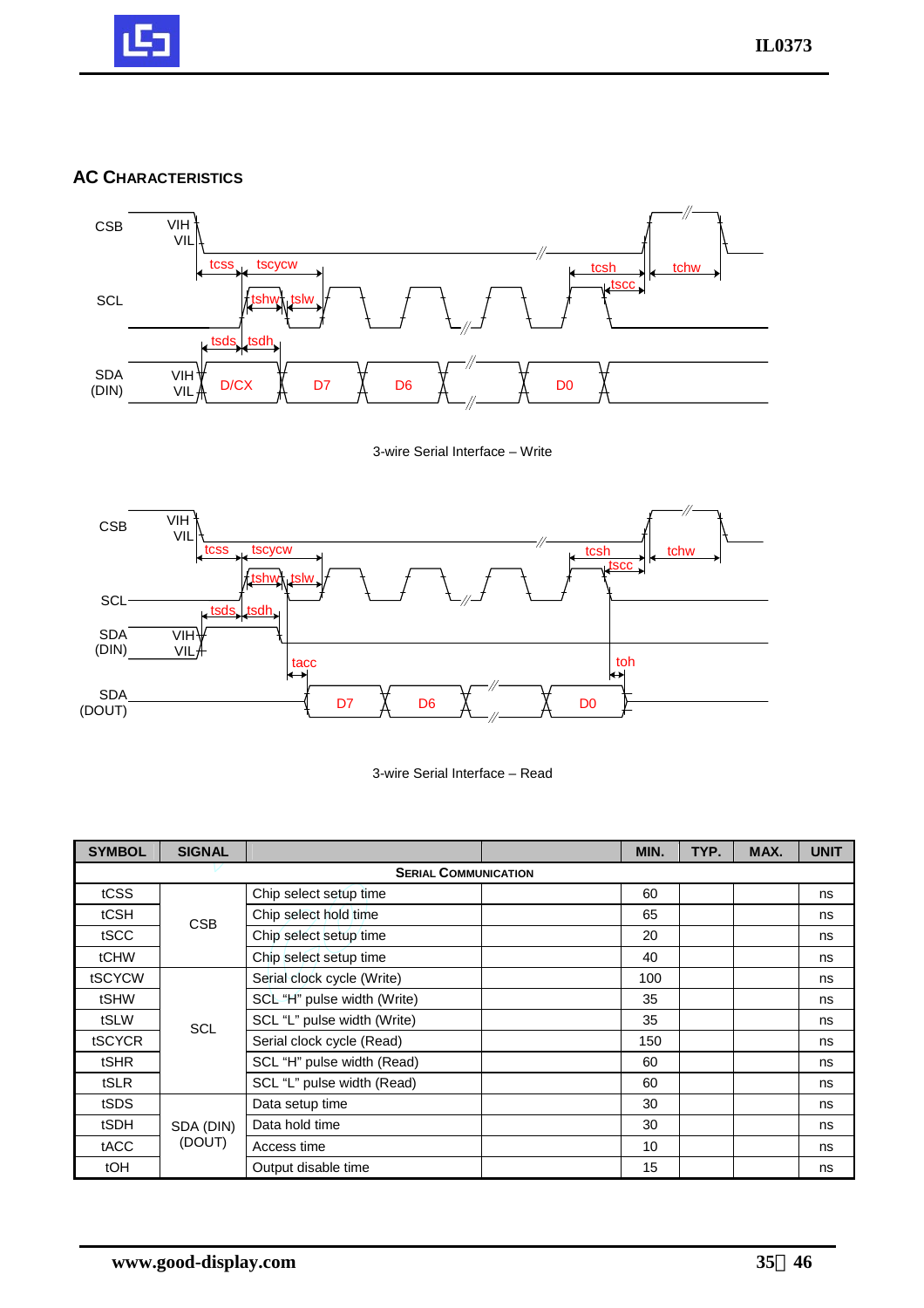

| <b>SYMBOL</b> | <b>SIGNAL</b> |                              |                 | MIN. | TYP.       | MAX. | <b>UNIT</b> |
|---------------|---------------|------------------------------|-----------------|------|------------|------|-------------|
|               |               | <b>DRIVER</b>                |                 |      |            |      |             |
| trS           |               | Source driver rise time      | 99% final value |      | 5          |      | us          |
| tFS           |               | Source driver fall time      |                 |      | 5          |      | <b>us</b>   |
| trG           |               | Gate driver rise time        | 99% final value |      | 5          |      | us          |
| tFG           |               | Gate driver fall time        |                 |      | 5          |      | <b>us</b>   |
| trCOM         |               | VCOM rise time               | 99% final value |      | 1          |      | ms          |
| tFCOM         |               | VCOM fall time               |                 |      |            |      | ms          |
|               |               | <b>RC LOADING</b>            |                 |      |            |      |             |
| $RL_S$        |               | Source driver output loading |                 |      | TBD        |      | KΩ          |
| $CL_S$        |               |                              |                 |      | TBD        |      | pf          |
| $RL_G$        |               | Gate driver output loading   |                 |      | <b>TBD</b> |      | ΚΩ          |
| $CL_G$        |               |                              |                 |      | <b>TBD</b> |      | pf          |
| RL_com        |               | VCOM output loading          |                 |      | TBD        |      | Ω           |
|               |               |                              |                 |      | TBD        |      | pf          |



**RC Loading**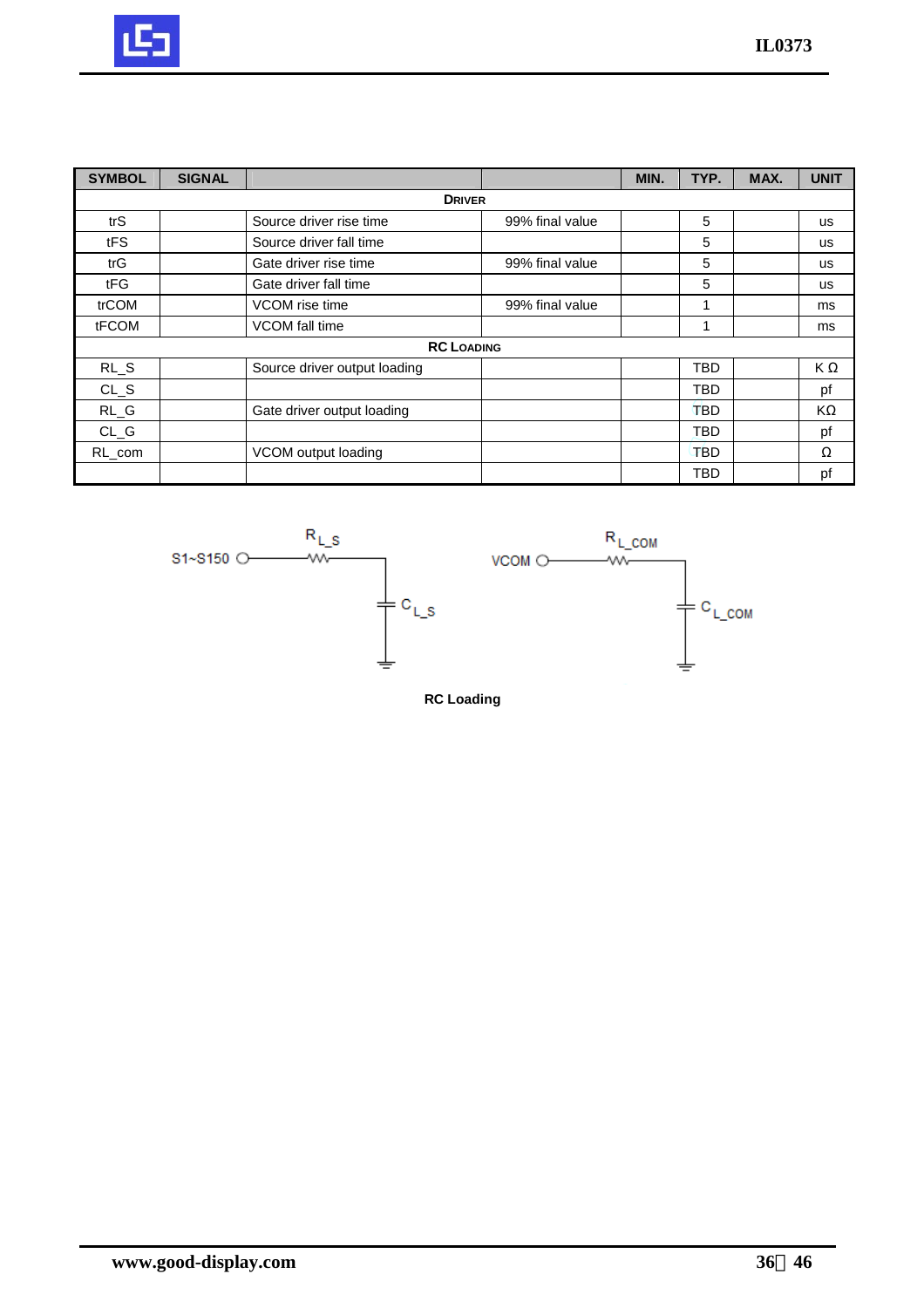

## **PHYSICAL DIMENSIONS**

| Die Size:          | $(9531 \mu M \pm 40 \mu M)$ x (981 $\mu$ M $\pm$ 40 $\mu$ M) |
|--------------------|--------------------------------------------------------------|
| Die Thickness:     | 280 $\mu$ M $\pm$ 20 $\mu$ M (Polish)                        |
|                    | Die TTV: ( $D_{MAX}$ – $D_{MIN}$ ) within die $\leq 2 \mu M$ |
| Bump Height:       | $12 \mu M \pm 3 \mu M$                                       |
|                    | $(H_{MAX} - H_{MIN})$ within die $\leq 2 \mu M$              |
| Hardness:          | 65 Hv $\pm$ 15Hv                                             |
| Bump Size:         | 12 μM x 100 μM $\pm$ 2μM                                     |
| Bump Area:         | 1200 $\mu$ M <sup>2</sup>                                    |
| Bump Pitch:        | 26 µM                                                        |
| Bump Gap:          | $14 \mu M \pm 3 \mu M$                                       |
| Shear:             | $\geqslant 5$ g/Mil <sup>2</sup>                             |
| Coordinate origin: | Chip center                                                  |
| Pad reference:     | Pad center                                                   |
|                    |                                                              |



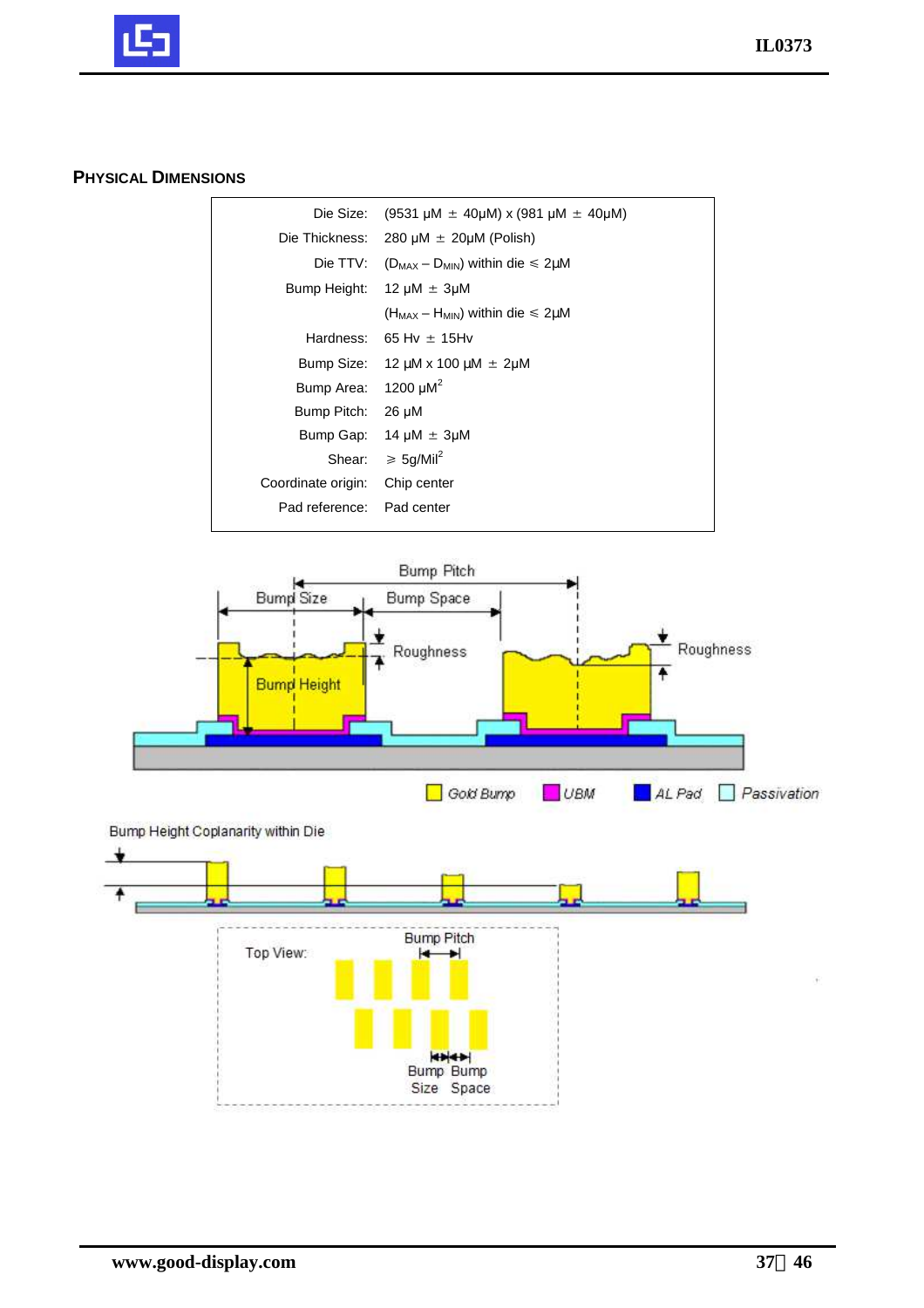

## **ALIGNMENT MARK INFORMATION**

## **Location:**



## **Shapes and Points:**



## **Point Coordinates:**

|                |       | <b>Upper-Left Mark</b> |      | <b>Upper-Right Mark</b> |
|----------------|-------|------------------------|------|-------------------------|
| Point          | X     | Υ                      | X    | Υ                       |
| Center         | -4665 | 390                    | 4665 | 390                     |
|                | -4675 | 420                    | 4655 | 420                     |
| $\overline{2}$ | -4655 | 420                    | 4675 | 420                     |
| 3              | -4655 | 400                    | 4675 | 400                     |
| 4              | -4635 | 400                    | 4695 | 400                     |
| 5              | -4635 | 380                    | 4695 | 380                     |
| 6              | -4655 | 380                    | 4675 | 380                     |
| 7              | -4655 | 360                    | 4675 | 360                     |
| 8              | -4675 | 360                    | 4655 | 360                     |
| 9              | -4675 | 380                    | 4655 | 380                     |
| 10             | -4695 | 380                    | 4635 | 380                     |
| 11             | -4695 | 400                    | 4635 | 400                     |
| 12             | -4675 | 400                    | 4655 | 400                     |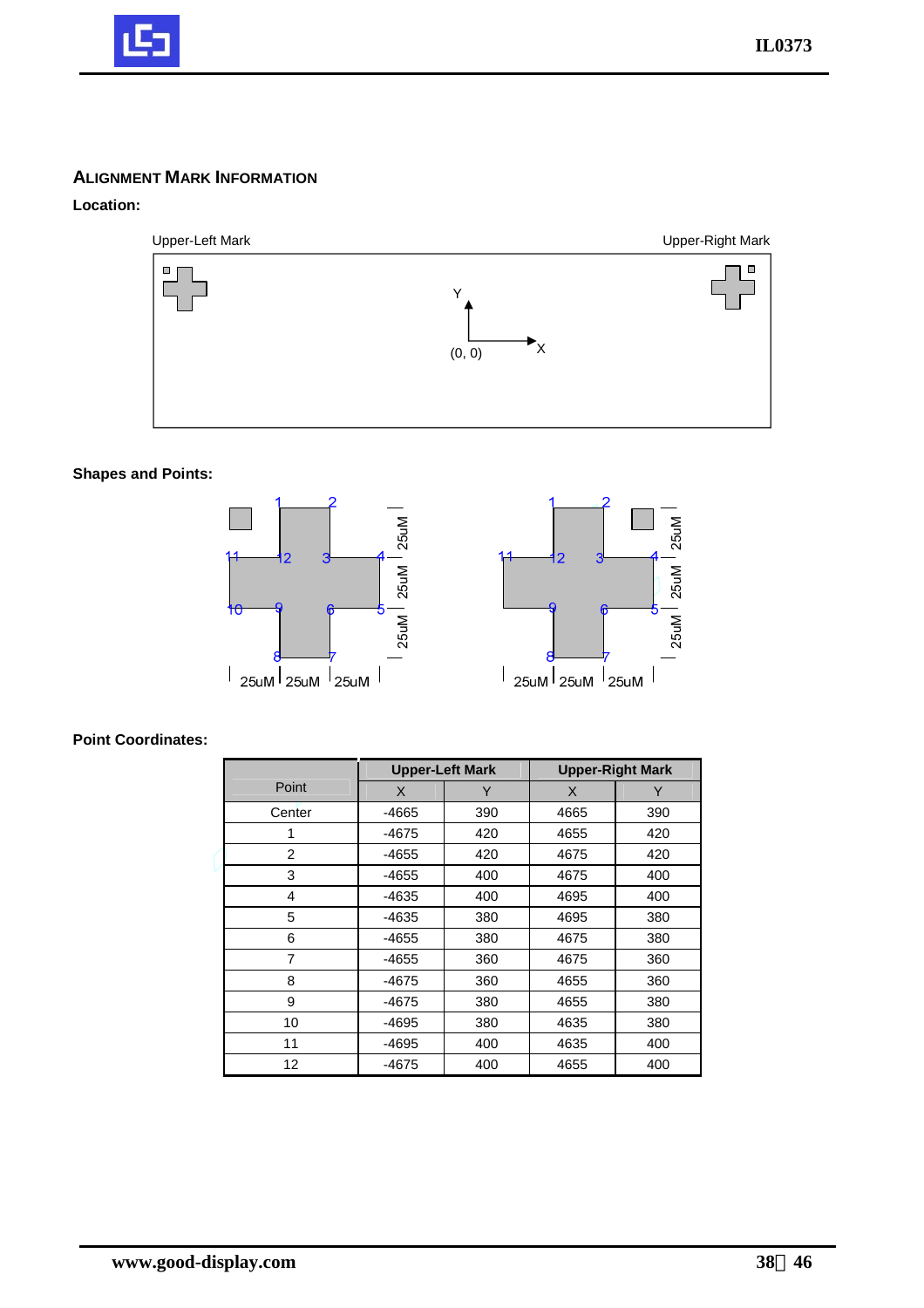

## **PAD COORDINATES**

| No.            | <b>Name</b>       | X                | Y            | W        | н        |
|----------------|-------------------|------------------|--------------|----------|----------|
| 1              | <b>NC</b>         | $-4646$          | $-398$       | 28       | 70       |
| $\overline{2}$ | <b>VCOM</b>       | $-4600$          | $-398$       | 28       | 70       |
| 3              | <b>VCOM</b>       | $-4554$          | $-398$       | 28       | 70       |
| 4              | VCOM              | -4508            | -398         | 28       | 70       |
| 5              | <b>VCOM</b>       | $-4462$          | $-398$       | 28       | 70       |
| 6              | <b>VCOM</b>       | -4416            | $-398$       | 28       | 70       |
| 7              | VCOM              | $-4370$          | $-398$       | 28       | 70       |
| 8              | VCOM              | $-4324$          | $-398$       | 28       | 70       |
| 9              | VCOM              | -4278            | $-398$       | 28       | 70       |
| 10             | VDM               | $-4232$          | $-398$       | 28       | 70       |
| 11             | VGL               | $-4186$          | $-398$       | 28       | 70       |
| 12             | VGL               | $-4140$          | $-398$       | 28       | 70       |
| 13             | VGL               | $-4094$          | $-398$       | 28       | 70       |
| 14             | VGL               | -4048            | $-398$       | 28       | 70       |
| 15             | VGL               | $-4002$          | $-398$       | 28       | 70       |
| 16             | VGL               | $-3956$          | $-398$       | 28       | 70       |
| 17             | VGL               | $-3910$          | $-398$       | 28       | 70       |
| 18             | VGL               | -3864            | $-398$       | 28       | 70       |
| 19             | <b>VGL</b>        | $-3818$          | $-398$       | 28       | 70       |
| 20             | VGL               | -3772            | $-398$       | 28       | 70       |
| 21             | VGL               | -3726            | -398         | 28       | 70       |
| 22             | <b>VGL</b>        | $-3680$          | $-398$       | 28       | 70       |
| 23             | VGL               | $-3634$          | $-398$       | 28       | 70       |
| 24             | VGL               | $-3588$          | $-398$       | 28       | 70       |
| 25             | VGL               | $-3542$          | $-398$       | 28       | 70       |
| 26             | <b>VGL</b>        | $-3496$          | $-398$       | 28       | 70       |
| 27             | <b>GNDA</b>       | -3450            | $-398$       | 28       | 70       |
| 28             | VSL               | -3404            | $-398$       | 28       | 70       |
| 29             | VSL               | $-3358$          | $-398$       | 28       | 70       |
| 30             | VSL               | $-3312$          | $-398$       | 28       | 70       |
| 31             | <b>VSL</b>        | -3266            | -398         | 28       | 70       |
| 32             | VSL               | $-3220$          | $-398$       | 28       | 70       |
| 33             | VSL               | $-3174$          | $-398$       | 28       | 70       |
| 34             | VSL               | $-3128$          | $-398$       | 28       | 70       |
| 35             | <b>VSL</b>        | $-3082$          | $-398$       | 28       | 70       |
| 36             | VSL               | $-3036$          | $-398$       | 28       | 70       |
| 37             | <b>VSL</b>        | $-2990$          | $-398$       | 28       | 70       |
| 38             | <b>GNDA</b>       | $-2944$          | $-398$       | 28       | 70       |
| 39             | VGH               | $-2898$          | $-398$       | 28       | 70       |
| 40             | <b>VGH</b>        | $-2852$          | $-398$       | 28       | 70       |
| 41             | VGH               | $-2806$          | $-398$       | 28       | 70       |
|                |                   |                  |              |          |          |
| 42<br>43       | VGH<br><b>VGH</b> | -2760<br>$-2714$ | -398         | 28<br>28 | 70<br>70 |
| 44             | VGH               |                  | -398<br>-398 | 28       | 70       |
|                |                   | -2668<br>$-2622$ |              |          |          |
| 45             | VGH               |                  | $-398$       | 28       | 70       |
| 46             | VGH               | -2576            | -398         | 28       | 70       |
| 47             | VGH               | $-2530$          | $-398$       | 28       | 70       |
| 48             | VGH               | -2484            | -398         | 28       | 70       |
| 49             | VGH               | $-2438$          | $-398$       | 28       | 70       |
| 50             | VGH               | -2392            | -398         | 28       | 70       |
| 51             | GNDA              | -2346            | -398         | 28       | 70       |
| 52             | VSH               | -2300            | -398         | 28       | 70       |
| 53             | <b>VSH</b>        | $-2254$          | $-398$       | 28       | 70       |
| 54             | VSH               | -2208            | -398         | 28       | 70       |
| 55             | VSH               | -2162            | -398         | 28       | 70       |
| 56             | VSH               | $-2116$          | -398         | 28       | 70       |
| 57             | <b>VSH</b>        | $-2070$          | $-398$       | 28       | 70       |
| 58             | VSH               | $-2024$          | -398         | 28       | 70       |

| No.             | <b>Name</b>  | X       | Y      | W  | н  |
|-----------------|--------------|---------|--------|----|----|
| 59              | VSH          | $-1978$ | $-398$ | 28 | 70 |
| 60              | VSH          | $-1932$ | -398   | 28 | 70 |
| 61              | VSH          |         |        | 28 | 70 |
|                 |              | $-1886$ | -398   |    |    |
| 62              | <b>GNDA</b>  | -1840   | $-398$ | 28 | 70 |
| 63              | <b>VPP</b>   | $-1794$ | $-398$ | 28 | 70 |
| 64              | VPP          | $-1748$ | $-398$ | 28 | 70 |
| 65              | VPP          | -1702   | $-398$ | 28 | 70 |
| 66              | VPP          | $-1656$ | $-398$ | 28 | 70 |
|                 |              |         |        |    |    |
| 67              | <b>VPP</b>   | $-1610$ | $-398$ | 28 | 70 |
| 68              | <b>VPP</b>   | $-1564$ | $-398$ | 28 | 70 |
| 69              | VDDD         | $-1518$ | $-398$ | 28 | 70 |
| 70              | VDDD         | $-1472$ | $-398$ | 28 | 70 |
| 71              | VDDD         | $-1426$ | $-398$ | 28 | 70 |
| 72              | VDDD         |         |        | 28 |    |
|                 |              | $-1380$ | $-398$ |    | 70 |
| 73              | VDDDO        | $-1334$ | $-398$ | 28 | 70 |
| 74              | <b>VDDDO</b> | $-1288$ | $-398$ | 28 | 70 |
| 75              | VDDDO        | $-1242$ | $-398$ | 28 | 70 |
| 76              | VDDDO        | $-1196$ | $-398$ | 28 | 70 |
| 77              | VDM          | $-1150$ | $-398$ | 28 | 70 |
|                 | <b>VDM</b>   |         |        | 28 |    |
| 78              |              | $-1104$ | $-398$ |    | 70 |
| 79              | <b>GNDA</b>  | $-1058$ | $-398$ | 28 | 70 |
| 80              | GNDA         | -1012   | $-398$ | 28 | 70 |
| 81              | <b>GNDA</b>  | $-966$  | $-398$ | 28 | 70 |
| 82              | <b>GNDA</b>  | $-920$  | $-398$ | 28 | 70 |
| 83              | <b>GNDA</b>  | $-874$  | $-398$ | 28 | 70 |
| $8\overline{4}$ |              |         |        |    |    |
|                 | <b>GNDA</b>  | -828    | $-398$ | 28 | 70 |
| 85              | GNDA         | -782    | $-398$ | 28 | 70 |
| 86              | <b>GNDA</b>  | $-736$  | $-398$ | 28 | 70 |
| 87              | <b>GNDA</b>  | -690    | $-398$ | 28 | 70 |
| 88              | <b>GNDA</b>  | $-644$  | $-398$ | 28 | 70 |
| 89              | GND          | $-598$  | $-398$ | 28 | 70 |
|                 |              |         |        |    |    |
| 90              | GND          | $-552$  | $-398$ | 28 | 70 |
| 91              | <b>GND</b>   | $-506$  | $-398$ | 28 | 70 |
| 92              | GND          | -460    | $-398$ | 28 | 70 |
| 93              | <b>GND</b>   | $-414$  | $-398$ | 28 | 70 |
| 94              | <b>GND</b>   | $-368$  | $-398$ | 28 | 70 |
| 95              | GND          | $-322$  | -398   | 28 | 70 |
| 96              | GND          | $-276$  | $-398$ | 28 | 70 |
|                 |              |         |        |    |    |
| 97              | GND          | $-230$  | $-398$ | 28 | 70 |
| 98              | <b>GND</b>   | $-184$  | $-398$ | 28 | 70 |
| 99              | GND          | $-138$  | $-398$ | 28 | 70 |
| 100             | GND          | $-92$   | $-398$ | 28 | 70 |
| 101             | VDDA         | -46     | $-398$ | 28 | 70 |
| 102             | VDDA         | 0       | $-398$ | 28 | 70 |
|                 |              |         |        |    |    |
| 103             | VDDA         | 46      | -398   | 28 | 70 |
| 104             | VDDA         | 92      | $-398$ | 28 | 70 |
| 105             | VDDA         | 138     | $-398$ | 28 | 70 |
| 106             | VDDA         | 184     | $-398$ | 28 | 70 |
| 107             | VDDA         | 230     | -398   | 28 | 70 |
| 108             | VDDA         | 276     | -398   | 28 | 70 |
|                 |              |         | -398   |    |    |
| 109             | VDDA         | 322     |        | 28 | 70 |
| 110             | VDDA         | 368     | -398   | 28 | 70 |
| 111             | VDD          | 414     | -398   | 28 | 70 |
| 112             | VDD          | 460     | -398   | 28 | 70 |
| 113             | VDD          | 506     | $-398$ | 28 | 70 |
| 114             | VDD          | 552     | $-398$ | 28 | 70 |
|                 |              |         |        |    |    |
| 115             | VDD          | 598     | $-398$ | 28 | 70 |
| 116             | VDD          | 644     | -398   | 28 | 70 |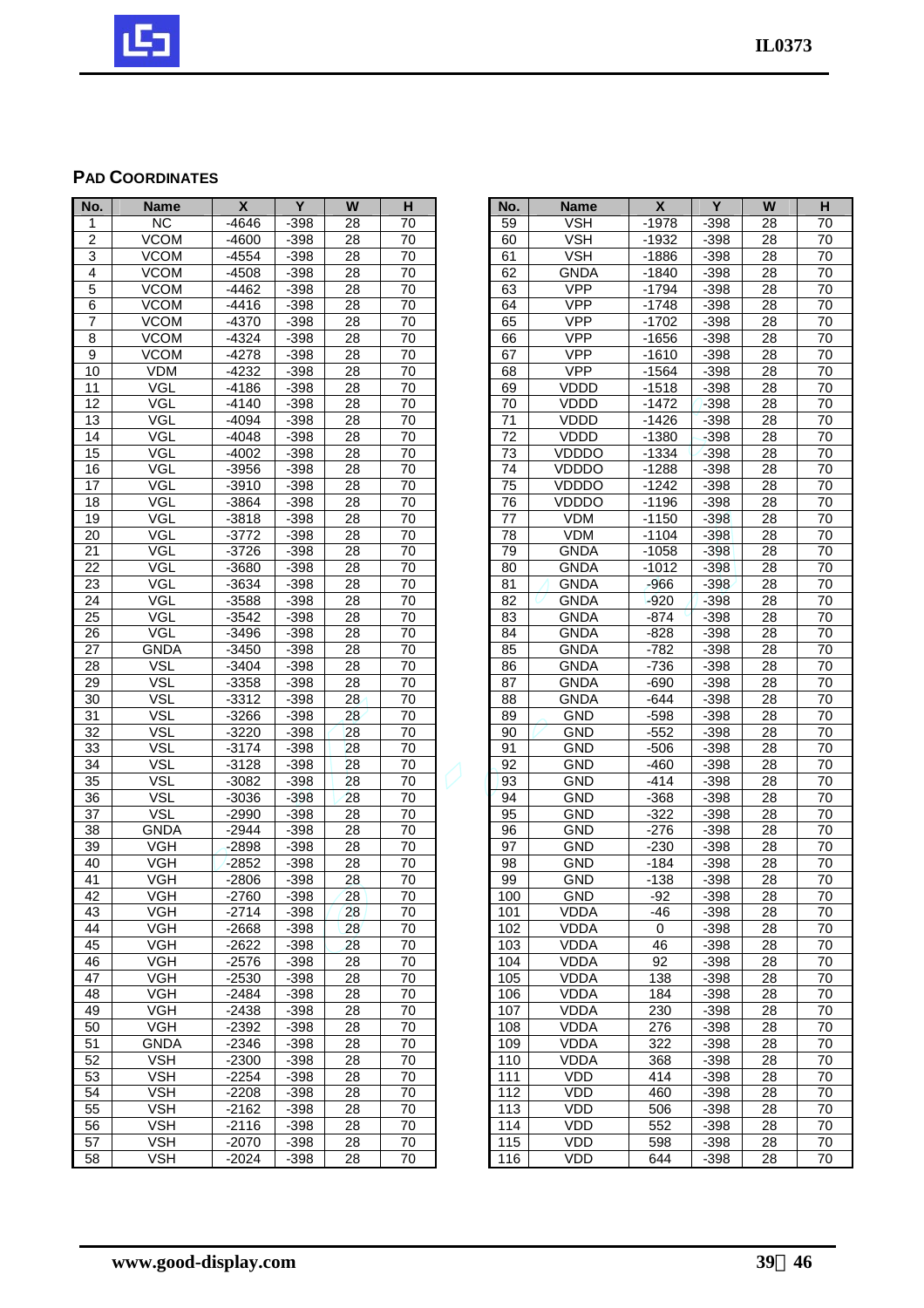

| No.              | <b>Name</b>       | X    | Y      | W               | н  |
|------------------|-------------------|------|--------|-----------------|----|
| 117              | VDD               | 690  | $-398$ | 28              | 70 |
| 118              | TEST <sub>1</sub> | 736  | $-398$ | 28              | 70 |
| 119              | TEST <sub>2</sub> | 782  | $-398$ | 28              | 70 |
| 120              | VDDIO             | 828  | $-398$ | 28              | 70 |
| 121              | <b>VDDIO</b>      | 874  | $-398$ | 28              | 70 |
| 122              | <b>VDDIO</b>      | 920  | $-398$ | 28              | 70 |
| 123              | <b>VDDIO</b>      | 966  | $-398$ | 28              | 70 |
| 124              | TEST3             | 1012 | $-398$ | 28              | 70 |
| 125              | <b>DUMMY</b>      | 1058 | $-398$ | 28              | 70 |
| 126              | <b>DUMMY</b>      | 1104 | $-398$ | 28              | 70 |
| $\overline{127}$ | <b>DUMMY</b>      | 1150 | $-398$ | 28              | 70 |
| 128              | DUMMY             | 1196 | $-398$ | 28              | 70 |
| 129              | <b>DUMMY</b>      | 1242 | $-398$ | 28              | 70 |
| 130              | SDA               | 1288 | $-398$ | 28              | 70 |
| 131              | SCL               | 1334 | $-398$ | 28              | 70 |
| 132              | <b>GND</b>        | 1380 | $-398$ | 28              | 70 |
| 133              | <b>CSB</b>        | 1426 | $-398$ | 28              | 70 |
| 134              | <b>VDDIO</b>      | 1472 | $-398$ | 28              | 70 |
| 135              | <b>DUMMY</b>      | 1518 | $-398$ | 28              | 70 |
| 136              | <b>GND</b>        | 1564 | $-398$ | 28              | 70 |
| 137              | DС                | 1610 | $-398$ | 28              | 70 |
| 138              | <b>VDDIO</b>      | 1656 | $-398$ | 28              | 70 |
| 139              | <b>DUMMY</b>      | 1702 | $-398$ | 28              | 70 |
| 140              | <b>GND</b>        | 1748 | $-398$ | 28              | 70 |
| 141              | RST_N             | 1794 | $-398$ | 28              | 70 |
| 142              | <b>BUSY N</b>     | 1840 | $-398$ | 28              | 70 |
| $\overline{143}$ | <b>CL</b>         | 1886 | $-398$ | 28              | 70 |
| 144              | <b>VDDIO</b>      | 1932 | $-398$ | $\overline{28}$ | 70 |
| 145              | <b>VSYNC</b>      | 1978 | $-398$ | 28              | 70 |
| 146              | <b>GND</b>        | 2024 | $-398$ | 28              | 70 |
| 147              | <b>DUMMY</b>      | 2070 | $-398$ | 28              | 70 |
| 148              | <b>VDDIO</b>      | 2116 | $-398$ | 28              | 70 |
| 149              | BS                | 2162 | $-398$ | 28              | 70 |
| 150              | <b>GND</b>        | 2208 | $-398$ | 28              | 70 |
| 151              | <b>DUMMY</b>      | 2254 | $-398$ | 28              | 70 |
| 152              | VDDIO             | 2300 | $-398$ | 28              | 70 |
| 153              | <b>TESTVDD</b>    | 2346 | $-398$ | 28              | 70 |
| 154              | <b>GND</b>        | 2392 | $-398$ | 28              | 70 |
| 155              | MS                | 2438 | $-398$ | 28              | 70 |
| 156              | <b>VDDIO</b>      | 2484 | $-398$ | 28              | 70 |
| 157              | TSDA              | 2530 | $-398$ | 28              | 70 |
| 158              | I SDA             | 2576 | -398   | 28              | 70 |
| 159              | TSCL              | 2622 | -398   | 28              | 70 |
| 160              | TSCL              | 2668 | $-398$ | 28              | 70 |
| 161              | TEST4             | 2714 | $-398$ | 28              | 70 |
| 162              | TEST5             | 2760 | -398   | 28              | 70 |
| 163              | TEST6             | 2806 | $-398$ | 28              | 70 |
| 164              | TEST7             | 2852 | -398   | 28              | 70 |
| 165              | <b>VDHR</b>       | 2898 | $-398$ | 28              | 70 |
| 166              | VDHR              | 2944 | $-398$ | 28              | 70 |
| 167              | VDHR              | 2990 | -398   | 28              | 70 |
| 168              | VDHR              | 3036 | $-398$ | 28              | 70 |
| 169              | <b>VDHR</b>       | 3082 | $-398$ | 28              | 70 |
| 170              | VDHR              | 3128 | $-398$ | 28              | 70 |
| 171              | VDHR              | 3174 | -398   | 28              | 70 |
| 172              | VDHR              | 3220 | -398   | 28              | 70 |
| 173              | <b>DUMMY</b>      | 3266 | -398   | 28              | 70 |
| 174              | DUMMY             | 3312 | -398   | 28              | 70 |
| 175              | <b>DUMMY</b>      | 3358 | $-398$ | 28              | 70 |
| 176              | <b>DUMMY</b>      | 3404 | $-398$ | 28              | 70 |
|                  |                   |      |        |                 |    |

|                                      |                  | $\overline{\mathbf{X}}$ | Y              |                 |                 |
|--------------------------------------|------------------|-------------------------|----------------|-----------------|-----------------|
| No.                                  | <b>Name</b>      |                         |                | W               | H               |
| 177                                  | <b>DUMMY</b>     | 3450                    | $-398$         | 28              | 70              |
| 178                                  | <b>DUMMY</b>     | 3496                    | $-398$         | 28              | 70              |
| 179                                  | <b>GNDA</b>      | 3542                    | $-398$         | 28              | 70              |
| 180                                  | <b>FB</b>        | 3588                    | $-398$         | 28              | 70              |
| 181                                  | FB               | 3634                    | $-398$         | 28              | 70              |
| 182                                  | <b>GNDA</b>      | 3680                    | $-398$         | $\overline{28}$ | $\overline{70}$ |
| 183                                  | <b>RESE</b>      | 3726                    | $-398$         | 28              | 70              |
| 184                                  | <b>RESE</b>      | 3772                    | $-398$         | 28              | 70              |
| 185                                  | GNDA             | 3818                    | $-398$         | 28              | 70              |
| 186                                  | GDR              | 3864                    | $-398$         | 28              | 70              |
| 187                                  | GDR              | 3910                    | $-398$         | 28              | 70              |
| 188                                  | GDR              | 3956                    | -398           | 28              | 70              |
| 189                                  | GDR              | 4002                    | $-398$         | 28              | 70              |
| 190                                  | GDR              | 4048                    | $-398$         | 28              | 70              |
| 191                                  | GDR              | 4094                    | $-398$         | $\overline{28}$ | 70              |
| 192                                  | GDR              | 4140                    | $-398$         | 28              | 70              |
| 193                                  | GDR              | 4186                    | $-398$         | 28              | 70              |
| 194                                  | VDM              | 4232                    | $-398$         | $\overline{28}$ | 70              |
| 195                                  | <b>VCOM</b>      | 4278                    | $-398$         | 28              | 70              |
| 196                                  | VCOM             | 4324                    | $-398$         | 28              | 70              |
| 197                                  | VCOM             | 4370                    | $-398$         | 28              | 70              |
| 198                                  | <b>VCOM</b>      | 4416                    | $-398$         | 28              | 70              |
| 199                                  | <b>VCOM</b>      | 4462                    | $-398$         | 28              | 70              |
| 200                                  | VCOM             | 4508                    | $-398$         | 28              | 70              |
| 201                                  | <b>VCOM</b>      | 4554                    | $-398$         | 28              | 70              |
| 202                                  | <b>VCOM</b>      | 4600                    | $-398$         | 28              | 70              |
| 203                                  | <b>NC</b>        | 4646                    | $-398$         | 28              | 70              |
| 204                                  | ΝC               | 4540                    | 313.5          | 18              | 75              |
| 205                                  | <b>NC</b>        | 4519                    |                |                 |                 |
| 206                                  | NC               | 4498                    | 413.5<br>313.5 | 18<br>18        | 75<br>75        |
| 207                                  | <b>NC</b>        | 4477                    | 413.5          | 18              | 75              |
| 208                                  | <b>NC</b>        | 4456                    | 313.5          | 18              | 75              |
|                                      |                  | 4435                    |                |                 |                 |
| 209<br>210                           | ΝC               | 4414                    | 413.5<br>313.5 | 18              | 75<br>75        |
| 211                                  | G<0><br>G<2>     | 4393                    | 413.5          | 18<br>18        |                 |
| 212                                  | G<4>             | 4372                    | 313.5          | 18              | 75<br>75        |
|                                      |                  |                         |                |                 |                 |
| 213                                  | G<6>             | 4351                    | 413.5          | 18              | 75              |
| 214                                  | G<8>             | 4330                    | 313.5<br>413.5 | 18              | 75              |
| $\overline{215}$<br>$\overline{216}$ | G < 10<br>G < 12 | 4309                    | 313.5          | 18              | 75              |
|                                      |                  | 4288                    |                | $\overline{18}$ | 75              |
| 217                                  | G<14             | 4267                    | 413.5          | 18              | 75              |
| 218                                  | G<16>            | 4246                    | 313.5          | 18              | 75              |
| 219                                  | G<18>            | 4225                    | 413.5          | 18              | 75              |
| 220                                  | G < 20           | 4204                    | 313.5          | 18              | 75              |
| 221                                  | G<22>            | 4183                    | 413.5          | 18              | 75              |
| 222                                  | G<24>            | 4162                    | 313.5          | 18              | 75              |
| 223                                  | G<26>            | 4141                    | 413.5          | 18              | 75              |
| 224                                  | G < 28           | 4120                    | 313.5          | 18              | 75              |
| 225                                  | G<30>            | 4099                    | 413.5          | 18              | 75              |
| 226                                  | G<32>            | 4078                    | 313.5          | 18              | 75              |
| 227                                  | G<34>            | 4057                    | 413.5          | 18              | 75              |
| 228                                  | G<36             | 4036                    | 313.5          | 18              | 75              |
| 229                                  | G<38>            | 4015                    | 413.5          | 18              | 75              |
| 230                                  | G<40             | 3994                    | 313.5          | 18              | 75              |
| 231                                  | G<42             | 3973                    | 413.5          | 18              | 75              |
| 232                                  | G<44>            | 3952                    | 313.5          | 18              | 75              |
| 233                                  | G<46>            | 3931                    | 413.5          | 18              | 75              |
| 234                                  | G<48>            | 3910                    | 313.5          | 18              | 75              |
| 235                                  | G<50>            | 3889                    | 413.5          | 18              | 75              |
| 236                                  | G<52>            | 3868                    | 313.5          | 18              | 75              |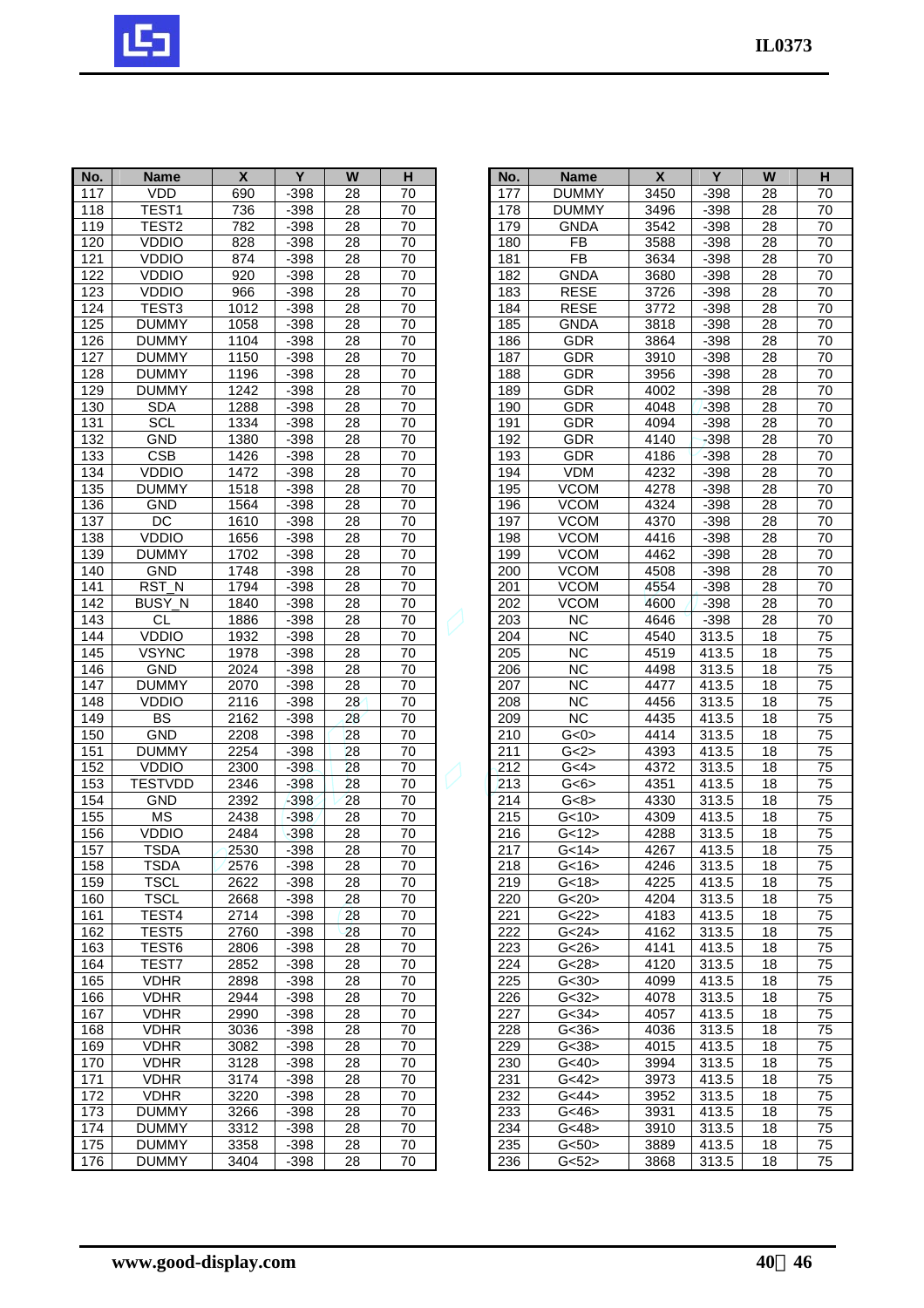

| No.              | <b>Name</b>          | $\pmb{\mathsf{X}}$ | Y     | W               | H               |
|------------------|----------------------|--------------------|-------|-----------------|-----------------|
| 237              | G <sub>54</sub>      | 3847               | 413.5 | 18              | 75              |
| 238              | G <sub>56</sub>      | 3826               | 313.5 | 18              | 75              |
| 239              | G <sub>58</sub>      | 3805               | 413.5 | 18              | 75              |
| 240              | G<60>                | 3784               | 313.5 | 18              | 75              |
| 241              | G < 62               | 3763               | 413.5 | 18              | 75              |
| 242              | G<64                 | 3742               | 313.5 | 18              | $\overline{75}$ |
| 243              | G < 66               | 3721               | 413.5 | 18              | 75              |
| 244              | G < 68               | 3700               | 313.5 | 18              | 75              |
| 245              | G < 70               | 3679               | 413.5 | 18              | 75              |
| 246              | G < 72               | 3658               | 313.5 | 18              | 75              |
| $\overline{247}$ | G < 74               | 3637               | 413.5 | $\overline{18}$ | 75              |
| 248              | G<76>                | 3616               | 313.5 | 18              | 75              |
| 249              | G<78>                | 3595               | 413.5 | 18              | 75              |
| 250              | G<80                 | 3574               | 313.5 | 18              | 75              |
| 251              | G < 82               | 3553               | 413.5 | 18              | 75              |
| 252              | G < 84               | 3532               | 313.5 | 18              | 75              |
| 253              | G<86>                | 3511               | 413.5 | 18              | 75              |
| 254              | G<88>                | 3490               | 313.5 | 18              | 75              |
| 255              | G <sub>90</sub>      | 3469               | 413.5 | 18              | 75              |
| 256              | G < 92               | 3448               | 313.5 | 18              | 75              |
|                  | G <sub>94</sub>      | 3427               | 413.5 |                 | 75              |
| 257<br>258       |                      | 3406               | 313.5 | 18<br>18        | 75              |
|                  | G < 96               |                    |       |                 | $\overline{75}$ |
| 259              | G < 98               | 3385               | 413.5 | 18              |                 |
| 260              | G<100                | 3364               | 313.5 | 18              | 75              |
| 261              | G<102                | 3343               | 413.5 | 18              | 75              |
| 262              | G < 104              | 3322               | 313.5 | 18              | 75              |
| 263              | $\overline{G}$ <106> | 3301               | 413.5 | 18              | $\overline{75}$ |
| 264              | G<108>               | 3280               | 313.5 | 18              | 75              |
| 265              | G<110                | 3259               | 413.5 | 18              | 75              |
| 266              | G<112>               | 3238               | 313.5 | 18              | 75              |
| 267              | G<114                | 3217               | 413.5 | 18              | 75              |
| 268              | G<116                | 3196               | 313.5 | 18              | 75              |
| 269              | G<118>               | 3175               | 413.5 | 18              | 75              |
| 270              | G<120>               | 3154               | 313.5 | 18              | 75              |
| 271              | G<122                | 3133               | 413.5 | 18              | 75              |
| $\overline{272}$ | G <sub>124</sub>     | 3112               | 313.5 | 18              | $\overline{75}$ |
| 273              | G<126>               | 3091               | 413.5 | 18              | 75              |
| 274              | G<128>               | 3070               | 313.5 | 18              | 75              |
| 275              | $\overline{G}$ <130> | 3049               | 413.5 | 18              | 75              |
| 276              | G<132>               | 3028               | 313.5 | 18              | 75              |
| 277              | G<134>               | 3007               | 413.5 | 18              | 75              |
| 278              | <136>                | 2986               | 313.5 | 18              | 75              |
| 279              | G<138                | 2965               | 413.5 | 18              | 75              |
| 280              | G<140>               | 2944               | 313.5 | 18              | 75              |
| 281              | G<142>               | 2923               | 413.5 | 18              | 75              |
| 282              | G<144>               | 2902               | 313.5 | 18              | 75              |
| 283              | G<146>               | 2881               | 413.5 | 18              | 75              |
| 284              | G<148>               | 2860               | 313.5 | 18              | $7\overline{5}$ |
| 285              | G<150>               | 2839               | 413.5 | 18              | 75              |
| 286              | G<152>               | 2818               | 313.5 | 18              | 75              |
| 287              | G<154>               | 2797               | 413.5 | 18              | 75              |
| 288              | G<156>               | 2776               | 313.5 | 18              | 75              |
| 289              | G<158                | 2755               | 413.5 | 18              | 75              |
| 290              | G<160>               | 2734               | 313.5 | 18              |                 |
|                  |                      |                    |       |                 | 75              |
| 291              | G<162>               | 2713               | 413.5 | 18              | 75              |
| 292              | G<164                | 2692               | 313.5 | 18              | 75              |
| 293              | G<166>               | 2671               | 413.5 | 18              | 75              |
| 294              | G<168>               | 2650               | 313.5 | 18              | 75              |
| 295              | G<170>               | 2629               | 413.5 | 18              | 75              |
| 296              | G<172                | 2608               | 313.5 | 18              | 75              |

| No.              |                    |              | Y              | W        |                 |
|------------------|--------------------|--------------|----------------|----------|-----------------|
|                  | <b>Name</b>        | X            |                |          | н               |
| 297              | G<174              | 2587         | 413.5          | 18       | 75              |
| 298              | G<176              | 2566         | 313.5          | 18       | 75              |
| 299              | G<178>             | 2545         | 413.5          | 18       | 75              |
| 300              | G<180              | 2524         | 313.5          | 18       | 75              |
| 301              | G<182>             | 2503         | 413.5          | 18       | 75              |
| 302              | G < 184            | 2482         | 313.5          | 18       | 75              |
| 303              | G<186              | 2461         | 413.5          | 18       | 75              |
| 304              | G<188              | 2440         | 313.5          | 18       | 75              |
| 305              | G<190>             | 2419         | 413.5          | 18       | 75              |
| 306              | G<192>             | 2398         | 313.5          | 18       | 75              |
| 307              | G<194>             | 2377         | 413.5          | 18       | 75              |
| 308              | G<196              | 2356         | 313.5          | 18       | 75              |
| 309              | G<198>             | 2335         | 413.5          | 18       | 75              |
| 310              | G < 200            | 2314         | 313.5          | 18       | 75              |
| 311              | G<202>             | 2293         | 413.5          | 18       | 75              |
|                  |                    |              |                | 18       | 75              |
| 312              | G<204>             | 2272         | 313.5          |          |                 |
| 313              | G<206              | 2251         | 413.5          | 18       | 75              |
| 314              | G < 208            | 2230         | 313.5          | 18       | 75              |
| 315              | G < 210            | 2209         | 413.5          | 18       | 75              |
| 316              | G < 212            | 2188         | 313.5          | 18       | 75              |
| 317              | G < 214            | 2167         | 413.5          | 18       | 75              |
| 318              | G < 216            | 2146         | 313.5          | 18       | $\overline{75}$ |
| 319              | G < 218            | 2125         | 413.5          | 18       | 75              |
| 320              | G < 220            | 2104         | 313.5          | 18       | 75              |
| 321              | G < 222            | 2083         | 413.5          | 18       | 75              |
| 322              | G < 224            | 2062         | 313.5          | 18       | 75              |
| 323              | G < 226            | 2041         | 413.5          | 18       | 75              |
| 324              | G < 228            | 2020         | 313.5          | 18       | 75              |
| 325              | G < 230            | 1999         | 413.5          | 18       | 75              |
| 326              | G < 232            | 1978         | 313.5          | 18       | 75              |
| 327              | G < 234            | 1957         | 413.5          | 18       | 75              |
| 328              | G < 236            | 1936         | 313.5          | 18       | 75              |
| 329              | G < 238            | 1915         |                | 18       | 75              |
|                  |                    |              | 413.5          |          |                 |
| 330<br>331       | G < 240<br>G < 242 | 1894         | 313.5<br>413.5 | 18       | 75              |
|                  |                    | 1873         |                | 18       | 75              |
| 332              | G < 244            | 1852         | 313.5          | 18       | 75              |
| 333              | G < 246            | 1831         | 413.5          | 18       | 75              |
| 334              | G < 248            | 1810         | 313.5          | 18       | 75              |
| 335              | G < 250            | 1789         | 413.5          | 18       | 75              |
| 336              | G<252>             | 1768         | 313.5          | 18       | 75              |
| 337              | G < 254            | 1747         | 413.5          | 18       | 75              |
| 338              | G<256>             | 1726         | 313.5          | 18       | 75              |
| 339              | G<258              | 1705         | 413.5          | 18       | 75              |
| 340              | G<260>             | 1684         | 313.5          | 18       | 75              |
| 341              | G < 262            | 1663         | 413.5          | 18       | 75              |
| 342              | G < 264            | 1642         | 313.5          | 18       | 75              |
| 343              | G<266              | 1621         | 413.5          | 18       | $7\overline{5}$ |
| $\overline{3}44$ | G < 268            | 1600         | 313.5          | 18       | 75              |
|                  | G < 270            | 1579         | 413.5          | 18       | 75              |
|                  |                    |              |                |          |                 |
| 345              |                    |              |                |          |                 |
| 346              | G<272>             | 1558         | 313.5          | 18       | 75              |
| 347              | G < 274            | 1537         | 413.5          | 18       | 75              |
| 348              | G<276>             | 1516         | 313.5          | 18       | 75              |
| 349              | G < 278            | 1495         | 413.5          | 18       | 75              |
| 350              | G<280>             | 1474         | 313.5          | 18       | 75              |
| 351              | G<282>             | 1453         | 413.5          | 18       | 75              |
| 352              | G < 284            | 1432         | 313.5          | 18       | 75              |
| 353              | G<286>             | 1411         | 413.5          | 18       | 75              |
| 354              | G<288>             | 1390         | 313.5          | 18       | 75              |
| 355<br>356       | G<290<br>G<292>    | 1369<br>1348 | 413.5<br>313.5 | 18<br>18 | 75<br>75        |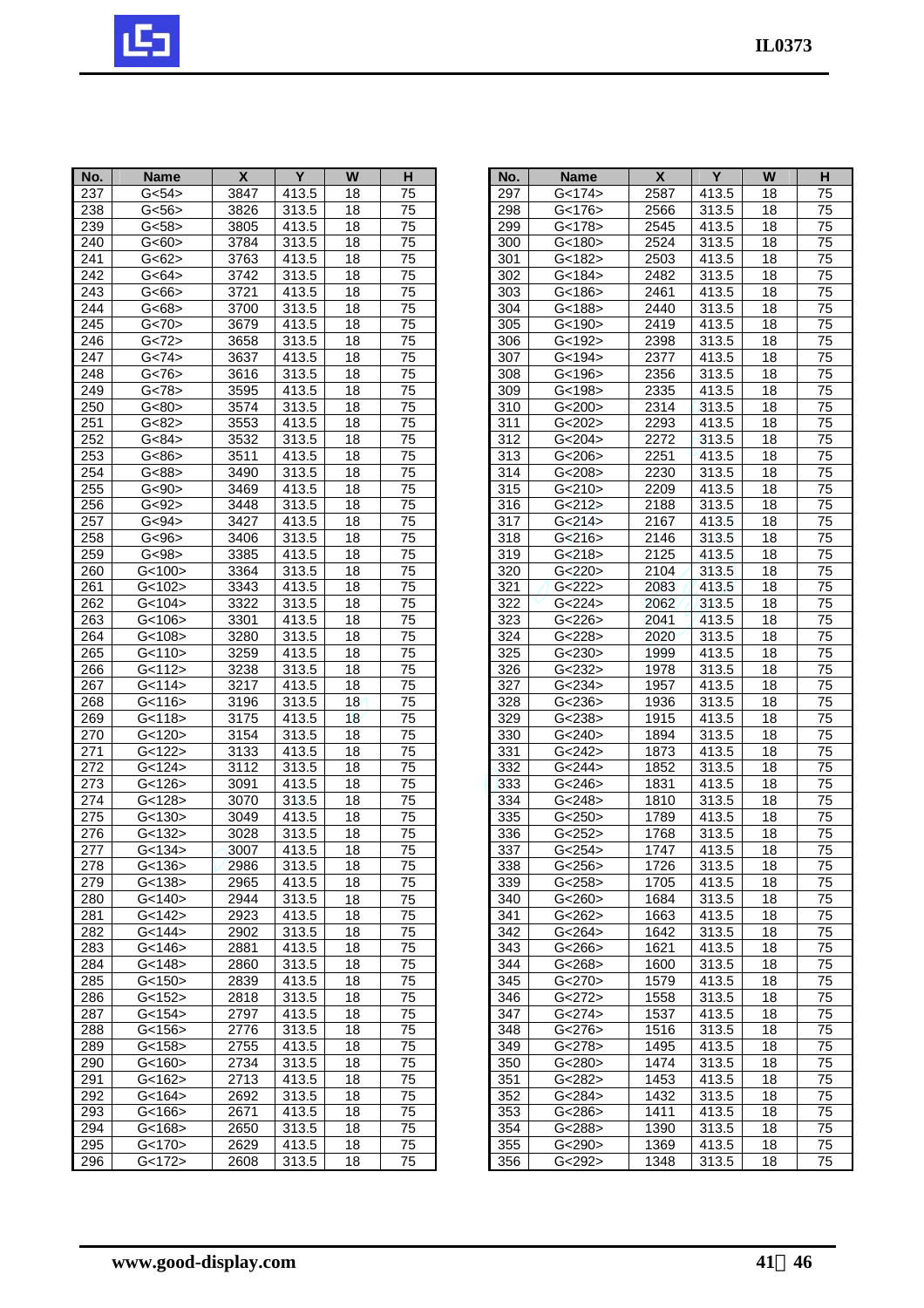

| No.              | <b>Name</b>                     | $\pmb{\mathsf{X}}$ | Y                | $\overline{\mathsf{w}}$ | H               |
|------------------|---------------------------------|--------------------|------------------|-------------------------|-----------------|
| 357              | G < 294                         | 1327               | 413.5            | 18                      | 75              |
| 358              | <b>NC</b>                       | 1306               | 313.5            | 18                      | 75              |
| 359              | $\overline{\text{NC}}$          | 1285               | 413.5            | $\overline{18}$         | $\overline{75}$ |
| 360              | $\overline{\text{NC}}$          | 1264               | 313.5            | 18                      | 75              |
| 361              | <b>NC</b>                       | 1243               | 413.5            | 18                      | 75              |
| 362              | $\overline{\text{NC}}$          | 1222               | 313.5            | 18                      | 75              |
| 363              | <b>NC</b>                       | 1201               | 413.5            | 18                      | 75              |
| 364              | <b>NC</b>                       | 1180               | 313.5            | 18                      | 75              |
| 365              | NC                              | 1072.5             | 420              | 12                      | 100             |
| 366              | ΝC                              | 1059.5             | 301              | $\overline{12}$         | 100             |
| 367              | VBD<1>                          | 1046.5             | 420              | $\overline{12}$         | 100             |
| 368              | S<0>                            | 1033.5             | 301              | 12                      | 100             |
| 369              | S<1>                            | 1020.5             | 420              | 12                      | 100             |
| 370              | S<2>                            | 1007.5             | 301              | 12                      | 100             |
| 371              | S<3>                            | $\overline{994.5}$ | 420              | 12                      | 100             |
| $\overline{372}$ | S < 4                           | 981.5              | 301              | $\overline{12}$         | 100             |
| 373              | S<5>                            | 968.5              | 420              | 12                      | 100             |
| $\overline{374}$ | S<6>                            | 955.5              | 301              | $\overline{12}$         | 100             |
| 375              | S < 7                           | 942.5              | 420              | $\overline{12}$         | 100             |
| 376              | S<8>                            | 929.5              | 301              | $\overline{12}$         | 100             |
| 377              | S < 9                           | 916.5              | 420              | $\overline{12}$         | 100             |
| 378              | S < 10                          | 903.5              | 301              | $\overline{12}$         | 100             |
| 379              | S<11>                           | 890.5              | 420              | $\overline{12}$         | 100             |
| 380              | S < 12                          | 877.5              | 301              | $\overline{12}$         | 100             |
| 381              | S < 13                          | 864.5              | 420              | 12                      | 100             |
| 382              | S<14                            | 851.5              | 301              | 12                      | 100             |
| 383              | S<15                            | 838.5              | 420              | $\overline{12}$         | 100             |
| 384              | S < 16                          | 825.5              | $\overline{301}$ | $\overline{12}$         | 100             |
| 385              | S < 17                          | 812.5              | 420              | 12                      | 100             |
| 386              | $\overline{\left S\right }$ 18> | 799.5              | 301              | 12                      | 100             |
| 387              | S < 19                          | 786.5              | 420              | 12                      | 100             |
| 388              | S < 20                          | 773.5              | 301              | 12                      | 100             |
| 389              | S < 21                          | 760.5              | 420              | 12                      | 100             |
| 390              | S<22                            | 747.5              | 301              | 12                      | 100             |
| 391              | S < 23                          | 734.5              | 420              | $\overline{12}$         | 100             |
| 392              | S < 24                          | 721.5              | 301              | 12                      | 100             |
| 393              | S<25                            | 708.5              | 420              | 12                      | 100             |
| 394              | S<26>                           | 695.5              | 301              | 12                      | 100             |
| 395              | S < 27                          | 682.5              | 420              | $\overline{12}$         | 100             |
| 396              | S < 28                          | 669.5              | 30 <sup>7</sup>  | $\overline{12}$         | 100             |
| 397              | S < 29                          | 656.5              | 420              | 12                      | 100             |
| 398              | S<30>                           | 643.5              | 301              | 12                      | 100             |
| 399              | S < 31                          | 630.5              | 420              | 12                      | 100             |
| 400              | S < 32                          | 617.5              | 301              | 12                      | 100             |
| 401              | S<33>                           | 604.5              | 420              | 12 <sub>2</sub>         | 100             |
| 402              | S<34>                           | 591.5              | 301              | 12                      | 100             |
| 403              | S<35>                           | 578.5              | 420              | 12                      | 100             |
| 404              | S<36>                           | 565.5              | 301              | 12                      | 100             |
| 405              | S < 37                          | 552.5              | 420              | 12                      | 100             |
| 406              | S < 38                          | 539.5              | 301              | 12                      | 100             |
| 407              | S < 39                          | 526.5              | 420              | 12                      | 100             |
| 408              | S<40>                           | 513.5              | 301              | 12                      | 100             |
| 409              | S < 41                          | 500.5              | 420              | 12                      | 100             |
| 410              | S<42>                           | 487.5              | 301              | 12                      | 100             |
| 411              | S<43>                           | 474.5              | 420              | 12                      | 100             |
| 412              | S<44>                           | 461.5              | 301              | 12                      | 100             |
| 413              | S<45                            | 448.5              | 420              | 12                      | 100             |
| 414              | S<46>                           | 435.5              | 301              | 12                      | 100             |
| 415              | S<47>                           | 422.5              | 420              | 12                      | 100             |
| 416              | S<48>                           | 409.5              | 301              | 12                      | 100             |

| No.              | <b>Name</b>         | X        | Y                | W               | н                |
|------------------|---------------------|----------|------------------|-----------------|------------------|
| 417              | S<49                | 396.5    | 420              | 12              | 100              |
| 418              | S < 50              | 383.5    | 301              | 12              | 100              |
| 419              | S < 51              | 370.5    | 420              | 12              | 100              |
| 420              | S<52>               | 357.5    | 301              | 12              | 100              |
| 421              | S<53>               | 344.5    | 420              | 12              | 100              |
| 422              | S <sub>54</sub>     | 331.5    | $\overline{3}01$ | $\overline{12}$ | 100              |
| 423              | S <sub>55</sub>     | 318.5    | 420              | 12              | 100              |
| 424              | S <sub>56</sub>     | 305.5    | 301              | 12              | 100              |
| 425              | $\overline{s}$ <57> | 292.5    | 420              | $\overline{12}$ | 100              |
| 426              | S<58                | 279.5    | 301              | $\overline{12}$ | 100              |
| $\overline{427}$ | $\overline{S}$ <59> | 266.5    | 420              | $\overline{12}$ | 100              |
| 428              | S < 60              | 253.5    | 301              | 12              | 100              |
| 429              | S<61>               | 240.5    | 420              | 12              | 100              |
| 430              | S < 62              | 227.5    | 301              | $\overline{12}$ | 100              |
| 431              | S<63>               | 214.5    | 420              | 12              | 100              |
| 432              | S<64                | 201.5    | 301              | 12              | 100              |
| 433              | S<65>               | 188.5    | 420              | 12              | 100              |
| 434              | S<66>               | 175.5    | 301              | $\overline{12}$ | 100              |
| $\overline{4}35$ | S < 67              | 162.5    | $\overline{420}$ | 12              | 100              |
| 436              | S < 68              | 149.5    | 301              | 12              | 100              |
| 437              | $\overline{S}$ <69> | 136.5    | 420              | 12              | 100              |
| 438              | S < 70              | 123.5    | 301              | $\overline{12}$ | 100              |
| 439              | S < 71              | 110.5    | 420              | 12              | 100              |
| 440              | S<72>               | 97.5     | 301              | 12              | 100              |
| 441              | S < 73              | 84.5     | 420              | 12              | 100              |
| 442              | S < 74              | 71.5     | 301              | 12              | 100              |
| $\frac{1}{443}$  | $\overline{s}$ <75> | 58.5     | 420              | $\overline{12}$ | 100              |
| 444              | S < 76              | 45.5     | 301              | 12              | 100              |
| 445              | S<77>               | 32.5     | 420              | 12              | 100              |
| 446              | S<78>               | 19.5     | 301              | 12              | 100              |
| 447              | S < 79              | 6.5      | 420              | 12              | 100              |
| 448              | S < 80              | $-6.5$   | 301              | 12              | 100              |
| 449              | S < 81              | $-19.5$  | 420              | $\overline{12}$ | 100              |
| 450              | S < 82              | $-32.5$  | 301              | $\overline{12}$ | 100              |
| 451              | S < 83              | $-45.5$  | 420              | $\overline{12}$ | 100              |
| 452              | $\overline{s}$ <84> | $-58.5$  | 301              | 12              | $\overline{1}00$ |
| 453              | S < 85              | $-71.5$  | 420              | 12              | 100              |
| 454              | S<86>               | $-84.5$  | 301              | 12              | 100              |
| 455              | S < 87              | $-97.5$  | 420              | $\overline{12}$ | 100              |
| 456              | $\overline{S}$ <88> | $-110.5$ | 301              | $\overline{12}$ | $\overline{1}00$ |
| 457              | S<89>               | $-123.5$ | 420              | 12              | 100              |
| 458              | S<90>               | $-136.5$ | 301              | 12              | 100              |
| 459              | S<91>               | -149.5   | 420              | 12              | 100              |
| 460              | S<92>               | $-162.5$ | 301              | 12              | 100              |
| 461              | S<93>               | $-175.5$ | 420              | 12              | 100              |
| 462              | S<94>               | $-188.5$ | 301              | 12              | 100              |
| 463              | S<95>               | $-201.5$ | 420              | 12              | 100              |
| 464              | S<96>               | $-214.5$ | 301              | $1\overline{2}$ | 100              |
| 465              | S<97>               | $-227.5$ | 420              | 12              | 100              |
| 466              | S<98>               | $-240.5$ | 301              | 12              | 100              |
| 467              | S<99>               | $-253.5$ | 420              | 12              | 100              |
| 468              | S < 100             | $-266.5$ | 301              | 12              | 100              |
| 469              | S < 101             | $-279.5$ | 420              | 12              | 100              |
| 470              | S<102>              | -292.5   | 301              | 12              | 100              |
| 471              | S<103>              | $-305.5$ | 420              | 12              | 100              |
| 472              | S < 104             | -318.5   | 301              | 12              | 100              |
| 473              | S < 105             | $-331.5$ | 420              | 12              | 100              |
| 474              | S < 106             | -344.5   | 301              | 12              | 100              |
| 475              | S<107>              | -357.5   | 420              | 12              | 100              |
| 476              | S<108>              | -370.5   | 301              | 12              | 100              |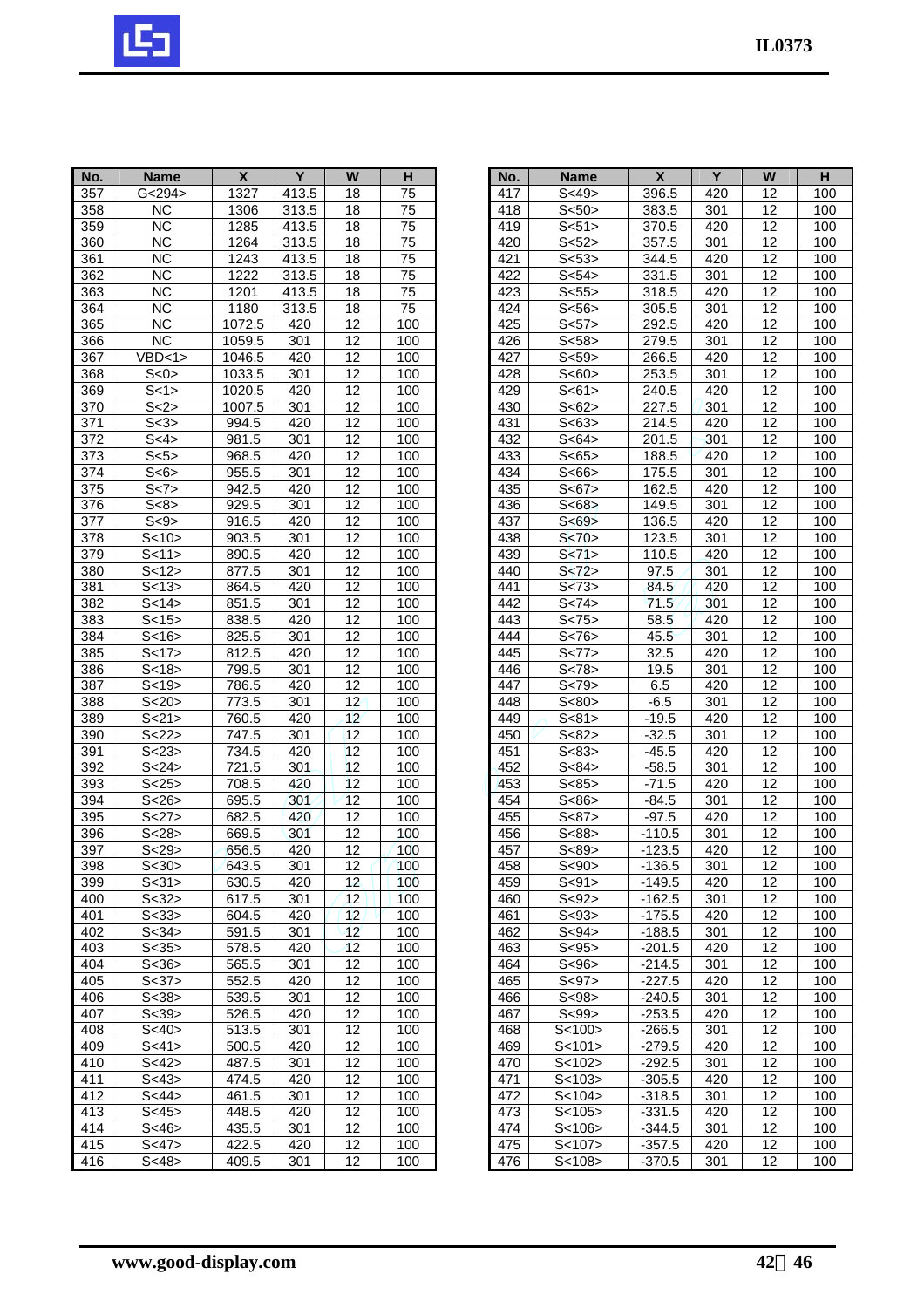

| No.              | <b>Name</b>               | $\pmb{\mathsf{X}}$ | Y                | W               | н                |
|------------------|---------------------------|--------------------|------------------|-----------------|------------------|
| 477              | S<109>                    | $-383.5$           | 420              | 12              | 100              |
| 478              | S < 110                   | $-396.5$           | 301              | 12              | 100              |
| $\overline{479}$ | S < 111                   | $-409.5$           | 420              | 12              | 100              |
| 480              | S<112>                    | $-422.5$           | 301              | 12              | 100              |
| 481              | S < 113                   | $-435.5$           | 420              | 12              | 100              |
| 482              | S < 114                   | $-448.5$           | 301              | 12              | 100              |
| 483              | S < 115                   | $-461.5$           | 420              | 12              | 100              |
| 484              | S < 116                   | $-474.5$           | 301              | 12              | 100              |
| 485              | S < 117                   | -487.5             | 420              | 12              | 100              |
| 486              | S <sub>118</sub>          | $-500.5$           | 301              | $\overline{12}$ | 100              |
| 487              | $\overline{s}$ <119>      | $-513.5$           | 420              | $\overline{12}$ | 100              |
| 488              | S < 120                   | $-526.5$           | 301              | 12              | 100              |
| 489              | S < 121                   | $-539.5$           | 420              | 12              | 100              |
| 490              | S < 122                   | $-552.5$           | 301              | 12              | 100              |
| 491              | $\overline{\text{S-123}}$ | $-565.5$           | 420              | 12              | 100              |
| 492              | S < 124                   | $-578.5$           | 301              | 12              | 100              |
| 493              | S < 125                   | $-591.5$           | 420              | 12              | 100              |
| 494              | $\overline{s}$ <126>      | $-604.5$           | 301              | $\overline{12}$ | 100              |
| 495              | S < 127                   | $-617.5$           | 420              | 12              | 100              |
| 496              | S < 128                   | $-630.5$           | 301              | 12              | 100              |
| 497              | S<129>                    | $-643.5$           | 420              | 12              | 100              |
| 498              | S < 130                   | $-656.5$           | 301              | $\overline{12}$ | 100              |
| 499              | S < 131                   | $-669.5$           | 420              | $\overline{12}$ | 100              |
| 500              | S < 132                   | $-682.5$           | 301              | 12              | 100              |
| 501              | S < 133                   | $-695.5$           | 420              | 12              | 100              |
| 502              | S < 134                   | $-708.5$           | 301              | 12              | 100              |
| 503              | S < 135                   | $-721.5$           | 420              | $\overline{12}$ | 100              |
| 504              | S < 136                   | $-734.5$           | 301              | 12              | $\overline{1}00$ |
| 505              | S < 137                   | $-747.5$           | 420              |                 | 100              |
| 506              | S < 138                   | $-760.5$           | 301              | $\frac{12}{12}$ | 100              |
| 507              | S < 139                   | -773.5             | 420              | $\overline{12}$ | 100              |
| 508              | S < 140                   | $-786.5$           | 301              | 12 <sub>2</sub> | 100              |
| 509              | S<141>                    | -799.5             | 420              | 12              | 100              |
| 510              | S<142>                    | $-812.5$           | 301              | 12              | 100              |
| 511              | S<143>                    | $-825.5$           | 420              | 12              | 100              |
| 512              | S<144>                    | $-838.5$           | 301              | 12              | 100              |
| 513              | S < 145                   | $-851.5$           | 420              | 12              | 100              |
| 514              | S < 146                   | $-864.5$           | 301              | 12              | 100              |
| 515              | S<147>                    | $-877.5$           | 420              | $\overline{12}$ | 100              |
| 516              | S < 148                   | $-890.5$           | $\overline{301}$ | $\overline{12}$ | $\overline{1}00$ |
| 517              | S<149>                    | $-903.5$           | 420              | 12              | 100              |
| 518              | 5<150>                    | -916.5             | 301              | 12              | 100              |
| 519              | S<151>                    | $-929.5$           | 420              | 12              | 100              |
| 520              | S < 152                   | $-942.5$           | 301              | 12              | 100              |
| 521              | S<153>                    | $-955.5$           | 420              | 12              | 100              |
| 522              | S<154>                    | -968.5             | 301              | 12              | 100              |
| 523              | S<155>                    | -981.5             | 420              | 12              | 100              |
| 524              | S < 156                   | $-994.5$           | 301              | 12              | 100              |
| 525              | S<157>                    | $-1007.5$          | 420              | 12              | 100              |
| 526              | S < 158                   | -1020.5            | 301              | 12              | 100              |
| 527              | S < 159                   | -1033.5            | 420              | 12              | 100              |
| 528              | VBD < 2 >                 | $-1046.5$          | 301              | 12              | 100              |
| 529              | ΝC                        | $-1059.5$          | 420              | 12              | 100              |
| 530              | NC                        | -1072.5            | 301              | 12              | 100              |
| 531              | <b>NC</b>                 | $-1180$            | 413.5            | 18              | 75               |
| 532              | ΝC                        | $-1201$            | 313.5            | 18              | 75               |
| 533              | ΝC                        | $-1222$            | 413.5            | 18              | 75               |
| 534              | ΝC                        | $-1243$            | 313.5            | 18              | 75               |
| 535              | ΝC                        | -1264              | 413.5            | 18              | 75               |
| 536              | NС                        | $-1285$            | 313.5            | 18              | 75               |

| No.              | <b>Name</b>            | X       | Y     | W               | н               |
|------------------|------------------------|---------|-------|-----------------|-----------------|
| 537              | NC                     | $-1306$ | 413.5 | 18              | 75              |
| 538              | G<295                  | $-1327$ | 313.5 | 18              | 75              |
| 539              | G < 293                | $-1348$ | 413.5 | 18              | 75              |
| 540              | $\overline{G}$ <291>   | $-1369$ | 313.5 | 18              | 75              |
| 541              | G<289>                 | $-1390$ | 413.5 | 18              | $7\overline{5}$ |
| 542              | G < 287                | $-1411$ | 313.5 | 18              | 75              |
|                  |                        |         |       |                 |                 |
| 543              | G < 285                | $-1432$ | 413.5 | 18              | 75              |
| 544              | G < 283                | $-1453$ | 313.5 | 18              | 75              |
| 545              | G < 281                | $-1474$ | 413.5 | 18              | 75              |
| 546              | G < 279                | $-1495$ | 313.5 | 18              | 75              |
| 547              | G < 277                | $-1516$ | 413.5 | 18              | 75              |
| 548              | G < 275                | $-1537$ | 313.5 | 18              | 75              |
| 549              | G < 273                | $-1558$ | 413.5 | 18              | 75              |
| 550              | G < 271                | $-1579$ | 313.5 | 18              | 75              |
| 551              | G < 269                | $-1600$ | 413.5 | 18              | 75              |
|                  |                        |         |       |                 | 75              |
| 552              | G<267>                 | -1621   | 313.5 | 18              |                 |
| 553              | G < 265                | $-1642$ | 413.5 | 18              | 75              |
| 554              | G < 263                | $-1663$ | 313.5 | 18              | 75              |
| 555              | G < 261                | $-1684$ | 413.5 | 18              | 75              |
| 556              | G < 259                | $-1705$ | 313.5 | 18              | 75              |
| 557              | $\overline{G}$ < 257 > | $-1726$ | 413.5 | 18              | 75              |
| 558              | G < 255                | $-1747$ | 313.5 | 18              | $7\overline{5}$ |
| 559              | G < 253                | $-1768$ | 413.5 | 18              | 75              |
| 560              | G < 251                | $-1789$ | 313.5 | 18              | 75              |
| 561              | G < 249                | $-1810$ | 413.5 | 18              | 75              |
| 562              | G < 247                | $-1831$ | 313.5 | 18              | 75              |
| 563              | G < 245                | $-1852$ | 413.5 | $\overline{18}$ | $\overline{75}$ |
|                  |                        |         |       |                 |                 |
| $56\overline{4}$ | G < 243                | $-1873$ | 313.5 | 18              | 75              |
| 565              | G < 241                | $-1894$ | 413.5 | 18              | 75              |
| 566              | G < 239                | $-1915$ | 313.5 | 18              | 75              |
| 567              | G < 237                | $-1936$ | 413.5 | 18              | 75              |
| 568              | G < 235                | $-1957$ | 313.5 | 18              | 75              |
| 569              | G < 233                | $-1978$ | 413.5 | 18              | 75              |
| 570              | G < 231                | $-1999$ | 313.5 | 18              | 75              |
| 571              | G < 229                | $-2020$ | 413.5 | 18              | 75              |
| 572              | G < 227                | $-2041$ | 313.5 | 18              | 75              |
| 573              | G < 225                | $-2062$ | 413.5 | 18              | 75              |
| 574              | G < 223                | $-2083$ | 313.5 | 18              | 75              |
| 575              | G < 221                | $-2104$ | 413.5 | 18              | 75              |
| 576              | G < 219                | $-2125$ | 313.5 | 18              | 75              |
| 577              | G < 217                | $-2146$ | 413.5 | 18              | 75              |
| 578              | G < 215                |         |       | 18              |                 |
|                  |                        | -2167   | 313.5 |                 | 75              |
| 579              | G < 213                | $-2188$ | 413.5 | 18              | 75              |
| 580              | G < 211                | $-2209$ | 313.5 | 18              | 75              |
| 581              | G<209                  | $-2230$ | 413.5 | 18              | 75              |
| 582              | G < 207                | $-2251$ | 313.5 | 18              | 75              |
| 583              | G < 205                | $-2272$ | 413.5 | 18              | 75              |
| 584              | G<203>                 | $-2293$ | 313.5 | 18              | 75              |
| 585              | G<201>                 | $-2314$ | 413.5 | 18              | 75              |
| 586              | G<199>                 | -2335   | 313.5 | 18              | 75              |
| 587              | G<197                  | $-2356$ | 413.5 | 18              | 75              |
| 588              | G<195>                 | $-2377$ | 313.5 | 18              | 75              |
| 589              | G<193>                 | $-2398$ | 413.5 | 18              | 75              |
| 590              | G<191>                 | $-2419$ | 313.5 | 18              | 75              |
| 591              | G<189>                 | -2440   | 413.5 | 18              | 75              |
| 592              | G<187                  | $-2461$ | 313.5 | 18              | 75              |
| 593              | G<185>                 | $-2482$ | 413.5 | 18              | 75              |
| 594              |                        |         |       |                 |                 |
|                  | G<183>                 | -2503   | 313.5 | 18              | 75              |
| 595              | G<181>                 | $-2524$ | 413.5 | 18              | 75              |
| 596              | G<179>                 | -2545   | 313.5 | 18              | 75              |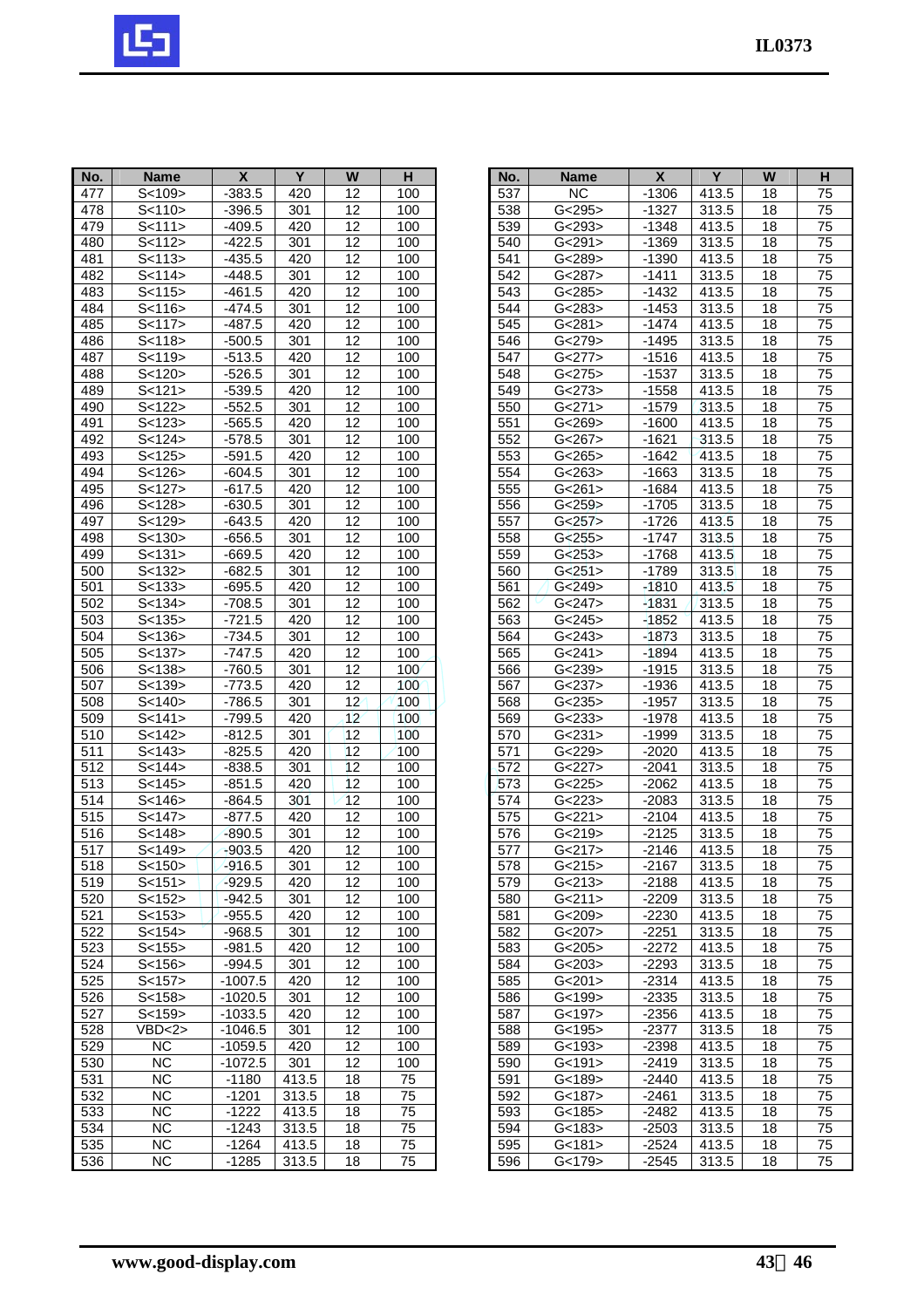

| No.              | <b>Name</b> | χ       | Y                   | $\overline{\mathsf{w}}$ | H               |
|------------------|-------------|---------|---------------------|-------------------------|-----------------|
| 597              | G<177>      | $-2566$ | 413.5               | 18                      | 75              |
| 598              | G<175>      | $-2587$ | 313.5               | 18                      | 75              |
| 599              | G<173       | $-2608$ | 413.5               | 18                      | 75              |
| 600              | G<171>      | $-2629$ | 313.5               | 18                      | 75              |
| 601              | G<169>      | -2650   | 413.5               | 18                      | 75              |
| 602              | G<167>      | $-2671$ | 313.5               | 18                      | 75              |
| 603              | G<165       | $-2692$ | 413.5               | 18                      | 75              |
| 604              | G<163>      | $-2713$ | 313.5               | 18                      | 75              |
| 605              | G<161>      | $-2734$ | 413.5               | 18                      | 75              |
| 606              | G<159       | $-2755$ | 313.5               | 18                      | 75              |
| 607              | G<157       | $-2776$ | 413.5               | 18                      | 75              |
| 608              | G<155       | $-2797$ | 313.5               | 18                      | 75              |
| 609              | G<153       | $-2818$ | 413.5               | 18                      | 75              |
| 610              | G<151>      | $-2839$ | 313.5               | 18                      | 75              |
| 611              | G<149>      | $-2860$ | 413.5               | 18                      | $\overline{75}$ |
| 612              | G<147>      | $-2881$ | 313.5               | 18                      | 75              |
| 613              | G<145>      | $-2902$ | 413.5               | 18                      | 75              |
| 614              | G<143       | $-2923$ | 313.5               | 18                      | 75              |
| 615              | G < 141     | $-2944$ | 413.5               | 18                      | 75              |
| 616              | G<139       | $-2965$ | 313.5               | 18                      | 75              |
| 617              | G<137       | $-2986$ | 413.5               | 18                      | 75              |
| 618              | G<135       | $-3007$ | 313.5               | $\overline{18}$         | 75              |
| 619              | G<133       | $-3028$ | 413.5               | 18                      | 75              |
| 620              | G<131       | $-3049$ | 313.5               | 18                      | 75              |
| 621              | G<129>      | $-3070$ | 413.5               | 18                      | 75              |
| 622              | G<127       | $-3091$ | 313.5               | 18                      | 75              |
| 623              | G<125>      | $-3112$ | 413.5               | 18                      | 75              |
| $62\overline{4}$ | G<123       | $-3133$ | 313.5               | 18                      | 75              |
| 625              | G<121       | $-3154$ | 413.5               | 18                      | 75              |
| 626              | G<119>      | -3175   | 313.5               | 18                      | 75              |
| 627              | G<117>      | $-3196$ | $\overline{4}$ 13.5 | 18                      | 75              |
| 628              | G<115       | $-3217$ | 313.5               | 18                      | 75              |
| 629              | G<113       | $-3238$ | 413.5               | 18                      | 75              |
| 630              | G<111>      | $-3259$ | 313.5               | 18                      | 75              |
| 631              | G<109>      | $-3280$ | 413.5               | 18                      | 75              |
| 632              | G<107>      | $-3301$ | 313.5               | 18                      | $\overline{75}$ |
| 633              | G<105       | $-3322$ | 413.5               | 18                      | 75              |
| 634              | G<103>      | $-3343$ | 313.5               | 18                      | 75              |
| 635              | G<101       | $-3364$ | 413.5               | 18                      | 75              |
| 636              | G<99>       | $-3385$ | 313.5               | 18                      | $\overline{75}$ |
| 637              | G < 97      | $-3406$ | 413.5               | 18                      | 75              |
| 638              | G<95>       | -3427   | 313.5               | 18                      | 75              |
| 639              | G<93>       | -3448   | 413.5               | 18                      | 75              |
| 640              | G<91>       | -3469   | 313.5               | 18                      | 75              |
| 641              | G < 89      | $-3490$ | 413.5               | 18                      | 75              |
| 642              | G<87>       | $-3511$ | 313.5               | 18                      | 75              |
| 643              | G<85        | $-3532$ | 413.5               | 18                      | 75              |
| 644              | G<83>       | -3553   | 313.5               | 18                      | 75              |
| 645              | G<81>       | $-3574$ | 413.5               | 18                      | 75              |

| No. | <b>Name</b>            | X       | $\overline{Y}$ | W               | н               |
|-----|------------------------|---------|----------------|-----------------|-----------------|
| 646 | G<79>                  | $-3595$ | 313.5          | 18              | 75              |
| 647 | G<77>                  | $-3616$ | 413.5          | 18              | 75              |
| 648 | G < 75                 | $-3637$ | 313.5          | $\overline{18}$ | $\overline{75}$ |
| 649 | G < 73                 | $-3658$ | 413.5          | 18              | 75              |
| 650 | G < 71                 | $-3679$ | 313.5          | $\overline{18}$ | $\overline{75}$ |
| 651 | G < 69                 | $-3700$ | 413.5          | 18              | 75              |
| 652 | $\overline{G}$ <67>    | $-3721$ | 313.5          | 18              | 75              |
| 653 | G < 65                 | $-3742$ | 413.5          | 18              | 75              |
| 654 | G < 63                 | $-3763$ | 313.5          | 18              | 75              |
| 655 | G < 61                 | $-3784$ | 413.5          | $\overline{18}$ | $\overline{7}5$ |
| 656 | G < 59                 | $-3805$ | 313.5          | $\overline{18}$ | $\overline{75}$ |
| 657 | G <sub>57</sub>        | $-3826$ | 413.5          | $\overline{18}$ | $\overline{75}$ |
| 658 | G <sub>55</sub>        | $-3847$ | 313.5          | 18              | 75              |
| 659 | G <sub>53</sub>        | $-3868$ | 413.5          | 18              | 75              |
| 660 | G<51>                  | $-3889$ | 313.5          | $\overline{18}$ | $\overline{75}$ |
| 661 | G<49                   | $-3910$ | 413.5          | 18              | $\overline{75}$ |
| 662 | $\overline{G}$ <47>    | $-3931$ | 313.5          | 18              | $\overline{75}$ |
| 663 | G < 45                 | $-3952$ | 413.5          | $\overline{18}$ | $\overline{75}$ |
| 664 | G < 43                 | $-3973$ | 313.5          | 18              | 75              |
| 665 | G<41                   | $-3994$ | 413.5          | 18              | 75              |
| 666 | G < 39                 | $-4015$ | 313.5          | 18              | $\overline{75}$ |
| 667 | G < 37                 | $-4036$ | 413.5          | 18              | $\overline{75}$ |
| 668 | G<35                   | $-4057$ | 313.5          | 18              | $\overline{75}$ |
| 669 | G < 33                 | $-4078$ | 413.5          | 18              | 75              |
| 670 | G < 31                 | $-4099$ | 313.5          | 18              | 75              |
| 671 | G < 29                 | $-4120$ | 413.5          | 18              | 75              |
| 672 | G<27>                  | $-4141$ | 313.5          | 18              | 75              |
| 673 | G < 25                 | $-4162$ | 413.5          | $\overline{18}$ | $\overline{75}$ |
| 674 | G < 23                 | $-4183$ | 313.5          | 18              | 75              |
| 675 | G<21>                  | $-4204$ | 413.5          | 18              | 75              |
| 676 | G < 19                 | $-4225$ | 313.5          | 18              | 75              |
| 677 | $G<17$ >               | $-4246$ | 413.5          | $\overline{18}$ | 75              |
| 678 | G<15                   | $-4267$ | 313.5          | $\overline{18}$ | $\overline{75}$ |
| 679 | G<13                   | $-4288$ | 413.5          | 18              | 75              |
| 680 | G<11>                  | $-4309$ | 313.5          | 18              | $\overline{75}$ |
| 681 | G<9>                   | $-4330$ | 413.5          | 18              | 75              |
| 682 | $\overline{G}$ <7>     | $-4351$ | 313.5          | 18              | 75              |
| 683 | G<5>                   | $-4372$ | 413.5          | 18              | 75              |
| 684 | G<3>                   | $-4393$ | 313.5          | $\overline{18}$ | $\overline{75}$ |
| 685 | G<1>                   | $-4414$ | 413.5          | $\overline{18}$ | $\overline{75}$ |
| 686 | <b>NC</b>              | $-4435$ | 313.5          | 18              | 75              |
| 687 | <b>NC</b>              | $-4456$ | 413.5          | 18              | 75              |
| 688 | <b>NC</b>              | $-4477$ | 313.5          | 18              | 75              |
| 689 | <b>NC</b>              | $-4498$ | 413.5          | 18              | 75              |
| 690 | $\overline{\text{NC}}$ | $-4519$ | 313.5          | $\overline{18}$ | $\overline{75}$ |
| 691 | $\overline{\text{NC}}$ | $-4540$ | 413.5          | $\overline{18}$ | $\overline{75}$ |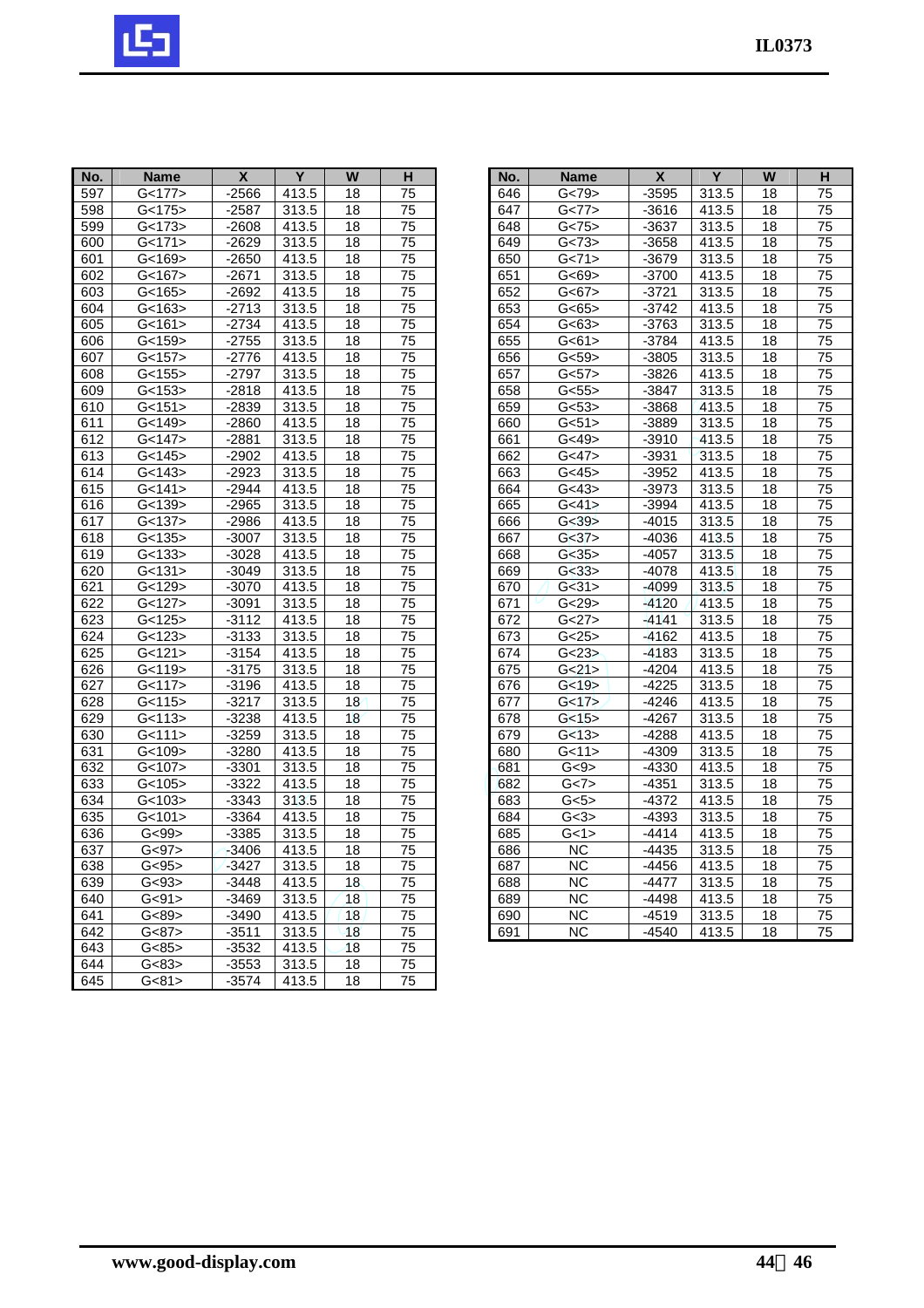